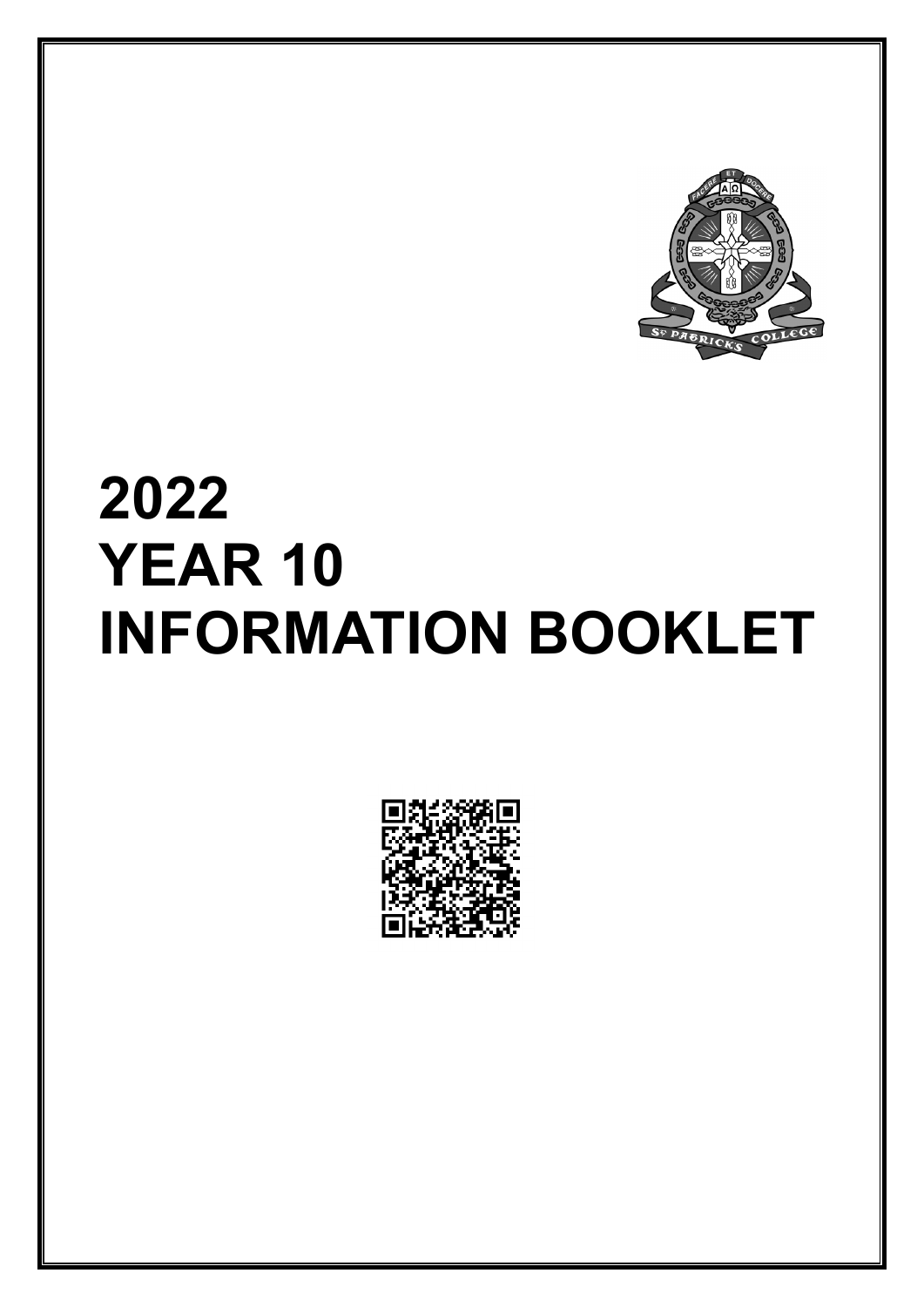# TABLE OF CONTENTS

| Year 10 Subject Selection Planner (for students entering Year 10 in 2022) 63 |  |
|------------------------------------------------------------------------------|--|
|                                                                              |  |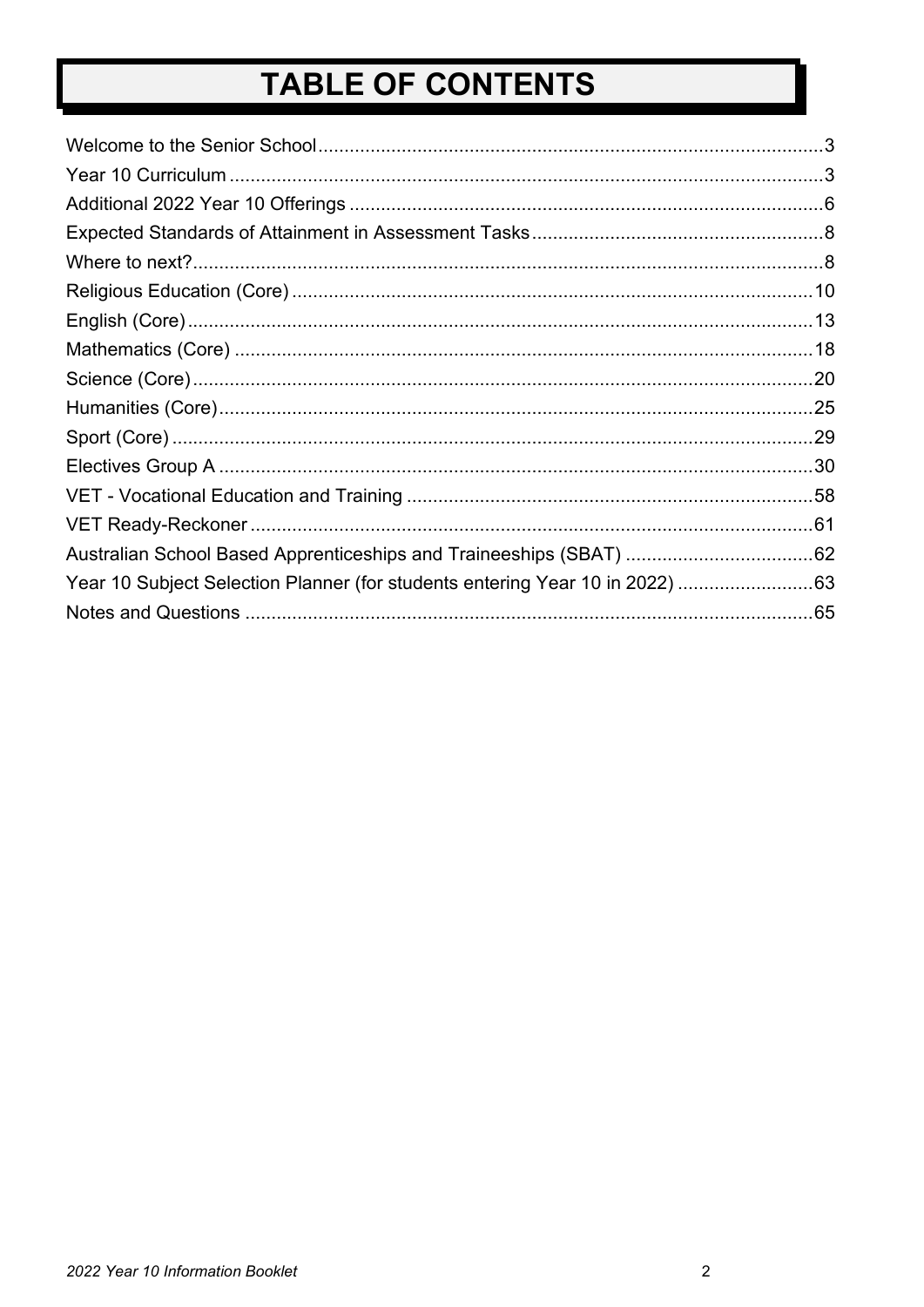# <span id="page-2-0"></span>**Welcome to the Senior School**

The St Patrick's College Senior School program strives to prepare students to achieve personal excellence in all areas of school life and to see each student take his place in the wider community in the spirit of Edmund Rice.

Building upon the work of the Middle School Team, the Senior School continues to provide the opportunity for each student to become an independent and active learner through a rich and challenging curriculum and a broad range of subject choices that will equip students to confront the challenges of an ever-changing world.

Year 10 is characterised by a significant increase in program and subject offerings available to students. The majority of their studies will continue to be based on the Victorian Curriculum. All students will study a Unit One VCE subject for RE. Students who have shown a capacity to work at a consistently high standard in Year 9 and who have established excellent work habits may be eligible to study additional Victorian Certificate of Education (VCE) Units 1/2 level subjects. Other students, who meet the selection criteria and successfully complete an interview, may be able to commence a Vocational Education and Training (VET) Certificate in Year 10.

As you can see, Year 10 is characterised by a significant broadening of curriculum offerings and pathway choices. The decisions made now can affect the directions a student might take after completing his secondary schooling so it is important to research each carefully.

# <span id="page-2-1"></span>**Year 10 Curriculum**

The program to be completed by the typical Year 10 student consists of **CORE** studies (compulsory for all students), and **ELECTIVE** subjects.

#### **CORE:**

All Year 10 students study four sessions of Sport and one session of Pastoral Care per fortnight for the whole year. Students must also choose one core subject from each faculty area below to fulfil their core subject requirements.

| <b>Faculty</b>                            | <b>Core subjects offered</b>                | Page number |
|-------------------------------------------|---------------------------------------------|-------------|
| <b>Religious Education</b>                | <b>Religious Education</b><br>$\bullet$     | 11          |
| $-p. 10 - 12$                             | <b>Texts and Traditions (one Semester</b>   | 12          |
| 6 sessions per fortnight per year         | only)                                       |             |
| <b>English</b>                            | English<br>$\bullet$                        | 14          |
| - p. 13 - 17                              | <b>English Language and Literature</b>      | 15          |
| 10 sessions per fortnight per year        | <b>English and English Support</b>          | 17          |
| <b>Mathematics</b>                        | <b>Mathematical Methods</b>                 | 18          |
| - p. 18 - 19                              | <b>General Mathematics</b>                  | 18          |
| 10 sessions per fortnight per year        | <b>Foundation Mathematics</b>               | 18          |
| <b>Science</b>                            | <b>Extended Science</b>                     | 20          |
| - p. 20 - 24                              | 10 sessions per fortnight for per year      |             |
|                                           | <b>Applied Science</b>                      | 22          |
|                                           | 10 sessions per fortnight for per semester  |             |
| <b>Humanities</b>                         | <b>Twentieth Century History- Australia</b> | 25          |
| $-p.25-28$                                | <b>Legal and Political Studies</b>          | 26          |
| 10 sessions per fortnight per<br>semester | Commerce                                    | 27          |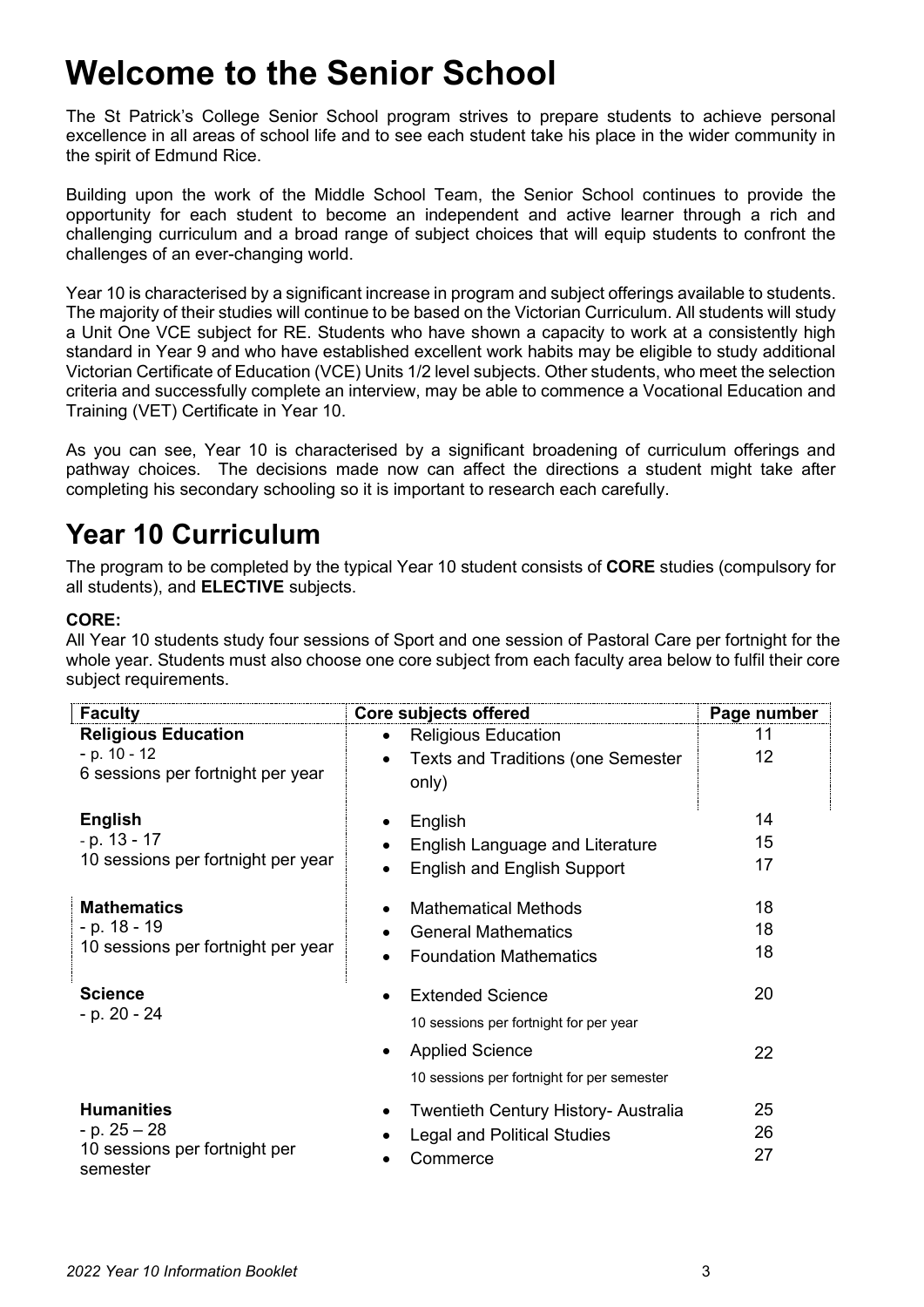## **ELECTIVES:**

In addition to the core subjects, students are able to study three elective subjects per semester. Each elective is allocated 10 sessions per fortnight. All Year 10 electives run for one semester only.

There are Group A electives and Group B electives.

Students must study at least one semester of the Group A elective subjects over the course of the year and at least one semester of the Group B elective subjects.

#### **The following limitations apply to Year 10 elective subjects in this program:**

(R) Repeated = The subject is offered in Semester 1 and is repeated in Semester 2.

Students can only choose this subject once during the year.

(Y) Year = VCE Units 1/2 subjects and all VET certificates are year-long subjects. Students wishing to study any of these subjects must choose them in both the first and second semesters.

#### **Group A elective studies**

The Group A studies includes subjects from The Arts, English, Humanities, Health and Physical Education, Languages, RE and other programs to support identified student needs. Students must select at least one semester of the Group A elective subjects over the course of the year.

| <b>Faculty</b>                                       | Category | Page |
|------------------------------------------------------|----------|------|
| The Arts:                                            |          |      |
| Architecture                                         | Repeated | 30   |
| Media                                                | Repeated | 31   |
| <b>Music Performance</b>                             | Semester | 32   |
| Studio Art - Photography                             | Repeated | 33   |
| Studio Art - Traditional Artforms                    | Repeated | 34   |
| <b>Theatre Studies</b>                               | Repeated | 35   |
| <b>Visual Communication Design</b>                   | Repeated | 36   |
| English:                                             |          |      |
| English Language                                     | Repeated | 15   |
| Literature                                           | Repeated | 16   |
| <b>Humanities:</b>                                   |          |      |
| Twentieth Century History- Australia                 | Repeated | 25   |
| <b>Legal and Political Studies</b>                   | Repeated | 26   |
| Commerce                                             | Repeated | 27   |
| <b>Health and Physical Education:</b>                |          |      |
| Health                                               | Repeated | 37   |
| <b>Physical Education</b>                            | Repeated | 38   |
| VCE VET Sport and Recreation Year 1                  | Year     | 56   |
| Languages:                                           |          |      |
| Japanese - VET Certificate II Applied Languages      | Year     | 39   |
| <b>Religious Education:</b>                          |          |      |
| Philosophy                                           | Repeated | 41   |
| <b>Employment Pathways:</b>                          |          |      |
| VET Certificate II in Skills for work and vocational | Year     | 40   |
| pathways                                             |          |      |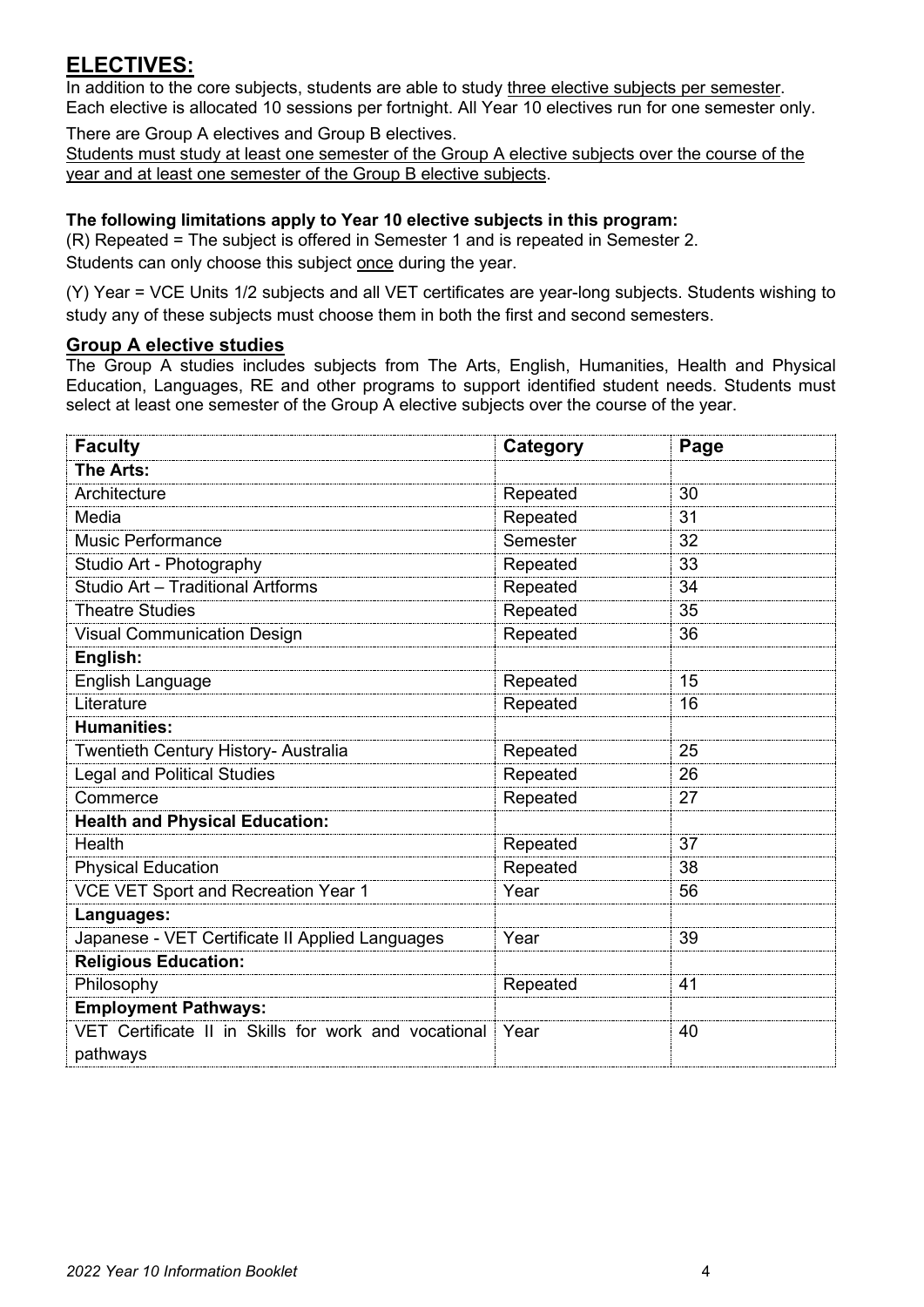#### **Group B elective studies**

The Group B studies include subjects from the disciplines of Computing, Mathematics, Science and Technology. Students must select at least one semester of the Group B elective subjects over the course of the year.

| <b>Faculty</b>                                            | Category | Page |
|-----------------------------------------------------------|----------|------|
| <b>Computing:</b>                                         |          |      |
| Computing                                                 | Repeated | 42   |
| Computing - Hardware                                      | Repeated | 43   |
| Computing - Programming                                   | Repeated | 44   |
| <b>Computing - Innovative Digital Solutions</b>           | Repeated | 45   |
| <b>Mathematics</b>                                        |          |      |
| VCE Units 1/2 Specialist Mathematics (by invitation only) | Year     | 46   |
| <b>Science</b>                                            |          |      |
| Psychology                                                | Repeated | 23   |
| <b>Technology</b>                                         |          |      |
| Design and Technology - Wood                              | Repeated | 47   |
| Food and Technology                                       | Repeated | 48   |
| Pathways in Trade                                         | Repeated | 49   |
| Pathways in Hospitality                                   | Repeated | 50   |
| <b>Systems Engineering</b>                                | Repeated | 51   |
| VCE VET Certificate II Building and Construction Year 1   | Year     | 52   |
| VCE VET Certificate II Engineering Studies Year 1         | Year     | 54   |

#### **Additional notes about VET subjects**

All VET certificates are two-year courses. Students commencing any of these programs in 2022 are expected to complete the second year in 2023.

A student can only do either VET Building and Construction or Pathways in Trade in any one semester. If a large number of students select these subjects, a student may only be able to study one of these subjects in the year.

Students wishing to study the VET Certificate II in Applied Languages (Japanese) in Year 10 must have successfully completed all study requirements from the Year 9 VET Certificate II in Applied Languages (Japanese) program.

**It is not always possible to give every Year 10 student all of his preferred elective choices. Student numbers, staffing, timetabling and facilities will all impact on the subjects which will run in 2022**.

### **VCE Units 1/2 options within Year 10**

St Patrick's College recognises that certain boys would benefit from studying VCE 1/2 subjects in Year 10. Students who have shown a capacity to work at a consistently high academic standard and who have established excellent work habits and practices throughout Year 9 may be eligible to study a VCE Units 1/2 subject as a Year 10 student.

See Section 5 of the Year 10 Subject Selection Guide and the Year 10 Subject Selection webpage.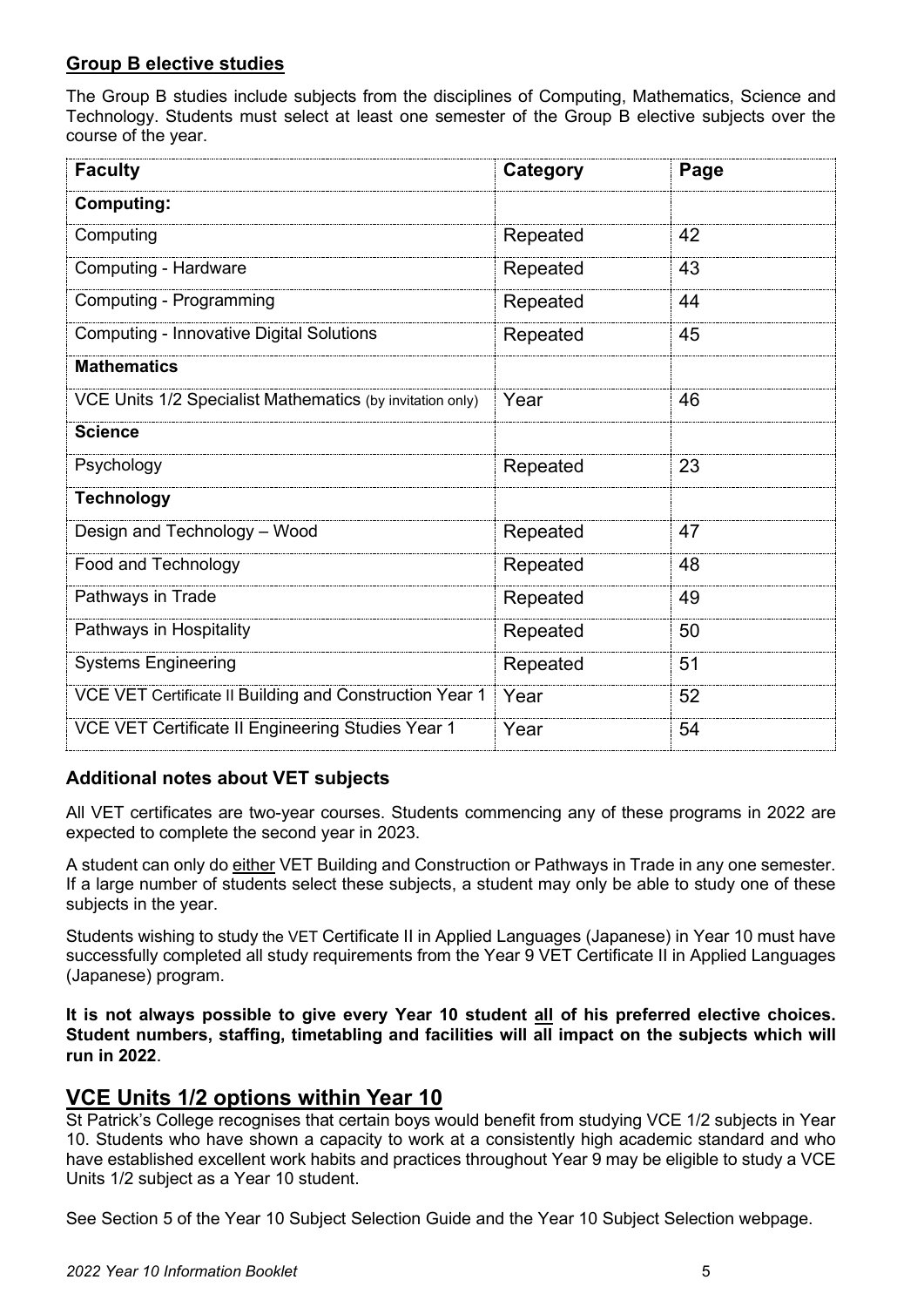# <span id="page-5-0"></span>**Additional 2022 Year 10 Offerings**

Following is a list the VCE and VET study options offered by St Patrick's in 2022. For details regarding each subject, please refer to the *Years 11 & 12 Information Booklet on the Year 10 Subject Selection website*.

#### *Please note that not all studies within the VCE and VET programs will run in 2022. Studies are offered subject to student demand, teacher availability and facility capacity*.

#### *KEY*

*Units that students can do singly or as a sequence* 

*Units that must be done as a sequence* 

*Studies for which it is recommended that students typically do Unit 1 and /or 2 before attempting Units 3/4 (or have equivalent experience or be willing to do some preparatory work).*

| Unit 1 - Unit 2                 |                 |  |
|---------------------------------|-----------------|--|
|                                 | Unit $3$ Unit 4 |  |
| Unit 1 - Unit 2 - Unit 3 Unit 4 |                 |  |

| <b>RELIGIOUS EDUCATION GROUP</b>                                                                                           |        |                                                                    |        |        |
|----------------------------------------------------------------------------------------------------------------------------|--------|--------------------------------------------------------------------|--------|--------|
| <b>RELIGION and SOCIETY</b>                                                                                                | Unit 1 | Unit 2                                                             | Unit 3 | Unit 4 |
| <b>TEXTS and TRADITIONS</b>                                                                                                | Unit 1 | Unit 2<br>$\overline{a}$<br>$\overline{\phantom{a}}$               | Unit 3 | Unit 4 |
| <b>PHILOSOPHY</b>                                                                                                          | Unit 1 | Unit 2                                                             | Unit 3 | Unit 4 |
| <b>ENGLISH GROUP</b>                                                                                                       |        |                                                                    |        |        |
| <b>ENGLISH</b>                                                                                                             | Unit 1 | Unit 2                                                             | Unit 3 | Unit 4 |
| <b>ENGLISH LANGUAGE</b>                                                                                                    | Unit 1 | Unit 2<br>$\overline{\phantom{0}}$<br>$\qquad \qquad \blacksquare$ | Unit 3 | Unit 4 |
| <b>LITERATURE</b>                                                                                                          | Unit 1 | Unit 2<br>$\blacksquare$<br>$\blacksquare$                         | Unit 3 | Unit 4 |
| <b>FOUNDATION ENGLISH</b><br>(Please note: Foundation English does not continue but prepares for<br>VCE units 3/4 English) | Unit 1 | Unit 2                                                             |        |        |
| <b>BUSINESS STUDIES GROUP:</b>                                                                                             |        |                                                                    |        |        |
| <b>ACCOUNTING</b>                                                                                                          | Unit 1 | Unit 2<br>÷,<br>$\overline{a}$                                     | Unit 3 | Unit 4 |
| <b>BUSINESS MANAGEMENT</b>                                                                                                 | Unit 1 | Unit 2                                                             | Unit 3 | Unit 4 |
| <b>ECONOMICS</b>                                                                                                           | Unit 1 | Unit 2                                                             | Unit 3 | Unit 4 |
| <b>INDUSTRY and ENTERPRISE</b>                                                                                             | Unit 1 | Unit 2                                                             | Unit 3 | Unit 4 |
| <b>LEGAL STUDIES</b>                                                                                                       | Unit 1 | Unit 2                                                             | Unit 3 | Unit 4 |
| <b>COMPUTING GROUP:</b>                                                                                                    |        |                                                                    |        |        |
| <b>APPLIED COMPUTING</b>                                                                                                   | Unit 1 | Unit 2                                                             |        |        |
| <b>DATA ANALYTICS</b>                                                                                                      |        |                                                                    | Unit 3 | Unit 4 |
| SOFTWARE DEVELOPMENT                                                                                                       |        |                                                                    | Unit 3 | Unit 4 |
| <b>HEALTH and PHYSICAL EDUCATION GROUP:</b>                                                                                |        |                                                                    |        |        |
| <b>HEALTH and HUMAN DEVELOPMENT</b>                                                                                        | Unit 1 | Unit 2                                                             | Unit 3 | Unit 4 |
| <b>OUTDOOR and ENVIRONMENTAL STUDIES</b>                                                                                   | Unit 1 | Unit 2                                                             | Unit 3 | Unit 4 |
| PHYSICAL EDUCATION                                                                                                         | Unit 1 | Unit 2                                                             | Unit 3 | Unit 4 |
|                                                                                                                            |        |                                                                    |        |        |

*2022 Year 10 Information Booklet* 6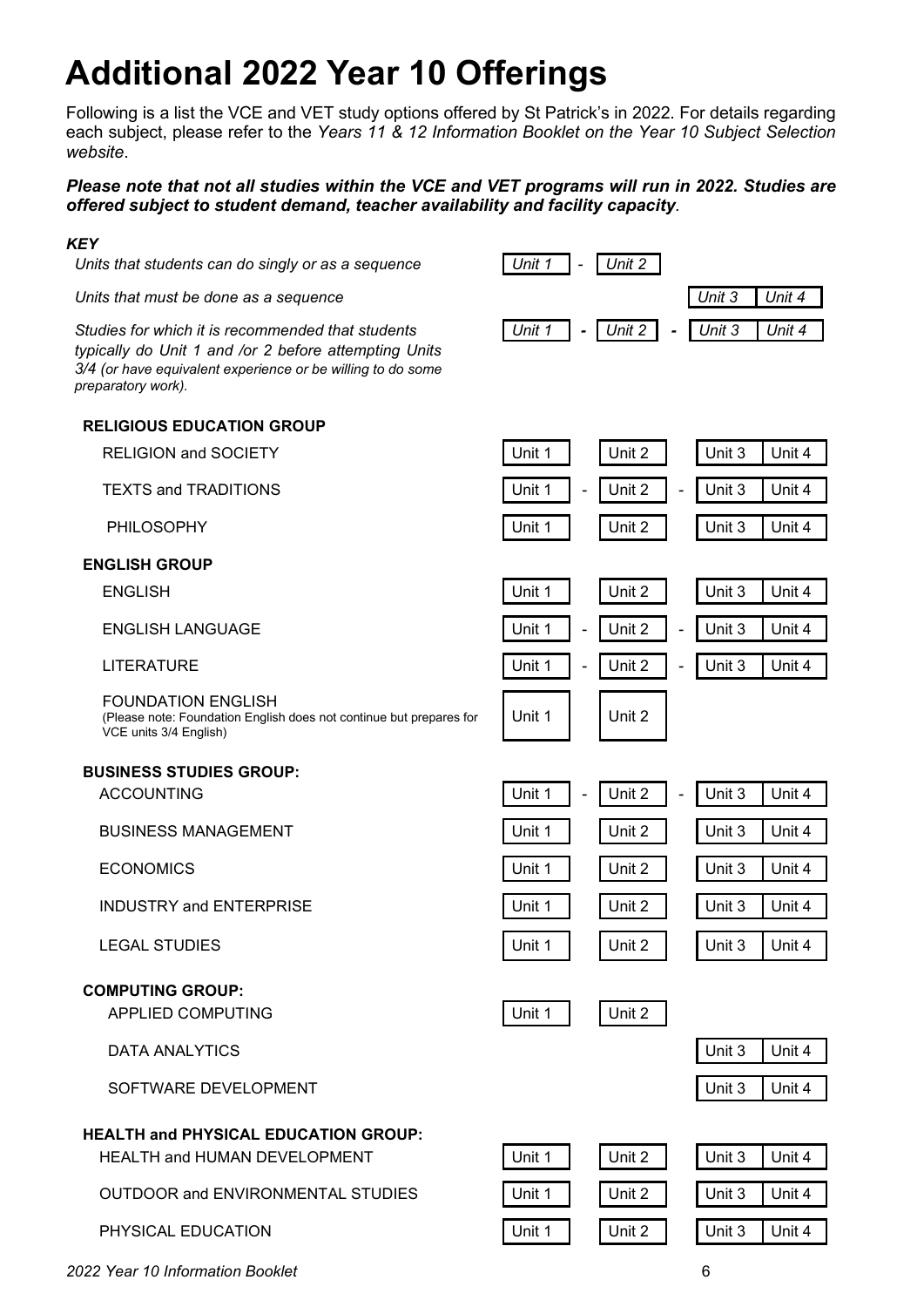#### **HISTORY GROUP:**

| <b>MODERN HISTORY</b>                                                                                                                                    | Unit 1                   | Unit 2                             |        |        |
|----------------------------------------------------------------------------------------------------------------------------------------------------------|--------------------------|------------------------------------|--------|--------|
| <b>REVOLUTIONS</b>                                                                                                                                       |                          |                                    | Unit 3 | Unit 4 |
| <b>LANGUAGES:</b><br><b>JAPANESE</b>                                                                                                                     | Unit 1<br>÷,             | Unit 2<br>$\overline{\phantom{a}}$ | Unit 3 | Unit 4 |
| <b>MATHEMATICS GROUP:</b><br>FOUNDATION MATHEMATICS (Please note: Foundation<br>Mathematics does not prepare students for a VCE 3/4 Mathematics subject) | Unit 1                   | Unit 2                             |        |        |
| <b>GENERAL MATHEMATICS</b>                                                                                                                               | Unit 1                   | Unit 2                             |        |        |
| <b>FURTHER MATHEMATICS</b>                                                                                                                               |                          |                                    | Unit 3 | Unit 4 |
| <b>MATHEMATICAL METHODS</b>                                                                                                                              | Unit 1<br>÷,             | Unit 2<br>$\overline{a}$           | Unit 3 | Unit 4 |
| SPECIALIST MATHEMATICS<br>(Please note: Specialist Maths 3/4 must be studied with VCE 3/4 Mathematical<br>Methods)                                       | Unit 1<br>÷,             | Unit 2<br>÷                        | Unit 3 | Unit 4 |
| <b>SCIENCE GROUP:</b>                                                                                                                                    |                          |                                    |        |        |
| <b>BIOLOGY</b>                                                                                                                                           | Unit 1<br>$\blacksquare$ | Unit 2<br>$\blacksquare$           | Unit 3 | Unit 4 |
| <b>CHEMISTRY</b>                                                                                                                                         | Unit 1<br>$\overline{a}$ | Unit 2<br>$\overline{a}$           | Unit 3 | Unit 4 |
| <b>ENVIRONMENTAL SCIENCE</b>                                                                                                                             | Unit 1<br>$\blacksquare$ | Unit 2<br>÷                        | Unit 3 | Unit 4 |
| <b>PHYSICS</b>                                                                                                                                           | Unit 1<br>$\overline{a}$ | Unit 2<br>÷                        | Unit 3 | Unit 4 |
| <b>PSYCHOLOGY</b>                                                                                                                                        | Unit 1<br>÷,             | Unit 2<br>$\blacksquare$           | Unit 3 | Unit 4 |
| <b>TECHNOLOGY GROUP:</b><br><b>FOOD STUDIES</b>                                                                                                          | Unit 1                   | Unit 2                             | Unit 3 | Unit 4 |
| PRODUCT DESIGN and TECHNOLOGY                                                                                                                            | Unit 1<br>$\blacksquare$ | Unit 2                             | Unit 3 | Unit 4 |
| <b>SYSTEMS ENGINEERING</b>                                                                                                                               | Unit 1                   | Unit 2                             | Unit 3 | Unit 4 |
| THE ARTS:                                                                                                                                                |                          |                                    |        |        |
| <b>MEDIA</b>                                                                                                                                             | Unit 1                   | Unit 2                             | Unit 3 | Unit 4 |
| <b>MUSIC PERFORMANCE</b>                                                                                                                                 | Unit 1                   | Unit 2                             | Unit 3 | Unit 4 |
| <b>STUDIO ARTS</b>                                                                                                                                       | Unit 1                   | Unit 2                             | Unit 3 | Unit 4 |
| <b>THEATRE STUDIES</b>                                                                                                                                   | Unit 1                   | Unit 2                             | Unit 3 | Unit 4 |
| VISUAL COMMUNICATION DESIGN                                                                                                                              | Unit 1                   | Unit 2                             | Unit 3 | Unit 4 |
| <b>VET IN THE VCE:</b>                                                                                                                                   |                          |                                    |        |        |
| CERTIFICATE II BUILDING and CONSTRUCTION                                                                                                                 | Unit 1<br>$\blacksquare$ | Unit 2                             | Unit 3 | Unit 4 |
| CERTIFICATE II ENGINEERING STUDIES                                                                                                                       | Unit 1<br>$\frac{1}{2}$  | Unit 2<br>$\frac{1}{2}$            | Unit 3 | Unit 4 |
| CERTIFICATE III SPORT and RECREATION                                                                                                                     | Unit 1<br>$\frac{1}{2}$  | Unit 2                             | Unit 3 | Unit 4 |
| CERTIFICATE II SKILLS FOR WORK AND<br><b>VOCATIONAL PATHWAYS</b>                                                                                         | Unit 1                   |                                    |        |        |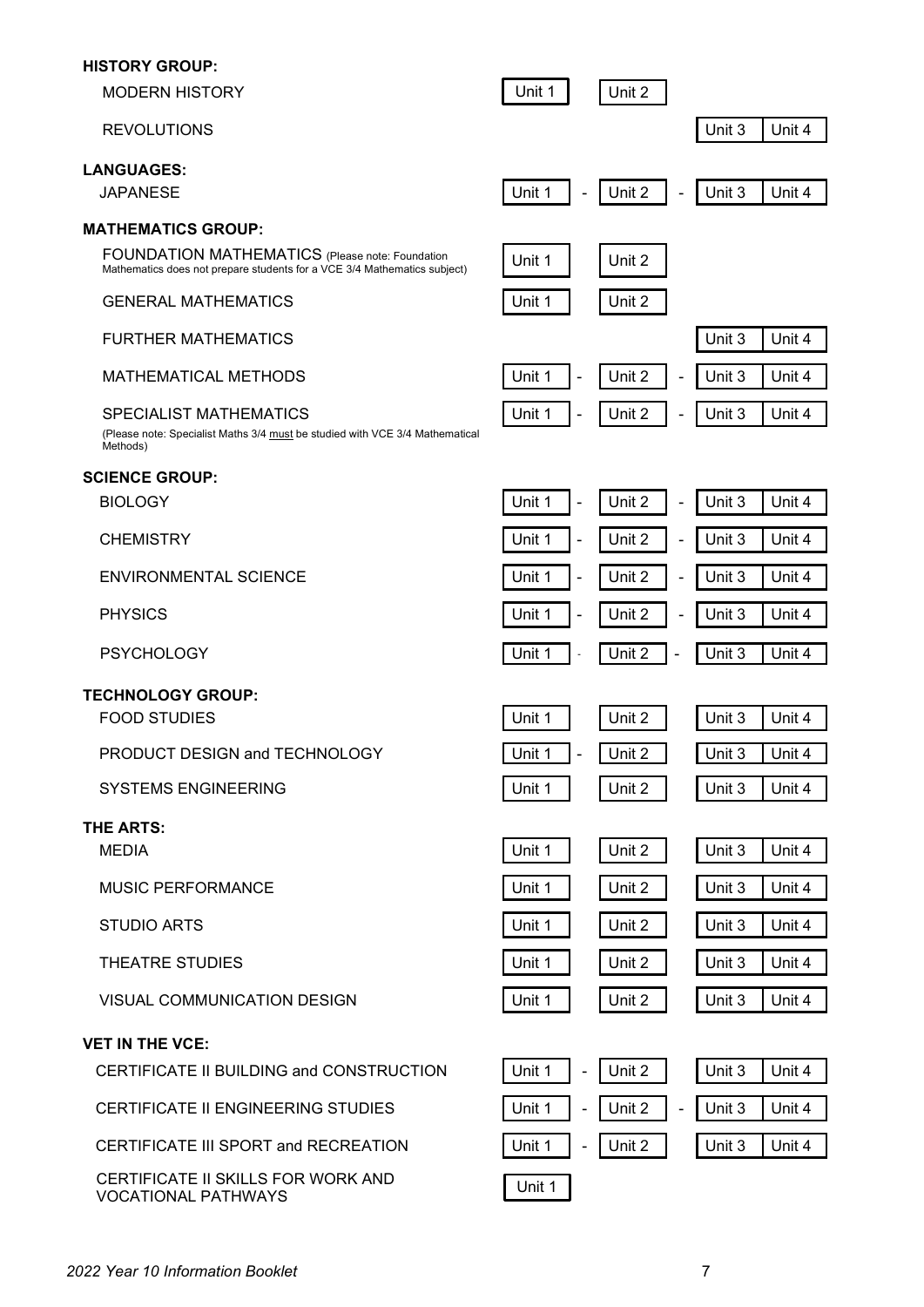## <span id="page-7-0"></span>**Expected Standards of Attainment in Assessment Tasks**

The expected minimum standard of attainment for graded assessment tasks in all Victorian Curriculum, Awakenings and VCE subjects at St Patrick's College is 50%.

#### **Consequences for Year 10 studies:**

A student's level of achievement in any Year 10 subject is a matter for school decision. Assessment of levels of achievement for these subjects is not reported to the Victorian Curriculum and Assessment Authority (VCAA). Schools may choose to report levels of achievement using grades, descriptive statements or other indicators. At St Patrick's, results on assessment tasks are typically reported as a percentage.

The use of the expected minimum standard of attainment of 50% for any assessment task assists and supports teachers in making on-balance judgements regarding the awarding of an Victorian Curriculum or a Satisfactory (S) or Not Satisfactory (N) unit result for an VCE subject by establishing the minimum level of performance required by a student to clearly display the required key knowledge and key skills that underpin any Victorian Curriculum or VCE outcome.

By not meeting the expected minimum standard of attainment of 50% for any assessment task, a student places himself at risk of not meeting the minimum required standard. Should this occur, a teacher shall permit or require a student to submit further work, or complete supplementary tasks to meet completion requirements of a unit of work (including work previously submitted). Students usually complete work for a subject during the semester in which the subject is undertaken.

#### **Reporting the result for a redeemed assessment task:**

The reporting of the result for a redeemed task will be based on the VCAA model. That is, the original percentage result will stand and will be reported on. The redeemed result will be reported on using the Learning Areas section of SIMON.

#### **Assessment of VCE Units 1 and 2**

VCAA will issue a *Statement of Results*, which will show 'S' (if students have Satisfactorily completed each of the learning outcomes for a given unit), or 'N' (for any units Not Satisfactorily completed). The school may decide to delay the decision about satisfactory completion of a VCE or VET subject to allow a student to complete or submit further work.

The College will record and report each boy's level of achievement in completing the assessment tasks associated with each of the learning outcomes. These assessment tasks will be given a percentage score. Result from VCE Units 1/2 studies do not contribute to a student's ATAR.

## <span id="page-7-1"></span>**Where to next?**

#### **2022 Year 10 Subject Selection Guidance**

Students will work through a series of tasks in the *2022 Year 10 Subject Selection Guide* linked to the Year 10 Subject Selection website about the subjects offered in Year 10. Students will also be informed about how to record their proposed Year 10 program, how they will meet the Core studies requirements, their Elective choices and their reserve choices (in case a student does not receive his preferred Elective choices).

Submission of proposed 2022 Year 10 will be done through **Web Preferences** (the online subject submission portal) via an emailed link to the Web Preferences portal. Parents will also be sent a similar email explaining the submission procedure.

Students are required to submit their proposed 2022 subject selections by no later than **Friday, August 13**.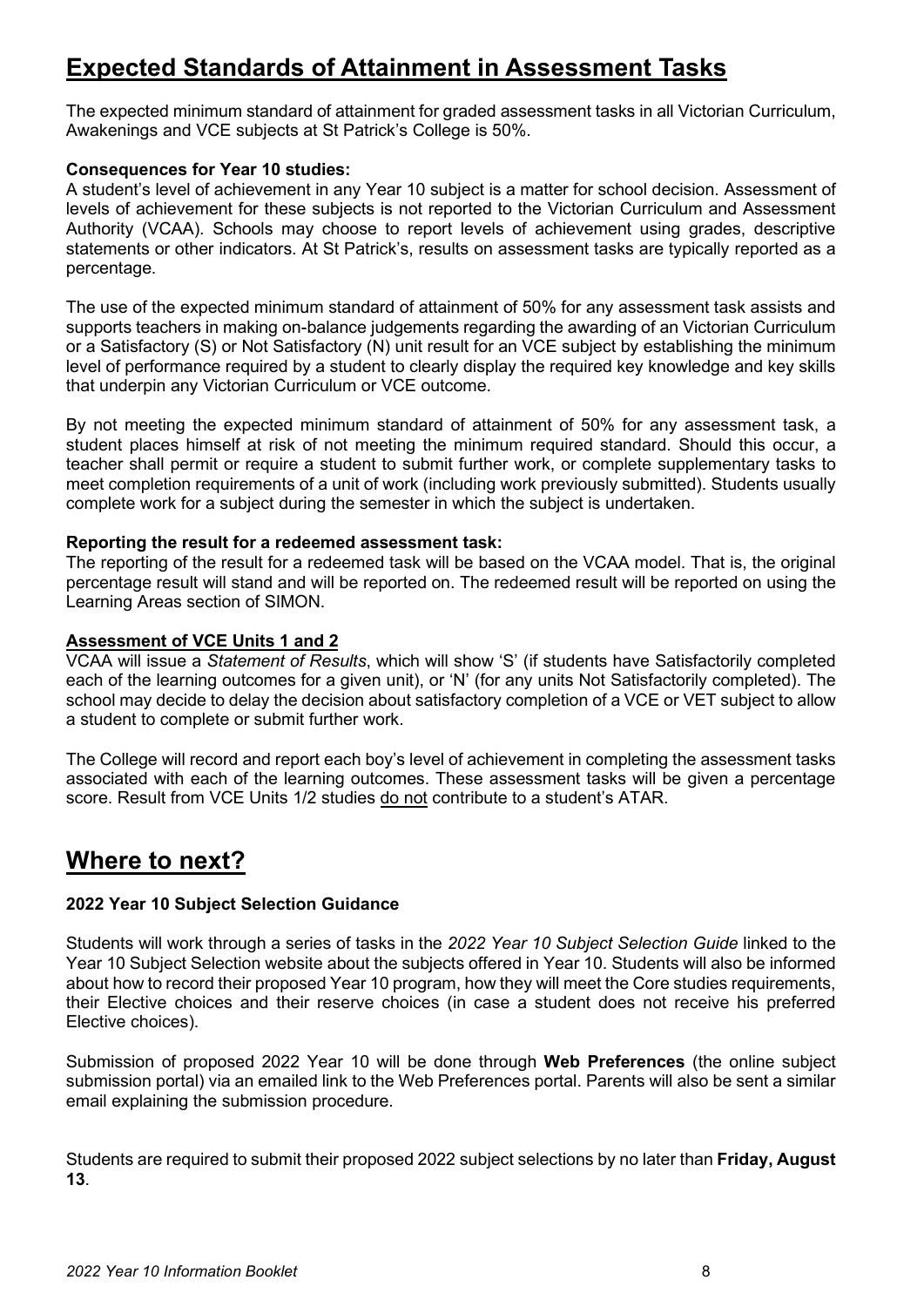#### **Using this booklet**

The remaining pages of this booklet give a brief overview of each Year 10 subject (both Core and Elective) and include the following information:

- Whether the subject is Core or Elective
- Why a student might study the subject
- The knowledge and skills a student will gain by studying the subject
- How the subject will be assessed
- Examples of the types of classroom activities the students will do in the subject
- Any other activities that are a part of subject (excursions etc.)
- Where to next?
- The time allocation and duration of the subject
- Who to ask (the name of the contact teacher(s) who acts as both student and parent contact person).

#### **Beyond Year 10**

It is important for students to recognise that all classroom activities and assessment tasks completed in Year 10 are designed to support and to make the transition to the final years of senior secondary studies as smooth as possible.

What students do in all classes throughout Year 10 is important because it will impact on the knowledge, skills and work habits they bring with them into Years 11 and 12.

One significant example of this is a student's level of preparedness to do a VCE Units 3/4 study as a Year 11 student. Each year, a number of current Year 10 students apply to do a VCE Units 3/4 study as a part of their Year 11 program. To ensure that these students are ready for this challenge they must meet certain criteria:

- Be receiving graded performances of 80% plus in the relevant Year 10 subject(s)
- Have a high level of classroom organisational skills
- Complete all home study tasks promptly
- Display excellent classroom behaviour
- Submit all tasks on time
- Construct and submit a portfolio of work related to the proposed VCE Unit 3/4 study.

Any Year 10 student who does not fully meet each of these criteria will not be considered for a VCE Unit 3/4 study as a Year 11 student.

## **Making Choices**

Now that you have this booklet it is important to read through it thoroughly.

Any concerns you have regarding a particular Year 10 subject can be addressed to the relevant subject teacher or the 'contact' teacher.

Questions or concerns regarding other Year 10 issues can be directed to your subject selection facilitator and Pastoral teacher as well as the following:

- Mr Hamish McCrum, Director of Senior School
- Mr Michael Busscher, Director of Middle School
- Ms Rachel Leighton and Mr Matthew Taylor, Year 10 Coordinators
- Mr Damian Kinnersly, Director of Pathways and Applied Learning,
- Mr Tom Ferguson, Director of Administration
- Mrs Julia Petrov, Director of Teaching and Learning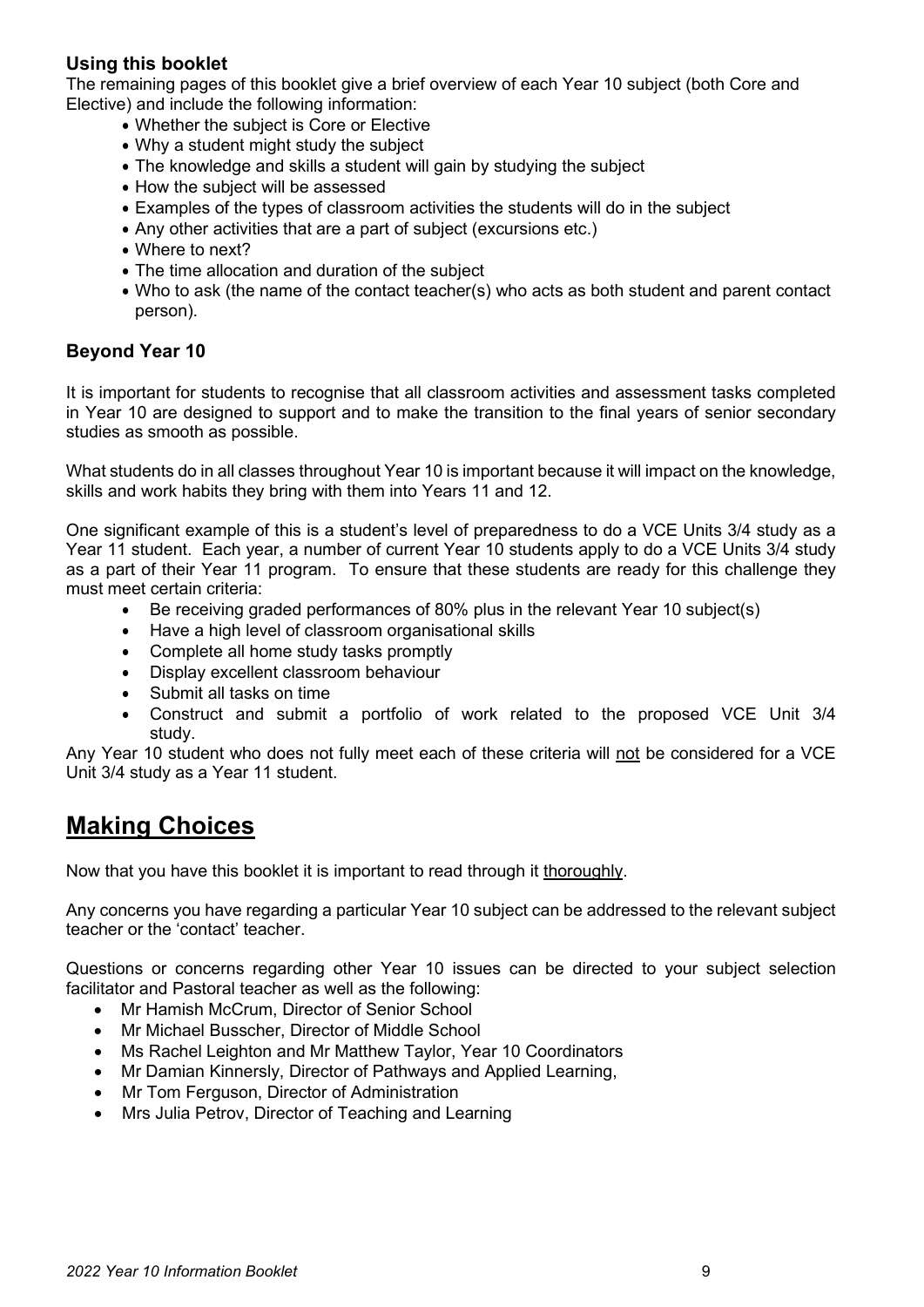# <span id="page-9-0"></span>**Religious Education (Core)**

#### **The studies of Religious Education**

Two Religious Education studies allows students to meet the core requirement of Religious Education in Year 10 and with the opportunity to study either Texts and Traditions or Religious Education.

#### **Religious Education pathways:**

Senior School Religious Education is based on four pathways:

- A pathway to VCE Texts and Traditions
- A pathway to VCE Religion and Society
- A pathway to Non-VCE Religious Education

Year 10 students must choose at least **one** of the two core Religious Education choices available to them:

- Religious Education
- Text and Traditions

## **Religious Education Pathways:**

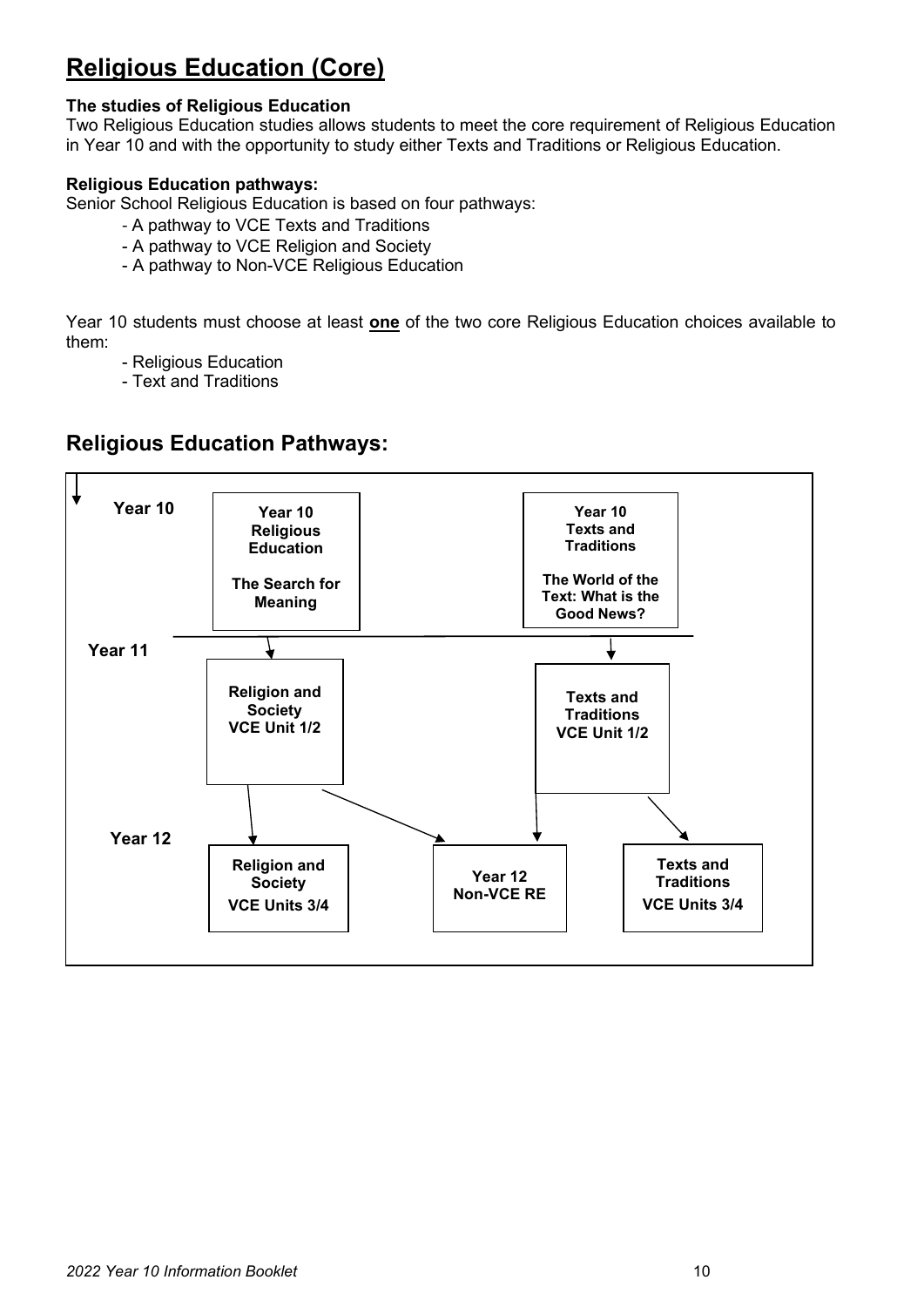## **Studies of Religious Education (Core) Option One: Religious Education**

#### **Why study Religious Education?**

Using the theme *The Search for Meaning*, the Year 10 Religious Education course allows students to investigate and explore several key topics:

- Who God is
- Finding meaning in texts,
- The nature of love and,
- The exploration of life.

This includes an understanding of the Gospel message of Jesus Christ and explores ways to carry out the mission of the Catholic Church in the modern world.

#### **What knowledge and skills will you gain?**

Knowledge and skills students will gain include, but are not limited to:

- An understanding of the New Testament scripture accounts
- Ways in which people can access God, through nature, relationships, joy etc.
- The power of love in the world and the message to help others.
- Knowledge of the resurrection of Jesus Christ and his mission.

#### **How will Religious Education be assessed?**

Students will complete a series of formative and summative assessment tasks including an analysis of Who is God, an exegesis of Luke, and a reflection on Christian love. Students will also sit an end of semester exam.

#### **Examples of the types of classroom activities you will be doing in Religious Education:**

• Films, class debates/discussions, multimedia presentations, extended response, and prayer.

#### **Other activities that are a part of Year 10 Religious Education:**

A full day retreat exploring the search for meaning through one's relationship with God and others.

#### **Time allocation:**

Six, 45 minute sessions per fortnight for the whole year

#### **Who to ask:**

Your Year 9 Religious Education teacher or Mr Leviston (Religious Education Head of Faculty)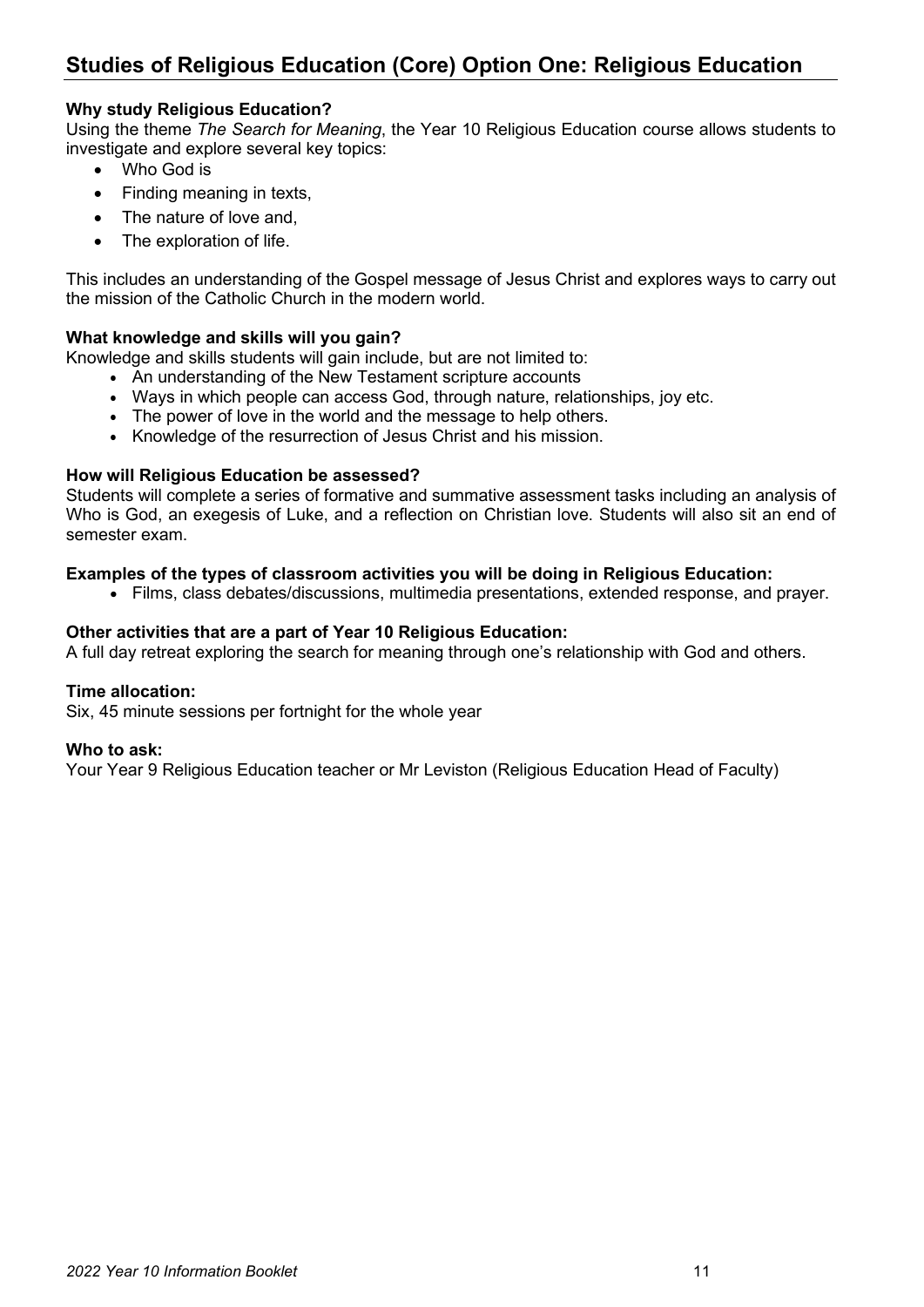## **Studies of Religious Education (Core) Option Two: Texts and Traditions**

#### **Why study Texts and Traditions?**

Using the theme *World of the Text: What is the Good News?* students studying Texts and Traditions will investigate Luke's gospel and what it is that makes it unique amongst the other gospels. This subject is for students who enjoy studying history, the deeper aspects of religion, and comparative text study. In this, students gain a wider appreciation of the scripture that comes to inform the Christian tradition.

#### **What knowledge and skills will you gain?**

Knowledge and skills students will gain include, but are not limited to:

- An understanding of the New Testament and Old Testament scripture accounts
- The historical background of the text
- The literary aspects of the Bible
- How scholars have found meaning in the biblical texts

#### **How will Texts and Traditions be assessed?**

Students will complete a series of formative and summative assessment tasks including exegesis, essays, tests, short answers, and extended responses.

#### **Examples of the types of classroom activities you will be doing in Texts and Traditions:**

• Films, text study, reading commentary, class discussion, performance, and extended responses.

#### **Other activities that are a part of Year 10 Texts and Traditions:**

A full day retreat exploring the search for meaning through one's relationship with God and others.

#### **Time allocation:**

Six, 45 minute sessions per fortnight for the semester. The second semester will be Religious Education.

#### **Who to ask:**

Your Year 9 Religious Education teacher Mr Jarrod Ryan, or Mr Mitchell Leviston (Head of Religious Education).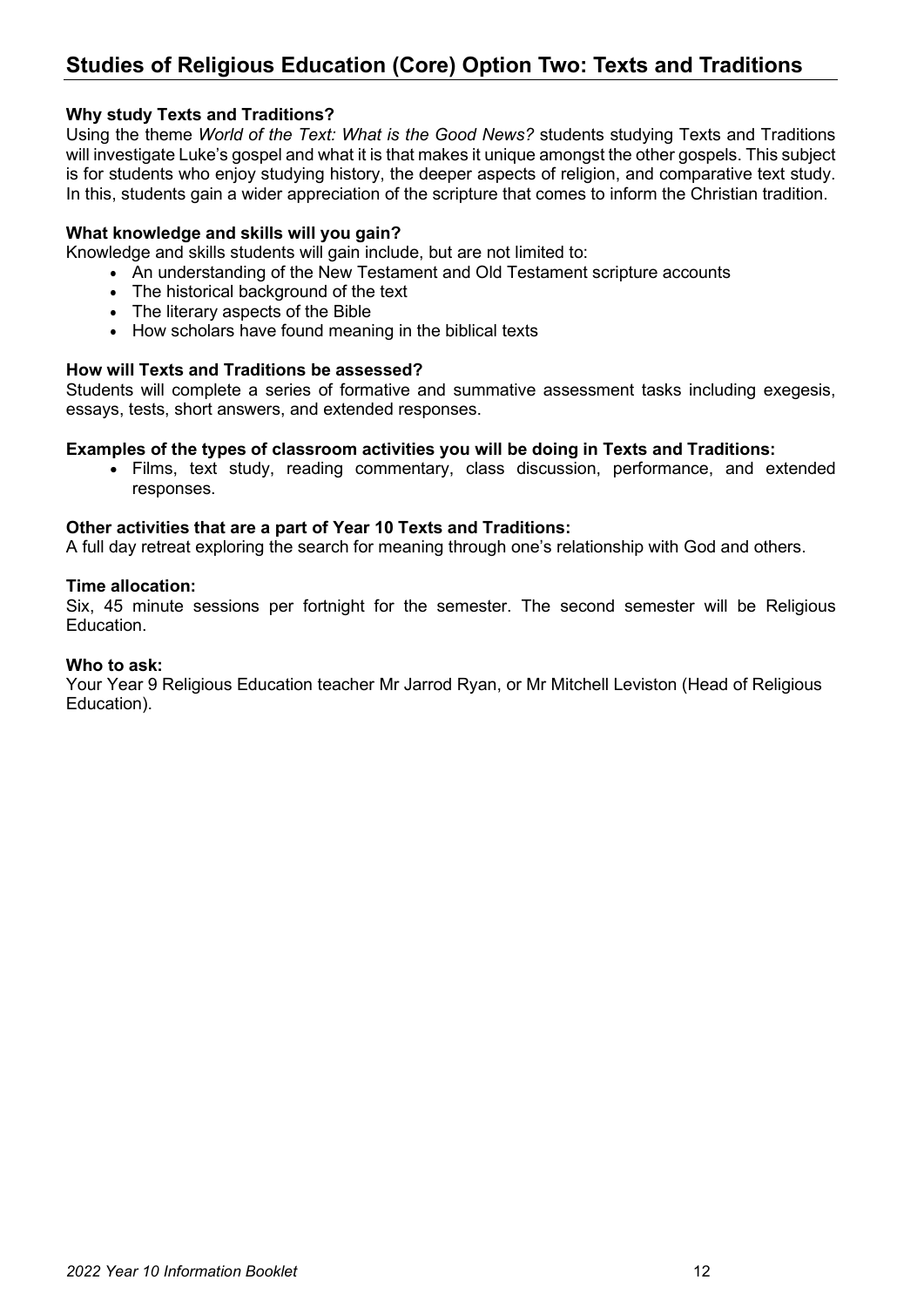# <span id="page-12-0"></span>**English (Core)**

#### **The studies of English**

The addition of a number of English studies to meet the core requirement to study English in Year 10 provides students with the flexibility to attempt an English study that best meets their individual learning needs and future Senior School pathways.

#### **English pathways:**

Senior School English is based on four pathways:

- A pathway to VCE English
- A pathway to VCE English Language
- A pathway to VCE Literature
- A pathway to VCE English and English Support

Year 10 students must choose at least one of the three core English choices available to them:

- English
- English Language and Literature
- English and English Support

#### *Please note:*

- Students and their parents will be advised on the recommended pathway after discussions by the Year 9 English teachers, the Middle School Team and the Enhanced Learning Team (where relevant).
- Students studying English, English Language or Literature to meet the core English study requirement of Year 10, can choose to study additional English studies as part of the elective offerings*.*

## **English Pathways:**

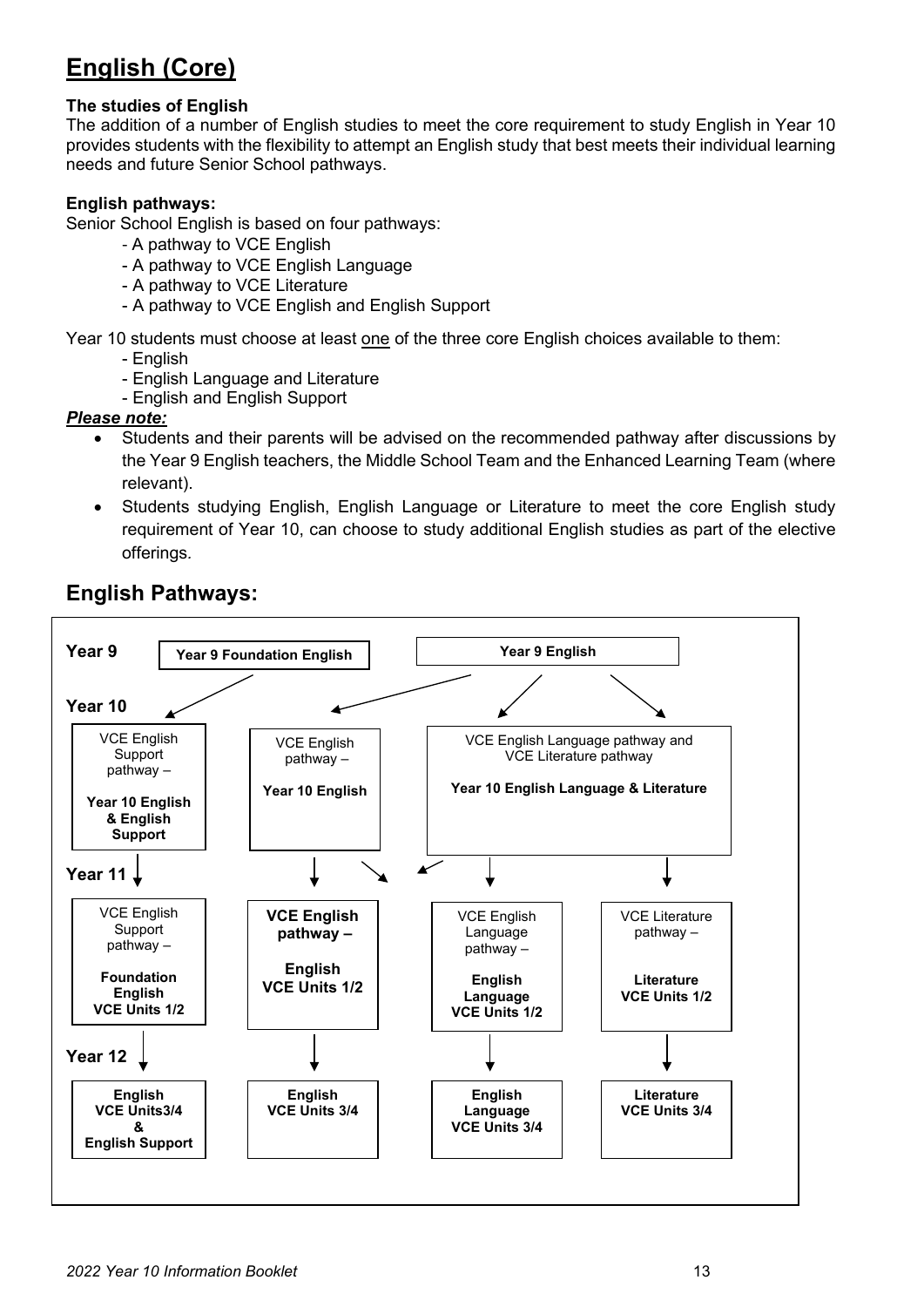## **Studies of English (Core) Option One: English**

#### **Why study English?**

Year 10 English is a preparation for the study of English at the VCE level. The course focuses on use of language together with the creation, understanding and analysis of texts. Students learn to appreciate, enjoy and use language and develop a sense of its richness and its power to evoke feelings, to form and convey ideas, to inform, to discuss, to persuade, to entertain and to argue. As with all Year 10 subjects, English is taught and assessed in accordance with the Victorian Curriculum.

#### **What knowledge and skills will you gain?**

Knowledge and skills students will gain include:

- Writing: The ability to write for a range of audiences and purposes.
- Reading and Viewing: The opportunity to read, view, discuss and respond to a variety of texts.
- Listening and Speaking: An understanding of how to prepare and present spoken texts for specific audiences and purposes.

#### **How will English be assessed?**

To achieve the learning outcomes in the above three areas, students study a range of texts, perform oral presentations, analyse various media texts and produce writing for a variety of purposes and audiences. Students will also sit an end of semester exam.

#### **Activities in the English classroom:**

As part of their English studies, students can expect a wide variety of teaching and learning activities that are centered around the areas of Reading, Writing, Speaking and Listening. Students will be required to work on their own as well as in small groups.

#### **Where to next?**

In Year 11, students can select from VCE Units 1/2 Foundation English, VCE Units 1/2 English, VCE Units 1/2 English Language, and/or VCE Units 1/2 Literature as they work towards meeting their VCE English requirement.

#### **Time allocation:**

Ten, 45 minute sessions per fortnight for the whole year.

#### **Who to ask:**

Your Year 9 English teacher, Miss Sarah Slater (Head of EAL/D and SPC's senior English Language teacher), or Mr Magee (Head of English).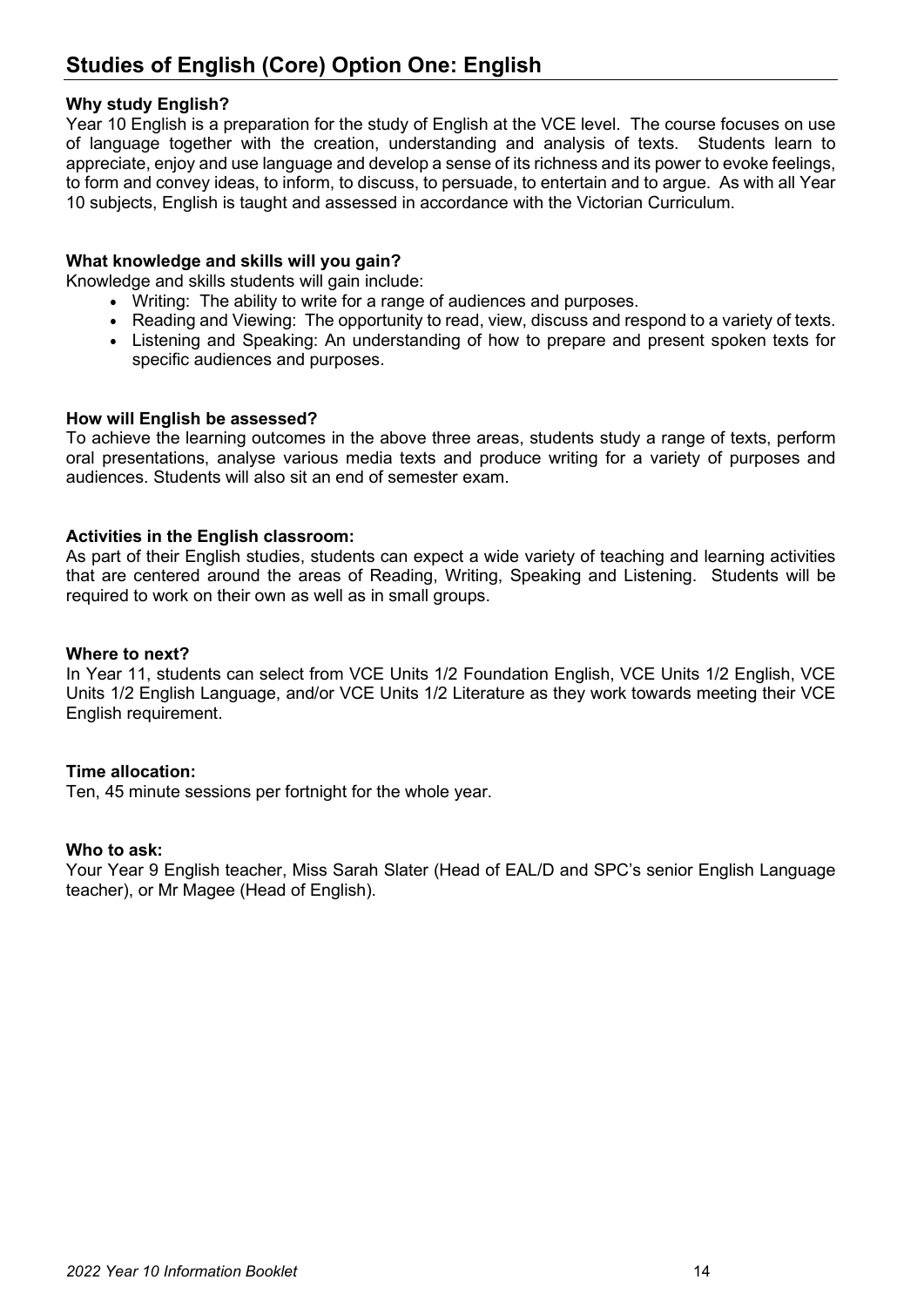## **Studies of English (Core): Option Two: English Language and Literature**

In this year-long subject, students will study a semester of English Language and a Semester of Literature. The College will invite students who may benefit from this offering. Students who take English as a core subject may also undertake English Language or Literature as an elective.

## **English Language**

#### **Why study English Language?**

The study of English Language is informed by the discipline of linguistics. It explores the ways in which language is used by individuals and groups and reflects our thinking and values. Learning about language helps us to understand ourselves, the groups with which we identify, and the society we inhabit.

#### **What is the difference between English Language and English?**

While English involves reading and viewing a range of literary and media texts and developing a range of written and oral communication skills, English Language is more content-focused. English Language studies different kinds of texts to those studied in English, including publications and public commentary about language in print and multimodal form. Students also observe and discuss contemporary language in use and consider a range of historical and contemporary written and spoken texts.

#### **What knowledge and skills will you gain?**

Year 10 English Language is designed to enable you to:

- Understand the structures of written and spoken texts.
- Reflect on how people use spoken and written English to communicate, think and innovate.
- Analyse how language is used to construct identities.
- Explore the history of the English language.
- Develop your awareness of your own selective and innovative use of language and your ability to apply it to your own writing and speaking.

#### **How will English Language be assessed?**

To achieve the knowledge and skills listed above students will be assessed through short answer tests, oral presentations, quizzes, a research assignment and a guided essay. Students will be required to work independently as well as in small groups and to sit an end of semester exam.

#### **Classroom activities in English Language:**

As part of English Language, students can expect a wide variety of teaching and learning activities that will be focussed on quizzes, group discussions and activities, close analysis of language in a range of contexts, deconstructing the structures and features of selected written and spoken texts and textbook activities.

#### **Where to next?**

In Year 11, students interested in English Language can select VCE Units 1/2 English Language, and in Year 12 VCE Units 3/4 English Language, thereby meeting their VCE English studies requirement.

*Note: While Year 10 English Language is not a prerequisite for VCE Unit 1/2 English Language, it is highly recommended that students study VCE Unit 1/2 English Language before studying VCE Units 3/4 English Language.* 

English Language students often pursue careers in fields such as the arts, sciences, law, politics, trades, education and other communication-related fields. The study supports language related fields such as psychology, the study of other languages, speech and reading therapy and journalism.

#### **Time allocation:**

Ten, 45 minute sessions per fortnight for a semester.

#### **Who to ask:**

Your Year 9 English teacher or Mr Magee (Head of English).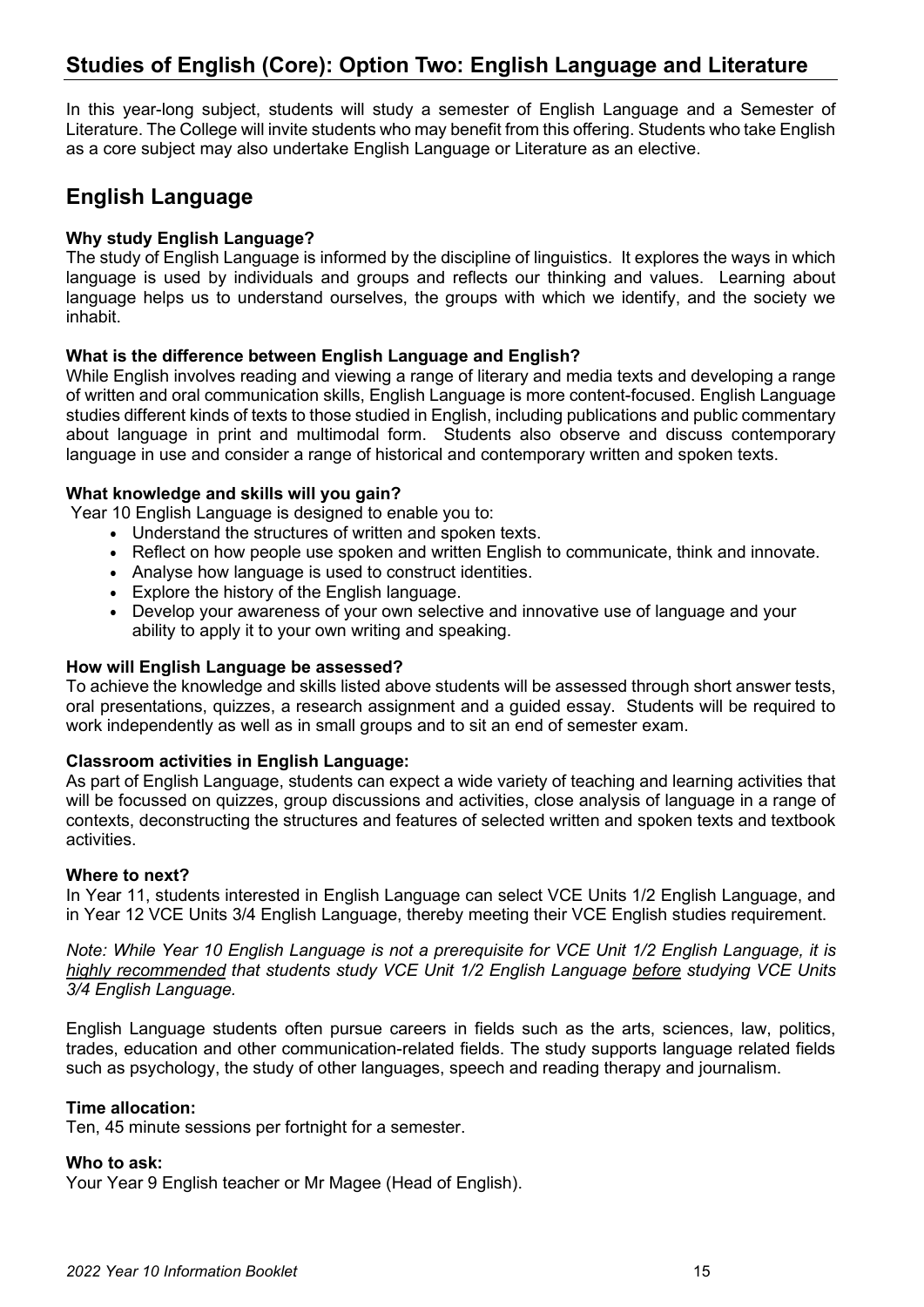## **Literature**

#### **Why study Literature?**

The study of literature focuses on the enjoyment and appreciation of reading and viewing that arises from discussion, debate, and the challenge of exploring novels, plays, memoirs, short stories, poetry, films and other literary texts. These texts may be contemporary or classic. Through literature we are given a privileged insight into the thoughts, ideas, and visions of novelists, playwrights, poets and film makers who in some cases lived and/or wrote and filmed about very different times and places to those which we have experienced. Students are challenged to reflect on their own interpretations of texts and evaluate those of others.

#### **What is the difference between Literature and English?**

English involves reading and viewing a broad range of literary and media texts, analysing language which aims to persuade, developing a range of writing skills, and developing oral skills in relation to media issues and texts. Literature on the other hand is solely focused on literary texts and how they can be interpreted and explored creatively and in the written form.

#### **What knowledge and skills will you gain?**

Year 10 Literature is designed to enable you to:

- Develop an enjoyment of literature;
- Develop an awareness of worlds and human experience beyond your own;
- Read and view a range of books and films;
- Develop interpretive skills;
- Extend your understanding of the different ways literary texts are constructed;
- Reflect on your own and other interpretations;
- Develop the capacity to write confidently and thoughtfully about a range of texts.

#### **How will Literature be assessed?**

To achieve the knowledge and skills listed above you will study a range of texts and complete assessment tasks such as imaginative responses, oral presentations, performances and essays. Students will also sit an end of semester exam.

#### **Examples of the types of classroom activities you will be doing in Literature:**

As part of your study of Literature you can expect a wide variety of teaching and learning activities that are focussed on engagement with a range of texts which include class discussions; performances; and close reading and viewing. You will be required to work independently as well as in small groups.

#### **Where to next?**

In Year 11, students interested in Literature can select VCE Units 1/2 Literature, and in Year 12 VCE Units 3/4 Literature, thereby meeting their VCE English studies requirement.

*Note: While Year 10 Literature is not a prerequisite for VCE Unit 1/2 Literature, it is highly recommended that students study VCE Unit 1/2 Literature before studying VCE Units 3/4 Literature.*

Literature students often pursue careers in professional writing, teaching, journalism, public relations and the arts. Others use their love of literature for recreational pursuits.

#### **Time allocation:**

Ten, 45 minute sessions per fortnight for the whole year.

#### **Who to ask:**

Your Year 9 English teacher or Mr Magee (Head of English).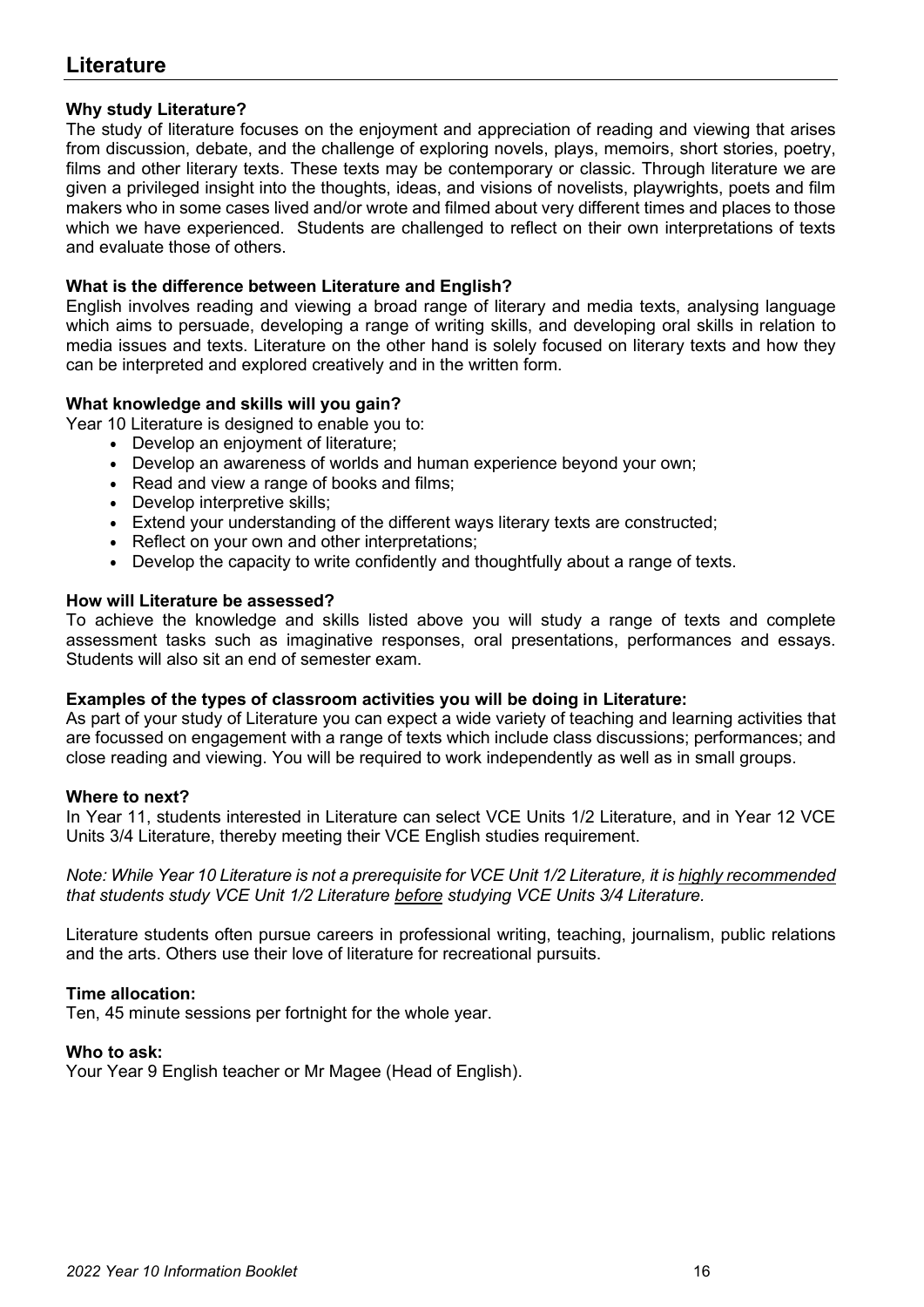## **Studies of English (Core) Option Three: English and English Support**

In addition to studying English students will also study English Support.

#### **Why study English Support?**

For identified students' English Support is a targeted intervention program designed to support boys who benefit from the teaching of explicit literacy skills. The English Support course is designed for students who may need additional time and assistance to strengthen and refine their literacy skills to prepare for the study of VCE English and other VCE studies.

The course integrates speaking, listening, reading, viewing and writing across all areas of study to enhance students' knowledge of written and oral language skills.

The course will support students with the preparation of their English course work.

*Please note:* This subject must be taken as well as English.

#### **Structure:**

To successfully attain the VCE, students must complete a Unit 3 and 4 sequence in one of the English studies. English Support is designed to assist invited students to do so through the development and consolidation of their literacy skills. It is also structured to build students' understanding of, and confidence in their ability to successfully complete the tasks that they will be required to complete in order to succeed in their VCE English study.

#### **What knowledge and skills will you gain?**

Knowledge and skills students will gain include:

- How to plan and prepare an oral presentation so students speak clearly and confidently in front of an audience;
- How to write extended analytical text responses;
- How to apply various approaches to reading written text to gain an understanding of its meaning
- How to view and analyse a variety of media texts in order to understand how visual language creates meaning;
- How to use written language effectively on order to present meaning for a variety of different purposes;
- How to proof-read written work in order to improve spelling, punctuation and grammar.

#### **How will English and English Support be assessed?**

- Written activities (including short and longer responses to questions)
- Reading activities (including different types of texts: novels, newspapers, short stories, own choice)
- Speaking and participating in class discussion activities.

Students with specific literacy requirements will undertake this sequence to prepare and provide them with the best opportunity to successfully attain the VCE. English Support involves three sessions per week in addition to English as well as two Supported Study sessions. The College will contact students who would be seen to benefit from this offering.

#### **Where to next?**

In Year 11, students select VCE Units 1/2 Foundation English and VCE Units 3/4 English and English Support in Year 12.

#### **Time allocation:**

Twenty, 45 minute sessions per fortnight for the whole year:

- 10 sessions per fortnight Year 10 English
- 6 sessions per fortnight Year 10 English Support
- 4 sessions per fortnight Year 10 Supported Study

#### **Who to ask:**

Your Year 9 English teacher or Mr Magee (Head of English).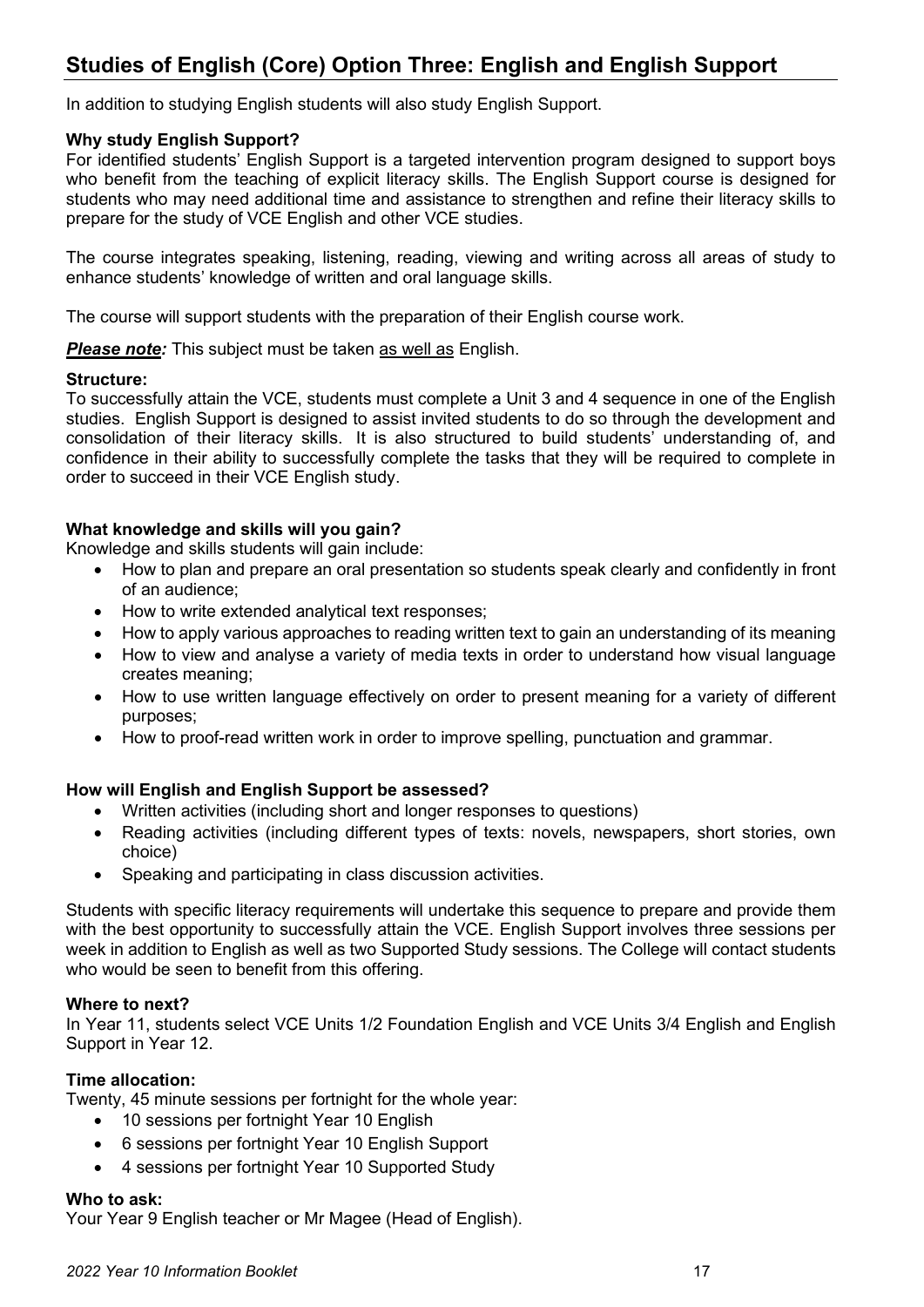# <span id="page-17-0"></span>**Mathematics (Core)**

#### **Why study mathematics?**

The study of Mathematics is compulsory until the end of Year 10 as it is widely recognised by parents, employer groups and government bodies as an intrinsic part of any school education. Mathematics studies at St Patrick's are designed to provide access to worthwhile and challenging mathematical learning in a way that considers the needs and aspirations of a wide range of students.

#### **What mathematics subjects are there?**

Senior School Mathematics is based on four pathways, each catering for a different level of mathematical ability:

- A pathway to VCE Foundation Mathematics
- A pathway to VCE General and Further Mathematics
- A pathway to VCE Mathematical Methods
- A pathway to VCE Specialist Mathematics (also involves doing VCE Mathematical Methods)

Year 10 students must be enrolled in at least one of the three core mathematics choices available:

#### • **YEAR 10 MATHEMATICAL METHODS**

*Mathematical Methods is known as the "pure" mathematics. There is more focus on theory and the various methods that can be used to solve problems. The topics covered include various algebra topics, geometry, trigonometry, probability, measurement and some statistics. Methods is often a prerequisite to university courses like Engineering, IT, Medicine etc.*

 $\circ$  Students who study Mathematical Methods in Year 10 will have all mathematics options open to them in the VCE.

#### • **YEAR 10 GENERAL MATHEMATICS**

*General Mathematics continues to build upon the general maths skills that students have developed through years 7-9. The topics cover basic algebra and it's applications, financial mathematics, geometry, measurement, graphing and analysis of statistics. General/Further Mathematics is often the minimum mathematics required for many university courses and trades.*

o Students studying General Mathematics will typically study VCE General Mathematics Units 1/2 in Year 11 and VCE Further Mathematics Units 3/4 in Year 12.

#### • **YEAR 10 FOUNDATION MATHEMATICS**

*Foundation Mathematics is a basic course that shows students the practical applications of mathematics and provides the knowledge that they will require in order to be successful in the workplace, with finances and with their own interests and hobbies.* 

- o Students studying Foundation Mathematics will typically study VCE Foundation Mathematics Units 1/2 in Year 11
- o Students following this mathematics pathway will **not** be able to study a VCE Units 3/4 mathematics in Year 12 as they will not have studied the CAS calculator (required in preparation for VCE Units 3/4 Further Mathematics)

Students and their parents will be advised on the recommended pathway after discussions by the Year 9 Mathematics teachers, the Middle School Team and the Enhanced Learning Team (where relevant).

PLEASE NOTE: *VCE Units 1/2 Specialist Mathematics will be available to a select number of invited students in Year 10 as an elective option. Entry is based on a student's level of performance during Year 9 and would be studied alongside Year 10 Mathematical Methods. More information on Specialist Mathematics can be found at the end of the Maths section.* 

#### **What knowledge and skills will you gain?**

Each mathematics course at Year 10 covers topics that enable the continuance of that study into the VCE. Consequently, each course will cover different topics, at different levels.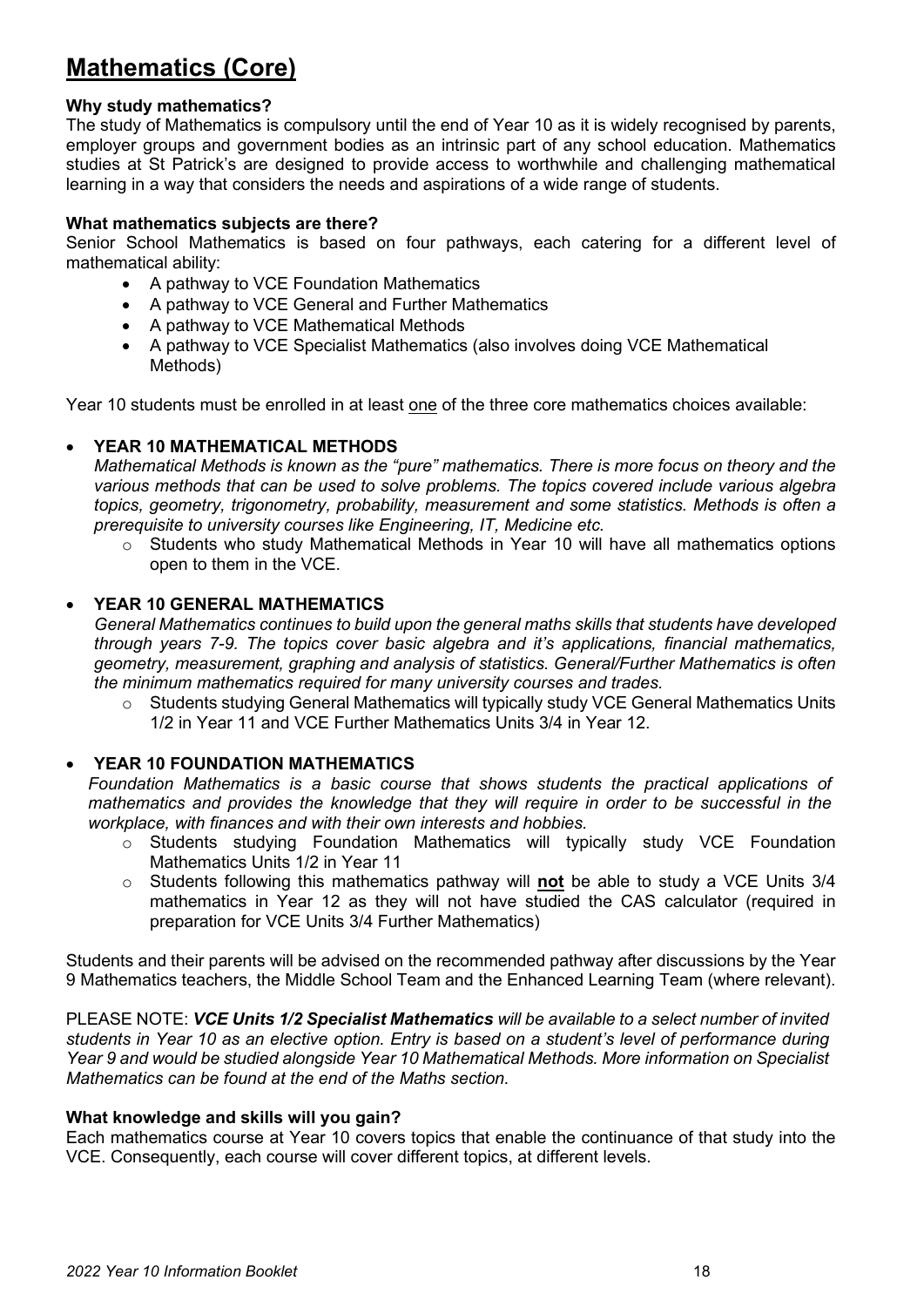#### **How will Mathematics be assessed?**

A student's achievements in each Year 10 Mathematics studies will be assessed through topic tests, application tasks and an exam at the end of each semester.

#### **Examples of the types of classroom activities you will be doing in Mathematics:**

- The majority of Mathematics classes will entail students listening to instruction from the teacher and practicing new work
- CAS calculator work for students in Mathematical Methods and General Mathematics.

#### **Other activities that are a part of Year 10 Mathematics:**

At times, students will use computer technology to enhance their understanding of the current topic. Students may also complete projects to enhance their understanding of a topic.

#### **Where to next?**

The diagram below shows the natural progression of each subject. Some changes are possible throughout the journey, however these should only be made in consultation with your teacher or with Mr Corden (Head of Mathematics).



#### **Who to ask:**

Your Year 9 Mathematics teacher or Mr Luke Corden (Head of Mathematics).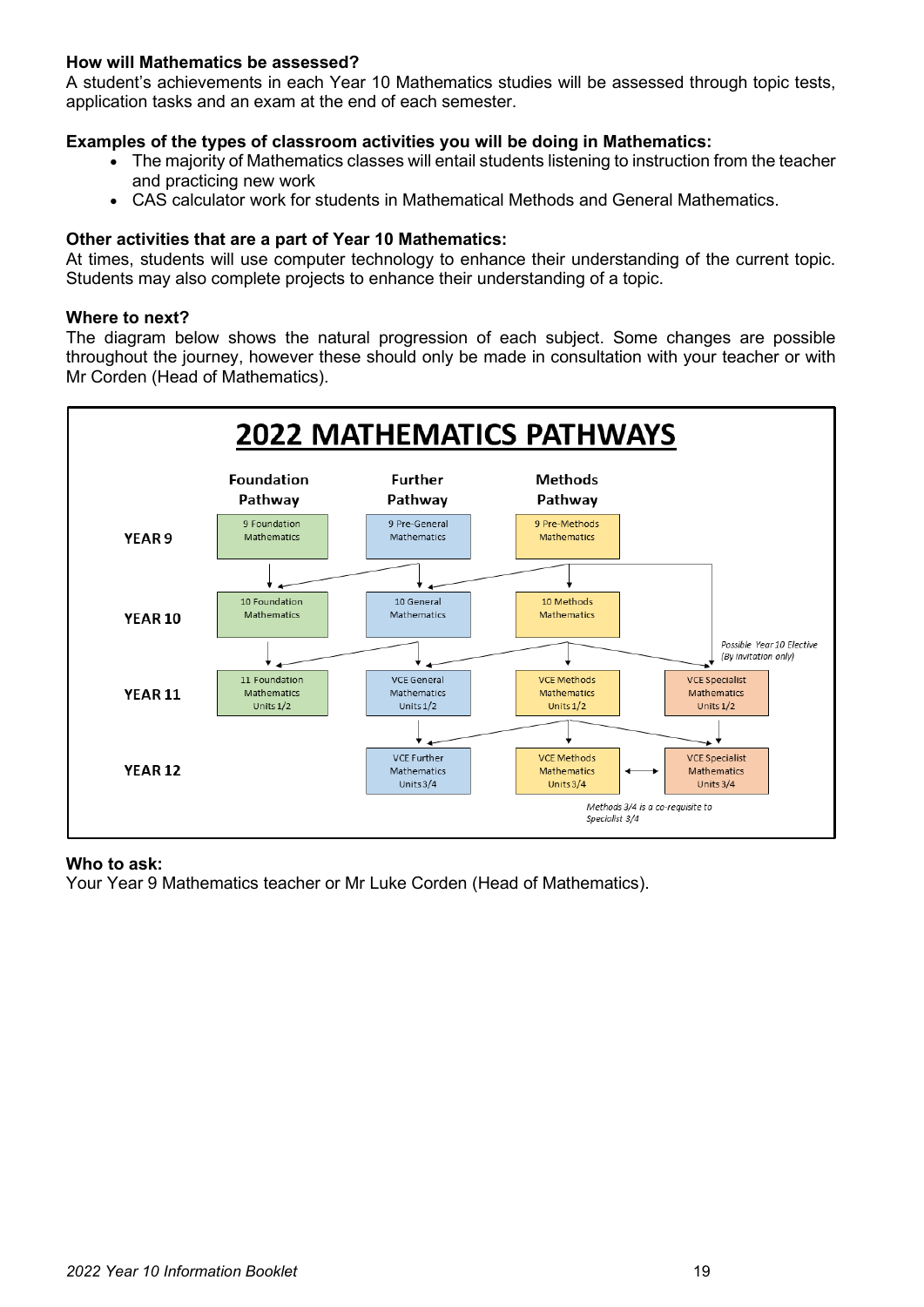## <span id="page-19-0"></span>**Science (Core) Option One: Extended Science**

#### **Why study Extended Science?**

Extended Science is a year long Science course that is designed to prepare students for VCE Units 1- 4 Chemistry, Biology and Physics. Classroom theory, practical exercises and assessment tasks are all based on the VCE model. Students who enjoy topics such as cellular functions, genetics and human evolution, chemical symbols, chemical equations and calculations, motion and forces, energy and waves

#### **Prerequisite Information:**

Year 10 Extended Science is a **compulsory** prerequisite subject for the following VCE Science Subjects:

- VCE Unit  $1 4$  Chemistry
- VCE Unit  $1 4$  Biology
- VCE Unit  $1 4$  Physics

Students who have **NOT** completed Year 10 Extended Science will not be able to enroll in these VCE units in either Year 11 or Year 12.

Year 10 Extended Science will also allow students to gain an understanding of the academic and practical skills required to successfully complete:

- VCE Unit 1 4 Psychology
- VCE Unit 1 4 Environmental Science

#### **What knowledge and skills will you gain?**

Knowledge and skills students will gain include:

- Understanding of the structure and function of DNA, transcription, and translation
- Basic genetic theory and the impact on modern biotechnology technique and issues
- Using and identifying different types of evidence to construct a timeline of human evolution.
- Practical experimental skills including report writing.
- Make connections between the structure of the atom and its position in the periodic table.
- Describe the type of bonding (metallic, ionic, or covalent) present in a material and connect this to observed properties.
- Classify chemical reactions into types according to the changes that take place as reactants are converted into products.
- Express chemical changes by balanced equations that show that the number of atoms of each element is conserved.
- How to use electric circuits to determine current, voltage and resistance.
- Describe the different forms of energy.
- Describe motion in terms of displacement, velocity, and acceleration.
- Describe the interaction between force, mass, and acceleration.
- Describe the properties of magnets and magnetic fields.

#### **How will Extended Science be assessed?**

- Practical reports
- Research tasks
- Calculation worksheets
- Topic tests
- End of semester examination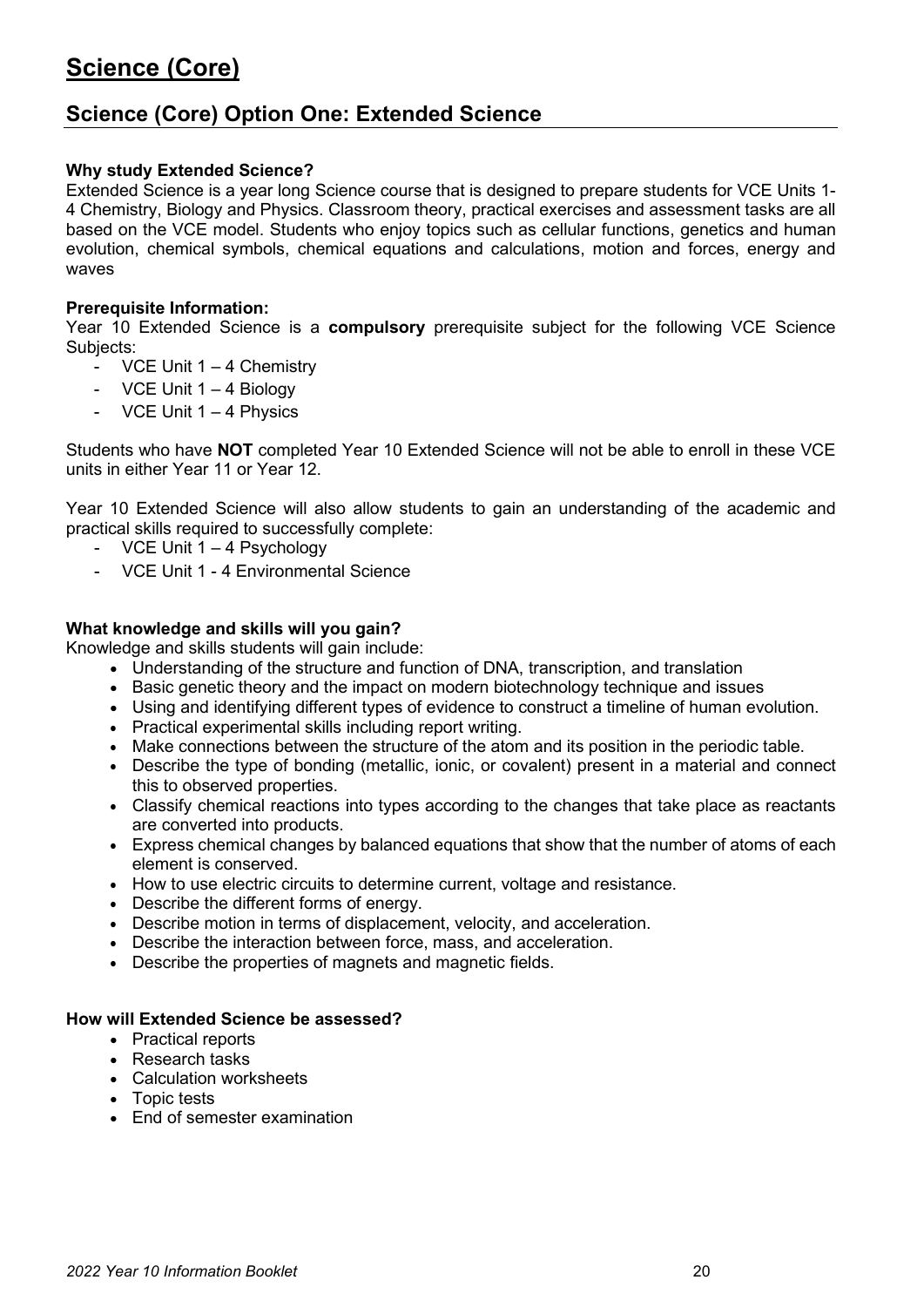#### **Examples of the types of classroom activities you will be doing in Extended Science:**

- DNA extraction
- Research poster outlining the processes of meiosis and mitosis.
- Make connections between the structure of the atom and its position in the periodic table.
- Describe the type of bonding (metallic, ionic, or covalent) present in a material and connect this to observed properties.
- Classify chemical reactions into types according to the changes that take place as reactants are converted into products.
- Set up different types of electrical circuits and measure current and voltage.
- Use the Crocodile Clips program to explore electronic components of a circuit.
- Use ticker timers to work out the speed acceleration of a trolley.

#### **Time spent doing practical activity:**

Approximately 30% of class time will be spent on practical activities.

#### **Time spent doing theory:**

Approximately 70% of class time will be spent on theoretical work including research tasks.

#### **Where to next?**

This subject serves as an introduction to topics covered in VCE Units 1 - 4 Chemistry, Biology and Physics. Students studying this subject will gain an understanding of the academic and practical skills required to successfully complete any VCE Science subject, including VCE Psychology and VCE Environmental Science.

#### **Duration:**

Extended Science is a year long subject and is offered at the beginning of the academic year only. Extended Science is studied for ten, 45-minute sessions per fortnight.

#### **Who to ask:**

Your Year 9 Science teacher or Mrs Stephanie Young (Head of Science).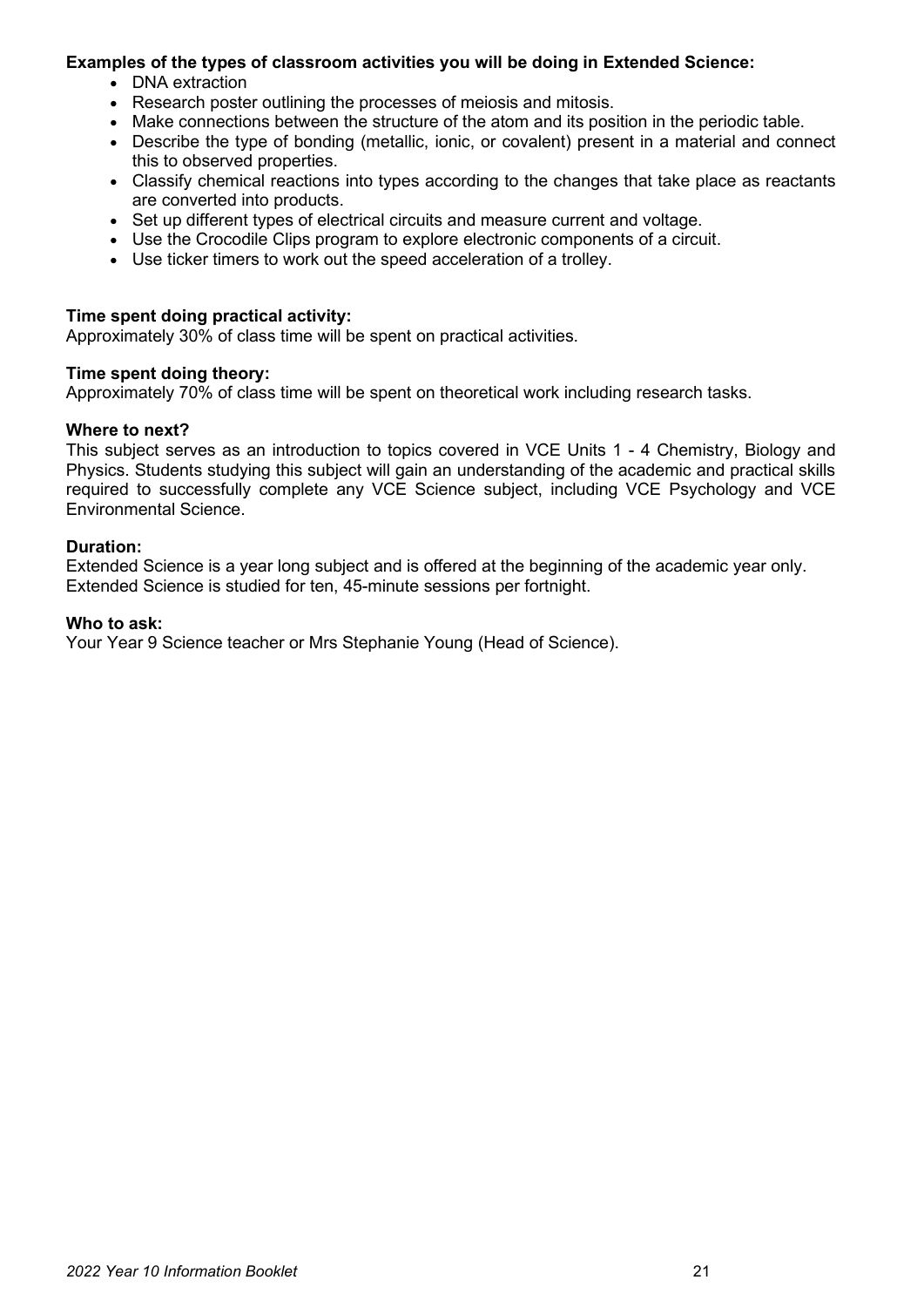#### **Why study Applied Science?**

Scientific developments and their real-world applications will influence and shape all our lives. An understanding of the scientific process is valuable when scientific discoveries raise questions about the future pathway of society. The focus of this option is on the relevance of science in society and how scientists go about building their knowledge and understanding.

#### **Prerequisite Information:**

Year 10 Applied Science is a semester long, general science course which meets the minimum requirements of Level 10 of the Victorian Curriculum. Students who choose this subject will only be able to enroll in the following VCE Science subjects:

- VCE Unit  $1 4$  Psychology
- VCE Unit 1 4 Environmental Science

#### *Please note: Year 10 Applied Science is a general science and is not intended to prepare students for VCE Chemistry, Biology or Physics.*

#### **What knowledge and skills will you gain?**

Knowledge and skills students will gain include:

- Practical experimental skills
- Use of ICT
- Reading, interpreting and analysing scientific information.

#### **How will Applied Science be assessed?**

- Assignments and Research Tasks
- Practical work
- Tests
- End of semester examination.

The course will be made up of short units that cover the major disciplines of Science: Biology, Physics and Chemistry.

#### **Examples of the types of classroom activities you will be doing in Applied Science.**

- DNA extraction and research on a Biotechnology issue. (Biology)
- Working out which combination of chemicals will form a precipitate. (Chemistry)
- Describe the interaction between force, mass and acceleration. (Physics)

#### **Time spent doing practical activity:**

Approximately 30% of class time will be spent on practical activities.

#### **Time spent doing theory:**

Approximately 70% of class time will be spent doing theoretical work.

#### **Where to next?**

Typically, students studying Applied Science would **NOT** be considering moving into VCE Biology, VCE Chemistry or VCE Physics in Year 11 and/or Year 12. To be eligible to enrol in these three subjects, students must study the Extended Science course for the entire year.

Students who study Applied Science are able to enrol in VCE Psychology or VCE Environmental Science **ONLY** in Year 11 and/or Year 12

#### **Duration:**

Applied Science is offered each semester and students can study it in either Semester One or Semester Two to meet the Science requirement of Year 10. It is studied for ten, 45 minute sessions per fortnight.

#### **Who to ask:**

Your Year 9 Science teacher or Mrs Stephanie Young (Head of Science).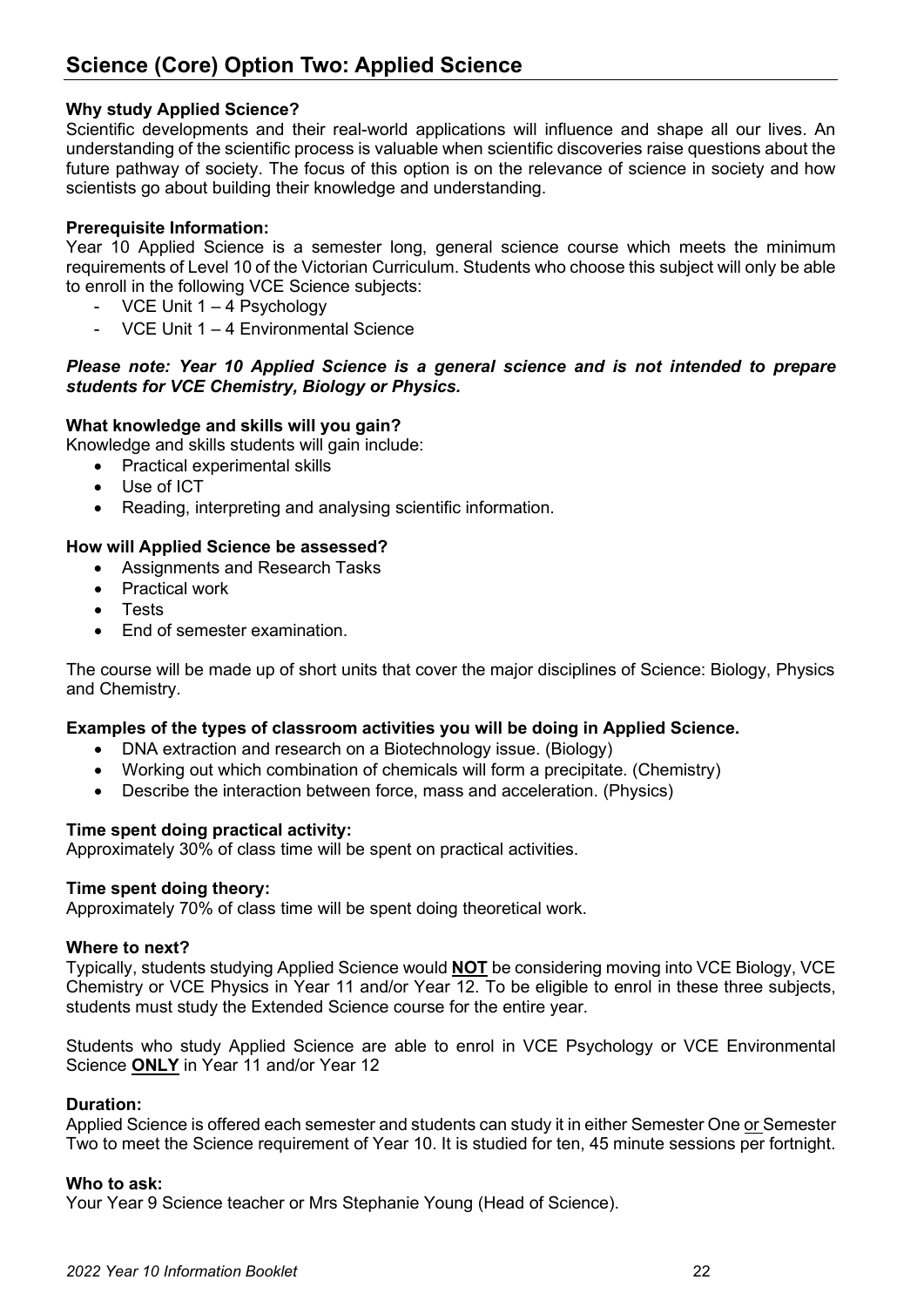## **Science (Elective): Psychology**

#### **Why study Psychology?**

This subject is suited for students who have an interest in the study of human behaviour through biological, psychological, and social perspectives. Psychology is a broad discipline that incorporates both the scientific and systematic application of knowledge to personal and social circumstances in everyday life

*Please note: Year 10 Psychology is designed to prepare students for VCE Units 1-4 Psychology. Classroom theory, practical exercises and assessment tasks are all based on the VCE model.*

*Psychology can only be selected as an elective. Students must choose at least one core Science option in addition to Psychology.*

#### **What knowledge and skills will you gain?**

Knowledge and skills students will gain include:

- Understand the structures making up the nervous system and how they interact to coordinate the functioning of the body
- Investigate the various models on how humans learn, including neuroplasticity
- Describe the purpose of sleep, including discussion on the different types of sleep
- Demonstrate knowledge about social cognition, including perception, attitudes, and stereotypes.
- Investigate the effects of trauma on the brain, with a focus on concussion
- Explore the debate of nature vs nurture
- Understand factors that contribute to development of mental health and the maintenance of mental wellbeing.

#### **How will Psychology be assessed?**

- Practical reports
- Research reports
- Tests
- End of semester exam.

#### **Examples of the types of classroom activities you will be doing in Psychology:**

- Researching arguments surrounding the nature vs nurture debate
- Development of observation-based investigations to be conducted by the students.
- Understanding the basic principles surrounding the purpose, nature, and cycles of sleep.
- Promote the awareness of mental health, including the maintenance of mental wellbeing.

#### **Time spent doing practical activity:**

Approximately 20% of class time will be spent on practical activities.

#### **Time spent doing theory:**

Approximately 80% of class time will be spent on theoretical work including research tasks.

#### **Where to next?**

This subject serves as an introduction to topics covered in VCE Units 1-4 Psychology. Students studying this subject will gain an understanding of the academic and practical skills required to successfully complete VCE Psychology.

#### **Duration:**

Psychology is offered each semester and students can study it in either Semester One or Semester Two. Students **MUST** choose one of the Core Science options to meet the Science requirement and study Psychology as an elective. It is studied for ten, 45-minute sessions per fortnight.

#### **Who to ask:**

#### **Your Year 9 Science teacher or Mrs Stephanie Young (Head of Science).**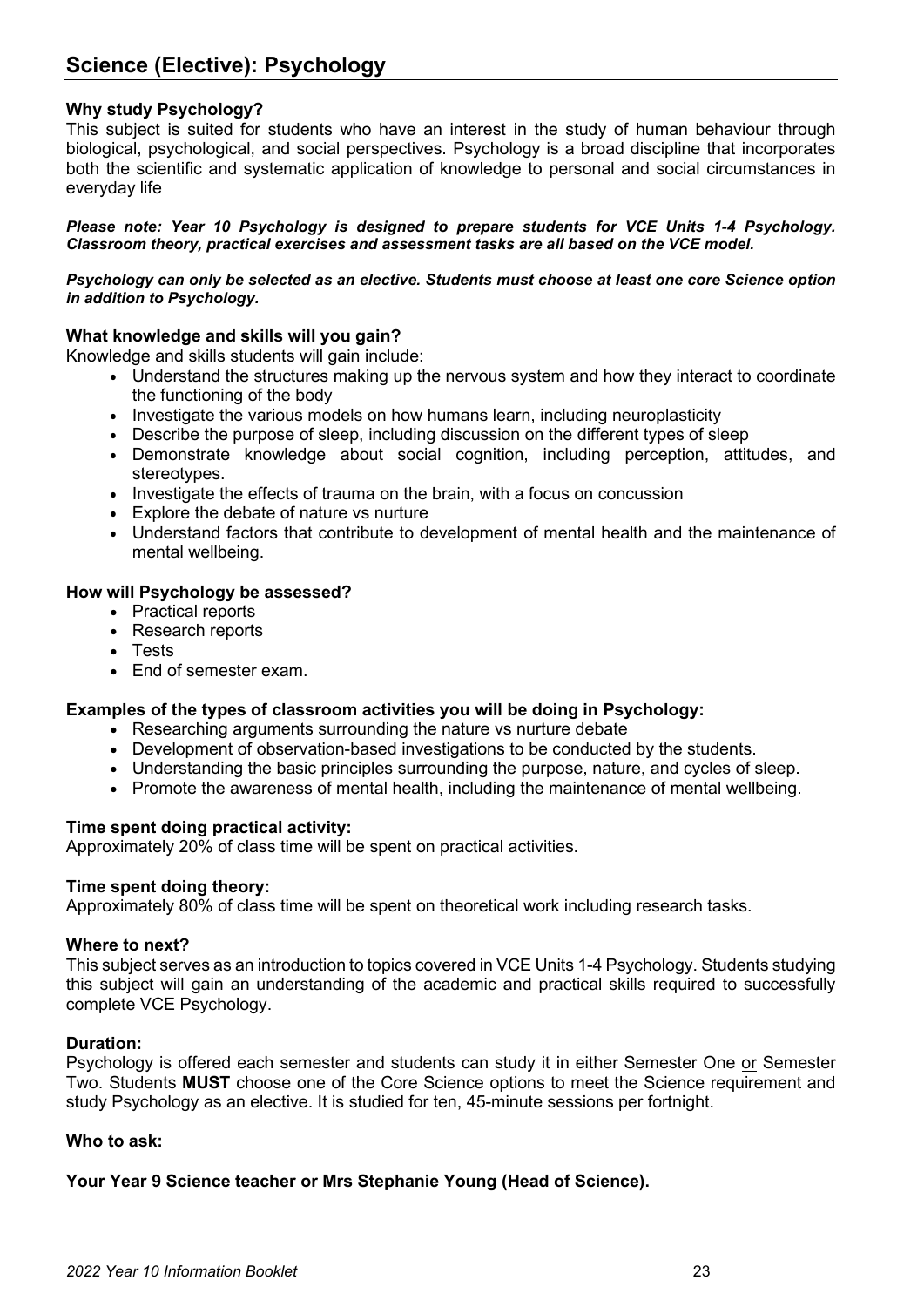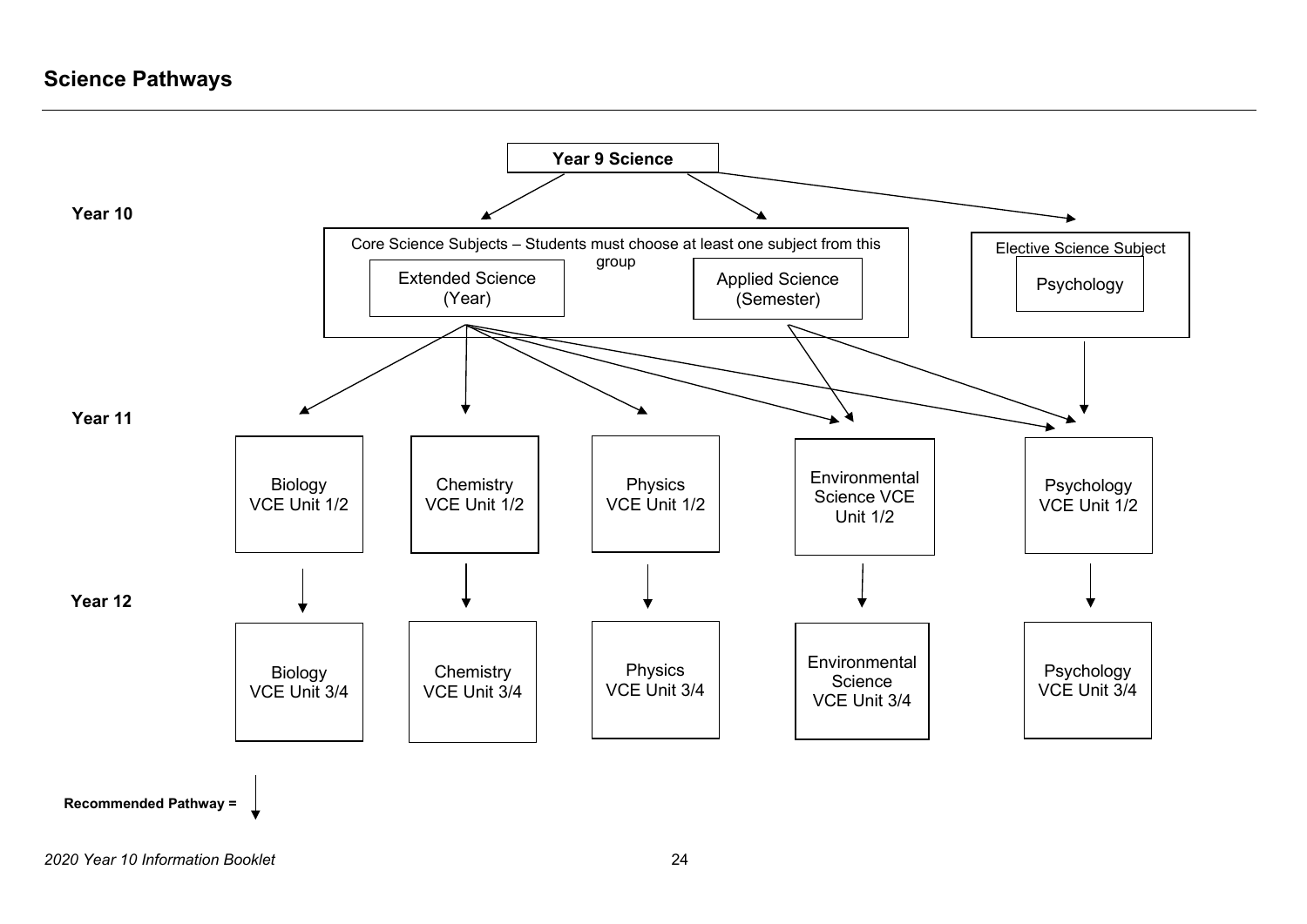## <span id="page-24-0"></span>**Humanities (Core) Option One: Twentieth Century History - Australia**

#### **Why you will study Twentieth Century History: Australia?**

This unit provides a solid foundation for related VCE History studies i.e. VCE units 1 and 2 History. Classroom theory, practical exercises and assessment tasks are all set at a Year 10 level. Awareness of history is an essential characteristic of any society, and historical knowledge is fundamental to understanding ourselves and others. This semester length unit has three depth studies:

- 1. World War II<br>2. Rights and F
- Rights and Freedoms indigenous studies
- 3. The globalising World.

#### **What knowledge and skills will you gain?**

Students will investigate:

- Wartime experiences through a study of World War II: This includes a study of the causes, events, outcome and broader impact of the conflict as an episode in world history, and the nature of Australia's involvement.
- Struggles for human rights: This includes how rights and freedoms of indigenous people have been ignored, demanded or achieved in Australia and in the broader world context.
- The globalising world: This includes the migration experiences from 1945 to the present.

Students will develop skills in:

- The use of chronological sequencing to demonstrate the relationship between events and developments in different sessions and places.
- Analysis and the critical evaluation of historical documents.
- Text development, particularly descriptions and discussions, that use evidence from a range of sources.

#### **How will Twentieth Century History: Australia be assessed?**

- Topic tests
- Source analysis
- Research project
- End of semester exam

#### **Examples of the types of classroom activities you will be doing:**

- Analysing documents.
- Discussing historical issues
- Watching films
- Creating maps
- Taking notes
- Reading
- Answering questions

#### **Time spent doing theory and practical activity:**

The majority of class time will be devoted to theory. Examples of practical activities include local excursions and viewing relevant films.

#### **Where to next?**

This unit provides a solid foundation for related VCE history studies i.e. VCE Units 1 and 2 Modern History, VCE Units 3 and 4 Australian History and VCE Units 3 and 4 Revolutions.

#### **Duration:**

Twentieth Century History: Australia is offered each semester and students can study it in either Semester One or Semester Two to meet the Humanities requirement of Year 10. History - Twentieth Century is studied for ten, 45 minute Sessions per fortnight.

#### **Who to ask:**

Your Year 9 Humanities teacher or Mr Miller (Head of Humanities).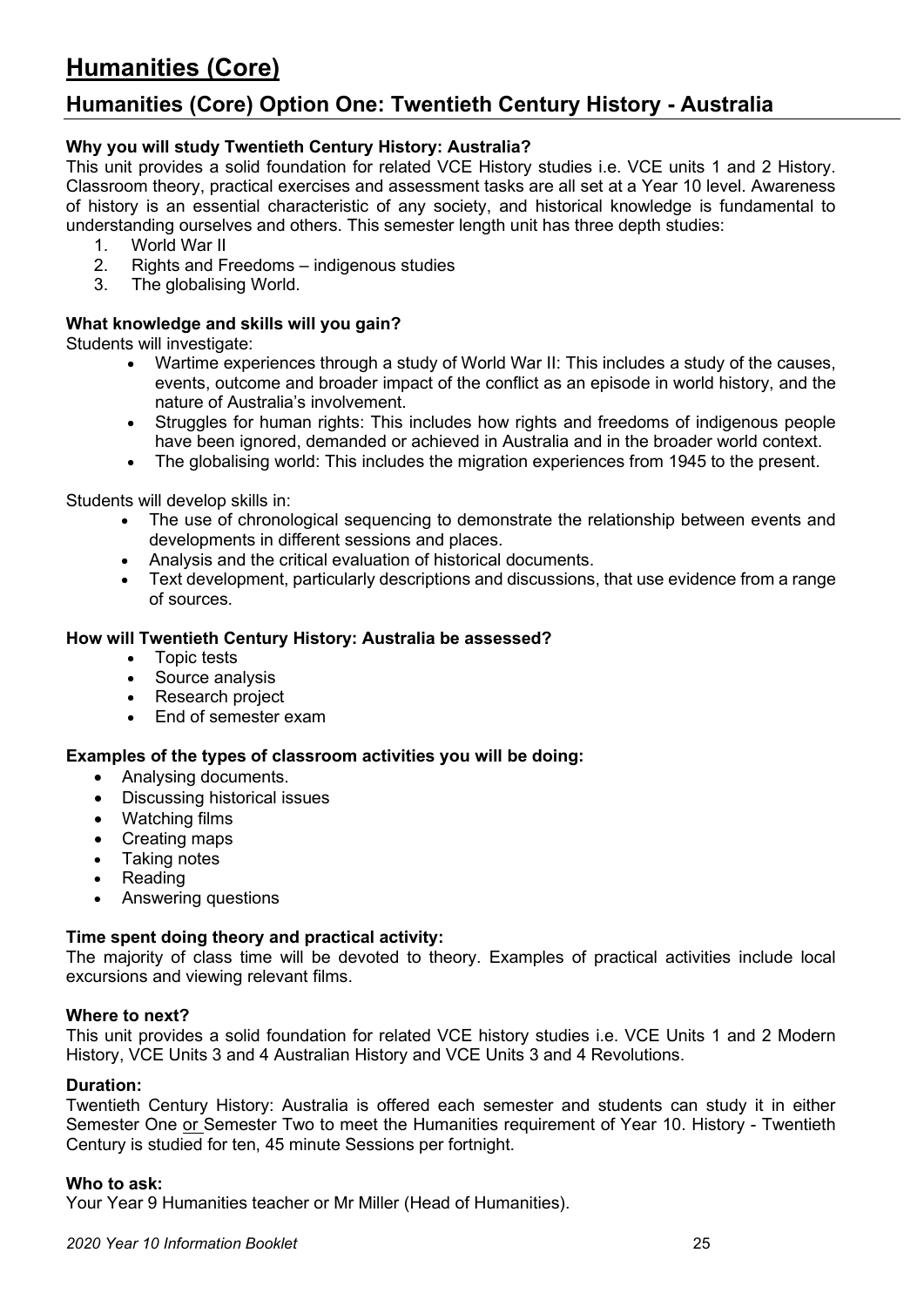## **Humanities (Core) Option Two: Legal and Political Studies**

#### **Why study Legal and Political Studies**

Students investigate the ways in which the law and the legal system relate to and serve individuals and the community. They consider the nature of power in Australian democracy and in a non-democratic political system This semester length unit has two depth studies:

- 1. Legal Studies
- 2. Politics

#### **What knowledge and skills will you gain?**

Students will investigate:

- the need for laws
- characteristics of an effective law
- the distinction between criminal law and civil law
- overview of the role and characteristics of parliament and subordinate authorities in lawmaking
- the political spectrum
- the characteristics of Australian democracy
- the roles and functions of political parties

#### Students will:

- define key legal terminology and use it appropriately.
- classify rules as either legal or non-legal.
- identify legal problems that might be addressed by criminal or civil law.
- describe the role of parliament and subordinate authorities in law-making.
- explain the particular roles and functions of political parties.
- examine the ideas and features of political systems.

#### **How will Legal and Political Studies be assessed?**

- Topic tests
- Research project
- End of semester exam

#### **Examples of the types of classroom activities you will be doing:**

- Discussing current issues
- Watching films
- Taking notes<br>• Reading
- Reading
- Answering questions
- **Debates**

#### **Time spent doing theory and practical activity:**

The majority of class time will be devoted to theory and discussion. Examples of practical activities include local excursions and viewing relevant films.

#### **Where to next?**

This unit provides a solid foundation for related VCE Legal Studies i.e. VCE Units 1 and 2 Legal Studies

#### **Duration:**

Legal and Political Studies is offered each semester and students can study it in either Semester One or Semester Two to meet the Humanities requirement of Year 10. Legal and Political Studies is studied for ten, 45-minute sessions per fortnight.

**Who to ask:** Your Year 9 Humanities teacher or Mr Miller (Head of Humanities).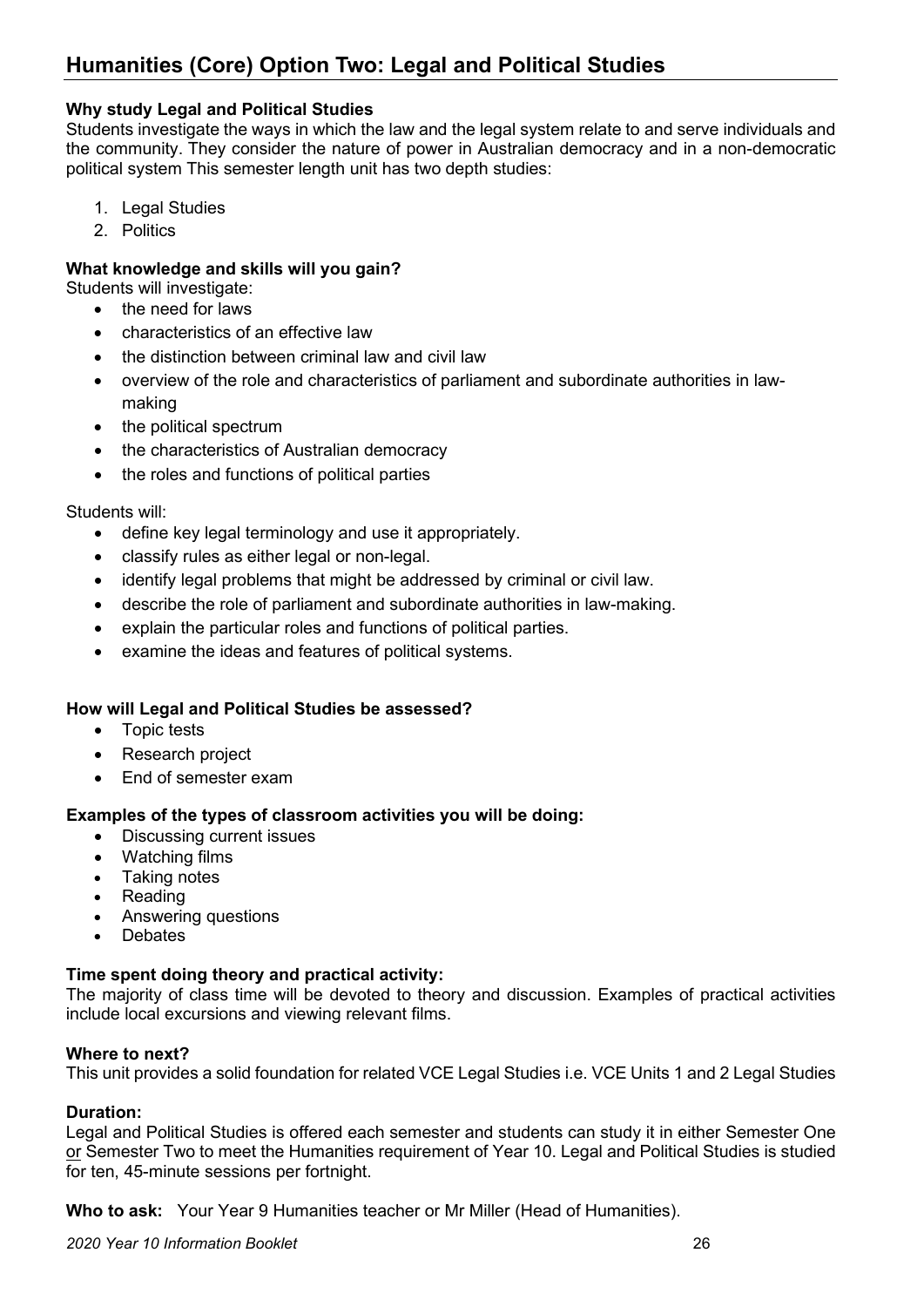#### **Why study Commerce**

This unit provides a solid foundation and direct pathway into several VCE subjects such as Business Management, Economics, Accounting and/or Industry and Enterprise. Students can develop their understanding of economics and business concepts by exploring the marketing and accounting processes required to start a business.

#### **What knowledge and skills will you gain?**

Students will:

- understand and apply business concepts, principles and terminology.
- understand the purpose and significance of business within local, national and global contexts.
- understand the complex and changing environment that businesses operate within and the nature of relationships between key stakeholders within that environment.
- develop an understanding of the role of accounting in the management and operation of a small business; and
- develop an understanding of how the Australian economy operates, and the relationship between economic events and outcomes.

Students will:

- define, describe, and apply relevant business management concepts and terms.
- research and analyse case studies and contemporary examples.
- apply business management knowledge to practical and/or simulated business situations.
- use correct accounting terminology.
- use correct economics terminology.
- research information from a range of sources

#### **How will Commerce be assessed?**

- Topic tests
- Research project
- End of semester exam

#### **Examples of the types of classroom activities you will be doing:**

- Discussing current issues
- Watching films
- Taking notes
- Reading
- Answering questions
- **Debates**

### **Time spent doing theory and practical activity:**

The majority of class time will be devoted to theory and discussion. Examples of practical activities include local excursions and viewing relevant films.

#### **Where to next?**

This unit provides a solid foundation for VCE Units 1 and 2 Business Management, VCE Units 1 and 2 Economics, VCE Units 1 and 2 Accounting and VCE Units 1 and 2 Industry and Enterprise.

#### **Duration:**

Commerce is offered each semester and students can study it in either Semester One or Semester Two to meet the Humanities requirement of Year 10. Commerce is studied for ten, 45 minute sessions per fortnight.

**Who to ask:** Your Year 9 Humanities teacher or Mr Miller (Head of Humanities)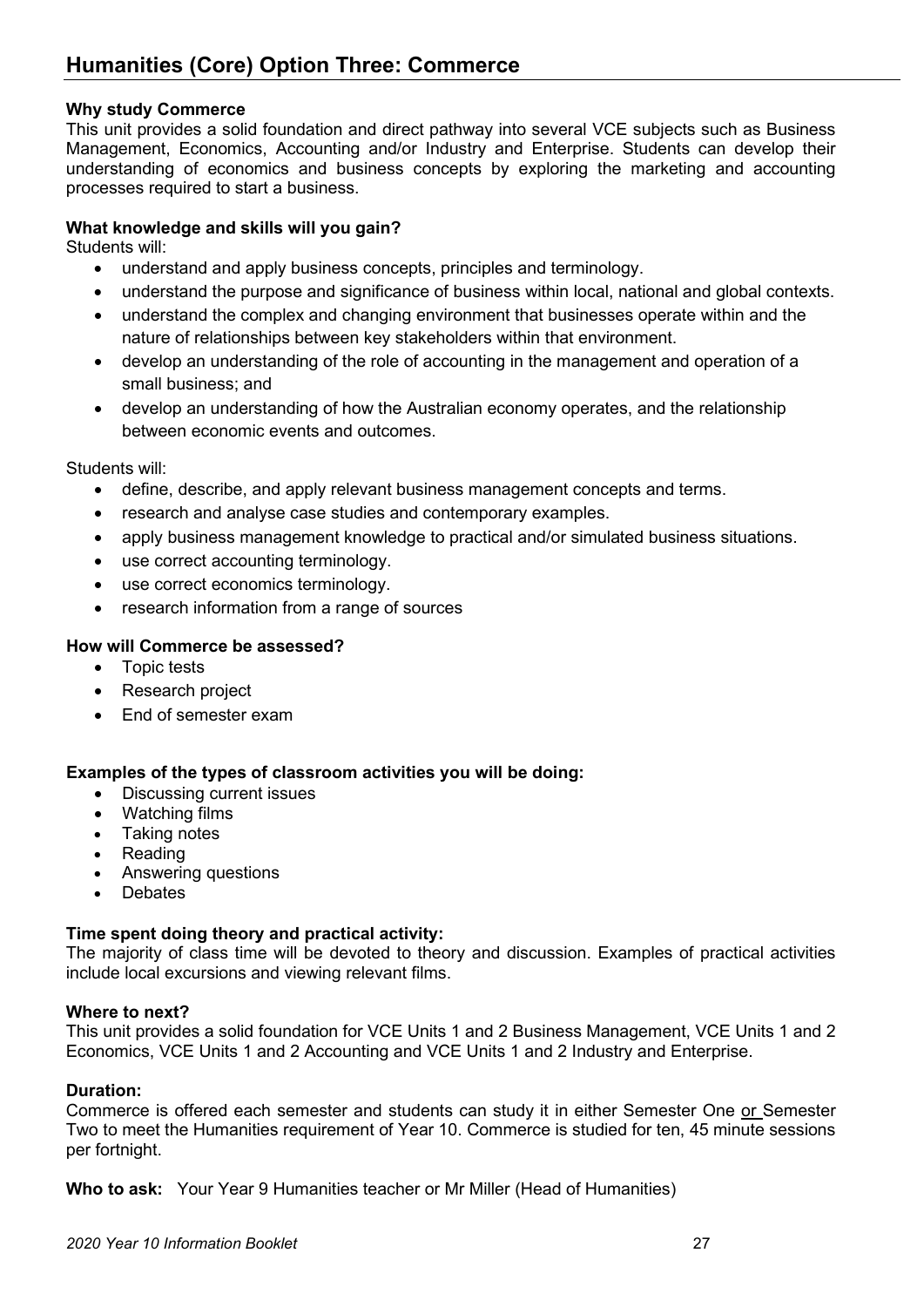

*2022 Year 10 Information Booklet* 28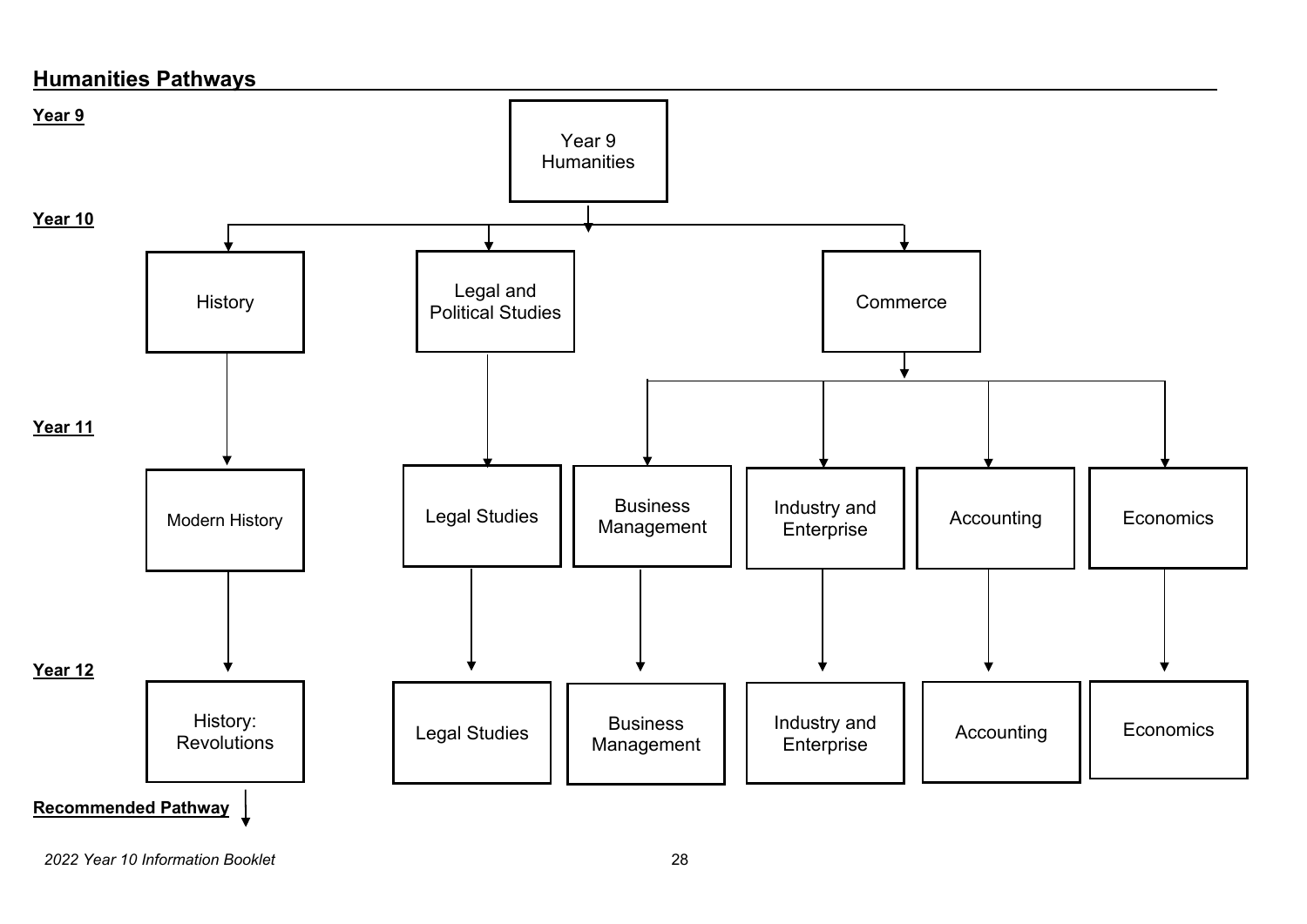# <span id="page-28-0"></span>**Sport (Core)**

#### **Why you will study Sport?**

Physical activity, sport and recreation are important in the lives of people in Australia. For a long time now the link between lifelong participation in physical activity and sport, and physical, social and emotional, fitness, health and wellbeing, has been clear. Sport education at St Patrick's College seeks to provide boys with experiences that are challenging and enjoyable, and that promote personal growth and lifelong physical activity.

#### **What knowledge and skills will you gain?**

Knowledge and skills students will gain include:

- An introduction to coaching principles and sport leadership
- An appreciation for the role of lifestyle sports as lifelong physical activities
- An understanding of the importance of volunteers in staffing grass-roots sport
- An understanding of the importance of the interpersonal skills learned through sport and their link to wider life skills

#### **How will Sport be assessed?**

Year 10 Sport will be assessed through the teacher's direct observation of student participation in, and level of application to, practical activities.

#### **Examples of the types of activities done in Year 10 Sport:**

• Lifestyle sports and activities such as croquet, tennis, netball, tenpin, fitness, futsal, lawn bowls and golf.

#### **Other activities that are a part of Year 10 Sport:**

- Umpiring
- Scoring
- Timekeeping
- Coaching

#### **Where to next?**

Year 10 Sport marks the end of students' compulsory involvement in Health and Physical Education subjects. By now it is hoped that students have developed skills, understandings and abilities that will allow them to choose to continue healthy activity levels throughout their adult lives.

Academically, Year 11 presents a number of options to continue student involvement in Sport, Physical Education, Health Education or VET Sport and Recreation. Senior School students may also elect to study VCE Physical Education, Health or VET Sport and Recreation as options for continued study in this field.

#### **Time allocation:**

Two sessions per week for the whole year.

#### **Who to ask:**

Mr Giampaolo (Head of Health and Physical Education).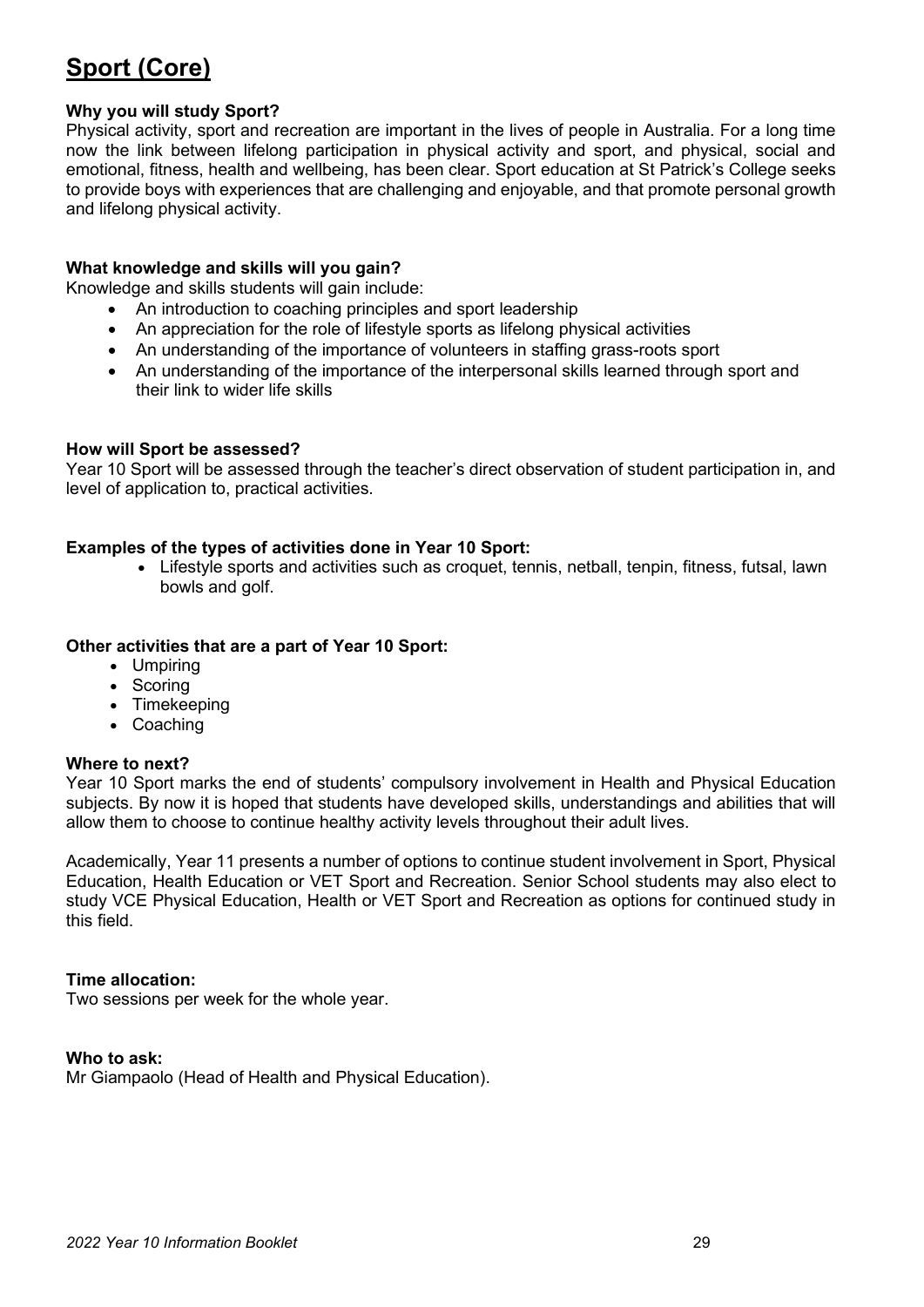## <span id="page-29-0"></span>**Electives Group A**

### **Architecture** (Elective Group A)

#### **Why study Architecture?**

This study allows students to gain an insight into the design of the built environment. It is particularly relevant for those who may be contemplating a career in the building and construction industry, architecture or drafting.

#### **What knowledge and skills will you gain?**

Knowledge and skills students will gain include:

• Drawing systems, conventions and techniques associated with architectural drawings

- Construction of domestic buildings.
- Application of different media, including the use of ICT

#### **How will Architecture be assessed?**

Assessment will be based on the completion of specific design briefs and how the set criteria have been addressed. Students will also sit an end of semester exam.

#### **Examples of the types of classroom activities you will be doing in Architecture:**

- Design a kitchen for a particular house plan including elevations and a 3D drawing
- Drawings which describe construction details for domestic structures
- Designs for a small townhouse and the interior of an internet café.

#### **Time spent doing theory and practical activity:**

Approximately ninety percent of class time is spent completing practical activities and the remaining ten percent doing theory.

#### **Where to next?**

VCE Units 1/2 Visual Communication Design in Year 11, and then VCE Units 3/4 Visual Communication Design in Year 12.

#### **Duration:**

Architecture is repeated in Semester 2. Students can only choose this subject once in the year. It is studied for ten, 45 minute sessions per fortnight.

#### **Who to ask:**

Mr Jared Lynn (Head of the Arts Faculty).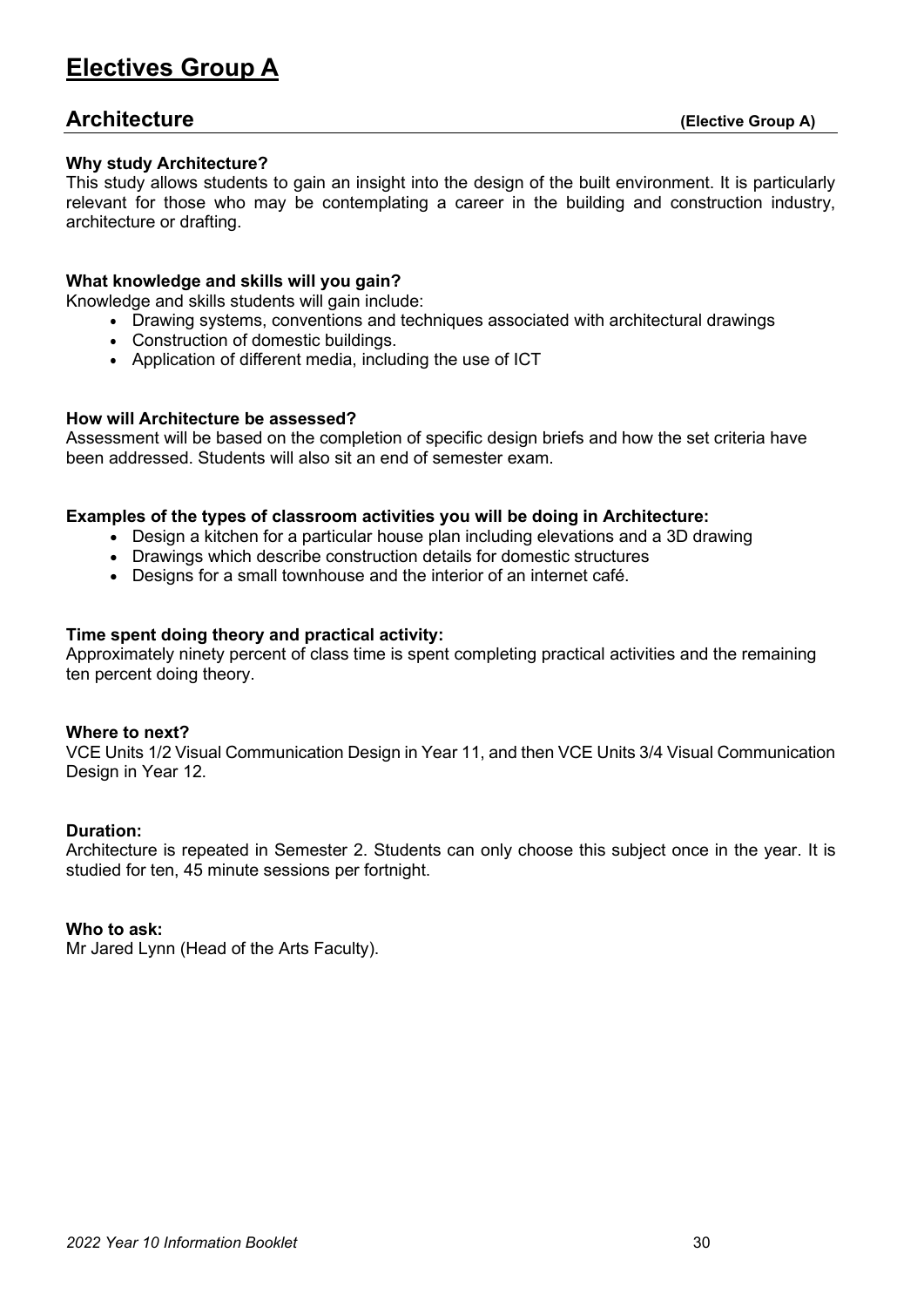#### **Why study Media?**

The media has a significant impact on people's lives and media products are a representation of social, personal and cultural reality. The media entertains, educates, informs and provides channels of communication.

#### **What knowledge and skills will you gain?**

Knowledge and skills students will gain include:

- Exploration into various forms of media
- The media design process (pre-production, production, post-production)
- Script writing and storyboarding
- Camera shots and movement
- Media analysis
- Film editing
- Visual effects

#### **How will Media be assessed?**

Assessment tasks will include a combination of individual and group work that focus on the key learning areas of (1) creating and making and (2) exploring and responding. Students will have an exam at the end of the semester for this subject.

#### **Examples of the types of classroom activities you will be doing in Media:**

- Media analysis
- Creating a film
- Learning how to edit a movie
- End of semester exam

#### **Time spent doing practical activity:**

Approximately 50% of class time will be spent on practical activities.

#### **Time spent doing theory:**

Approximately 50% of class time will be spent on theoretical work including research tasks.

#### **Where to next?**

The completion of Media at Year 10 prepares students for the study of VCE Units 1/2 Media Studies.

#### **Duration:**

Media is repeated in Semester 2. Students can only choose this subject once in the year. It is studied for ten, 45 minute sessions per fortnight.

#### **Who to ask:**

Senior School Media teachers or Mr Jared Lynn (Head of the Arts Faculty).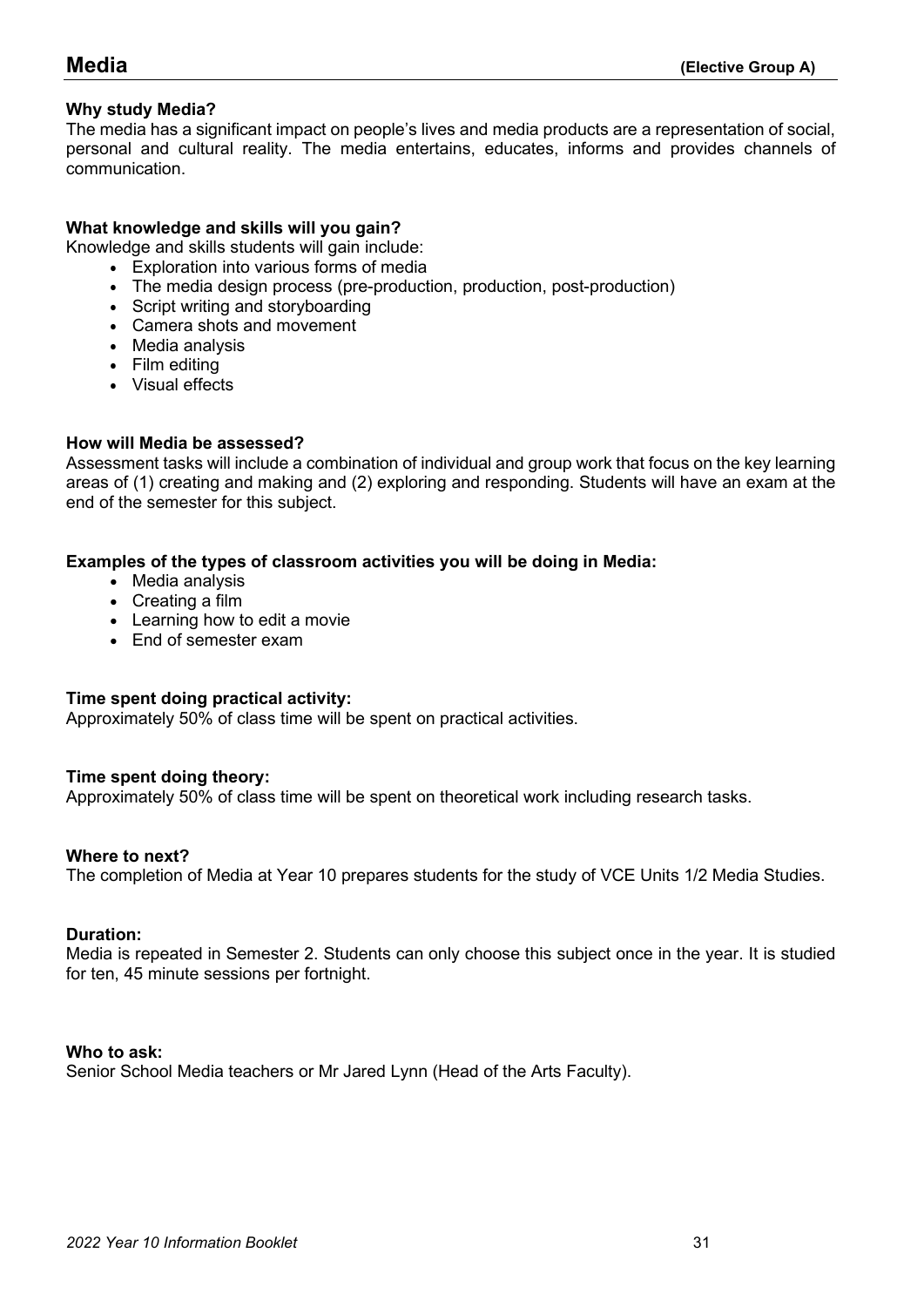## **Music Performance** (Elective Group A)

#### **Why study Music Performance?**

Music is an integral part of all cultures and societies, both contemporary and historical. The study of music develops the students' understanding of artistic processes and contributes to the development of the aesthetic, cognitive psychomotor and affective domains.

#### **What knowledge and skills will you gain?**

Knowledge and skills students will gain include:

- Music Performance as a soloist and as part of a group
- Musical composition in the context of performance
- Performance skills on an instrument of choice
- Aural analysis
- Skills in using music-based computer software
- Music theory and musicianship.

#### **How will Music Performance be assessed?**

The assessment tasks will include a combination of individual and group work that focus on the key learning areas of (1) creating and making and (2) exploring and responding. Students will have an exam at the end of the semester for this subject. Assessment tasks will include group performance, solo performance, composition aural and theory testing.

#### **Examples of the types of classroom activities you will be doing in Music Performance:**

- Group rehearsal and performance of selected musical compositions
- Solo performance
- Composition activities using various notation programs
- Aural and theory analysis of music
- End of semester aural and written exam

#### **Time spent doing practical activity:**

Students will spend approximately 50 percent of class time completing practical activities.

#### **Time spent doing theory:**

Fifty percent of class time will be used to complete theory based learning activities.

#### **Where to next?**

The completion of Music Performance at Year 10 prepares students for the study of VCE Units 1-4 Music Performance.

#### **Duration:**

Music Performance is offered as a semester or yearly subject. However, students choosing only to complete one semester must do this in semester 1.

#### **Who to ask:**

Ms Fiona Wilson (Head of Music Faculty).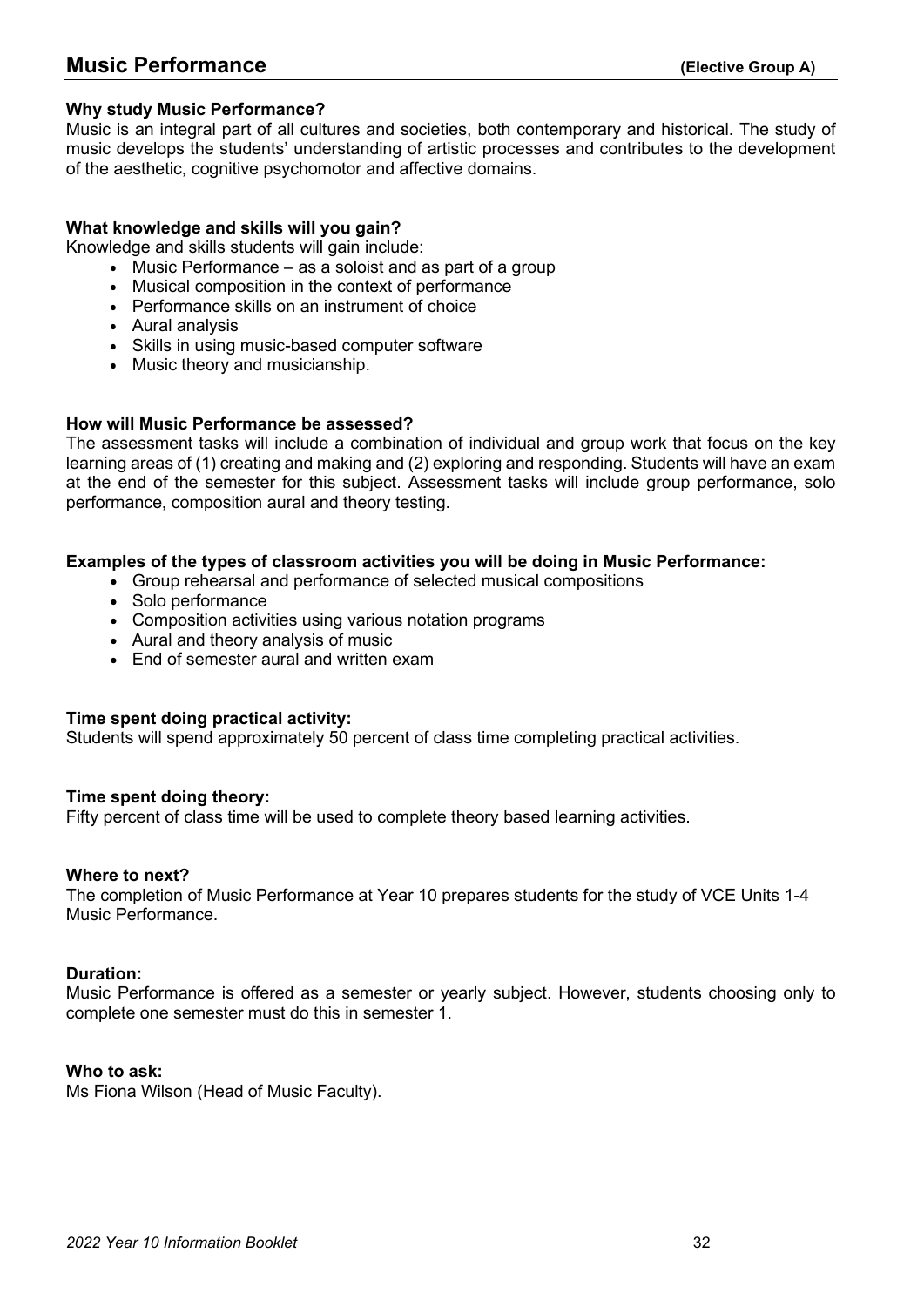## **Studio Art - Photography (Elective Group A)**

#### **Why study Studio Art- Photography?**

Studio Art- Photography provides students with an opportunity to explore new materials, ideas and techniques. It is an essential stepping stone towards further study of VCE Studio Art. Many of the skills practiced in this subject can also be used in study of VCE Media.

#### **What knowledge and skills will you gain?**

Knowledge and skills students will gain include:

- Understanding basic digital photography
- Improved skill development using Photoshop
- Operating DSLR cameras
- Further development of drawing skills.
- Development of photo manipulation skills
- An ongoing study of artists associated with the medium of photography.

#### **How will Studio Art- Photography be assessed?**

Each area of photography, photographic screen printing or collage will have a folio and visual diary assessed for each unit. Using the text *Photography – production and appreciation*, students will study different aspects of the art industry, artists and art elements. This is assessed fortnightly and with an end of semester exam.

#### **Examples of the types of classroom activities you will be doing in Studio Art- Photography:**

- Digital applications for photo editing.
- Designing and manipulating digital photographs for collages
- Using the text, *Photography – production and appreciation*, to explore and learn about the visual arts curriculum, specific to digital photography.

#### **Time spent doing practical activity:**

Two double sessions (90 minutes) a week.

#### **Time spent doing theory:**

One single lesson per week.

#### **Where to next?**

The completion of Studio Art- Photography prepares students for the study of VCE Studio Art.

#### **Duration:**

Photography is repeated in Semester 2. Students can only choose this subject once in the year. It is studied for ten, 45 minute sessions per fortnight.

#### **Who to ask:**

Senior School Art teachers or Mr Jared Lynn (Head of the Arts Faculty).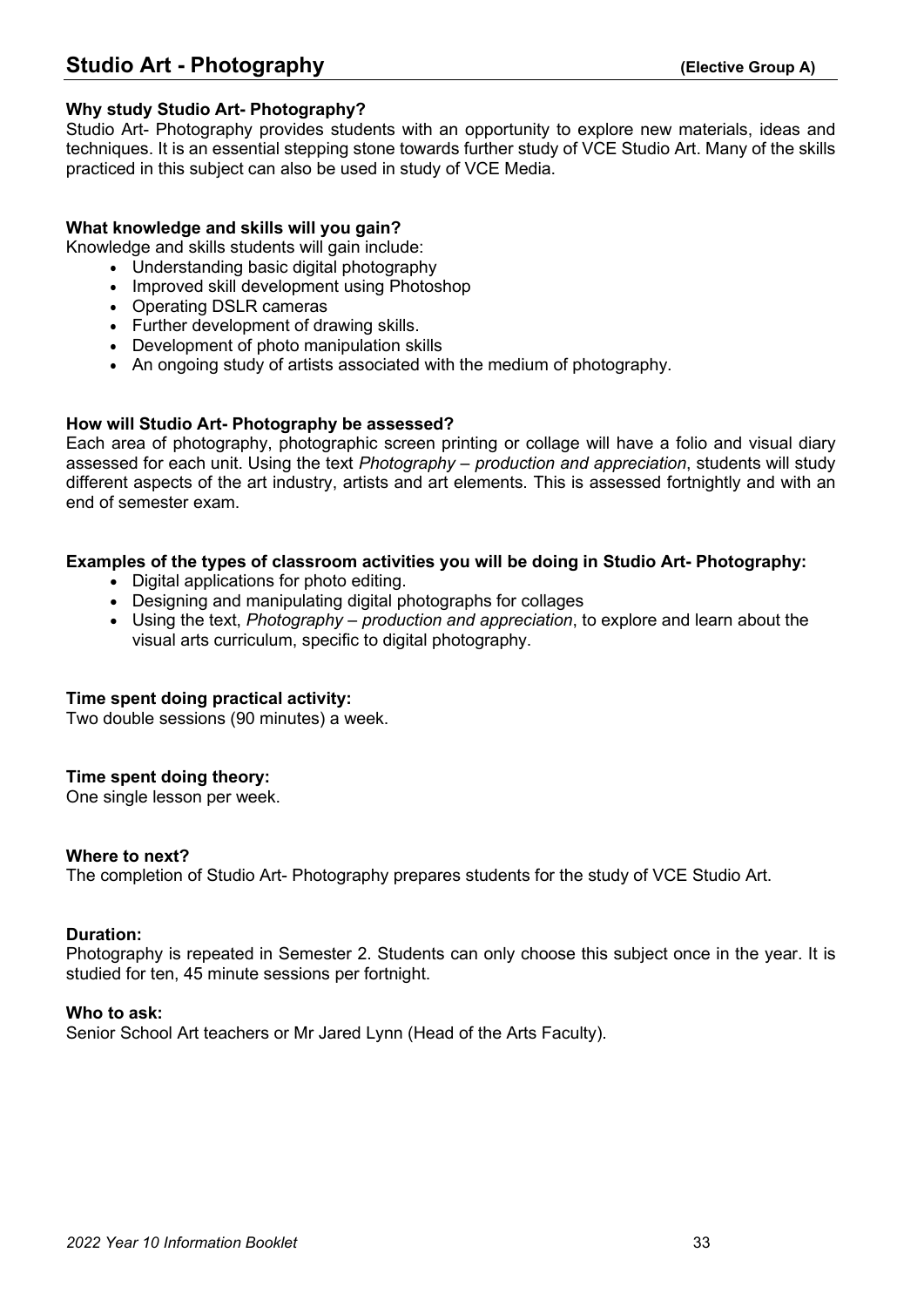#### **Why study Studio Art- Traditional Artforms?**

Year 10 Studio Art provides students with an opportunity to explore new materials, ideas and techniques. It is an essential stepping-stone towards further study of VCE Studio Art.

#### **What knowledge and skills will you gain?**

Knowledge and skills students will gain include:

- A guided improved skill development in drawing
- Improved skill development in painting
- Improved skill development in printmaking techniques
- Basic digital photography skills
- Improved skill development in making sculpture
- Increased knowledge of artists through ongoing study of artists associated with painting and drawing
- An understanding of the operation and purpose of art galleries.

#### **How will Studio Art- Traditional Artforms be assessed?**

Each area of drawing, painting, printmaking and photography will have a folio and visual diary assessed for each unit. Students will study different aspects of the art industry, artists and art elements. This is assessed fortnightly and with an end of semester exam.

#### **Examples of the types of classroom activities you will be doing in Studio Art- Traditional Artforms:**

- Drawing, painting, printmaking, ceramics, sculpture and photography. Using various artists as inspiration and exploring how they use the same materials.
- Explore and learn about:
	- The Visual Arts curriculum specific to drawing and painting, printmaking, ceramics and photography
	- The art elements and principles, different galleries and how they operate.

#### **Time spent doing practical activity:**

Two double sessions (90 minutes) per week of studio art for practical classes

#### **Time spent doing theory:**

One period of art theory per week.

#### **Where to next?**

The completion of Studio Art- Traditional Artforms prepares students for the study of VCE Studio Arts.

#### **Duration:**

Studio Art- Traditional Artforms is repeated in Semester 2. Students can only choose this subject once in the year. It is studied for ten, 45-minute sessions per fortnight.

#### **Who to ask:**

Senior School Art teachers or Mr Jared Lynn (Head of the Arts Faculty).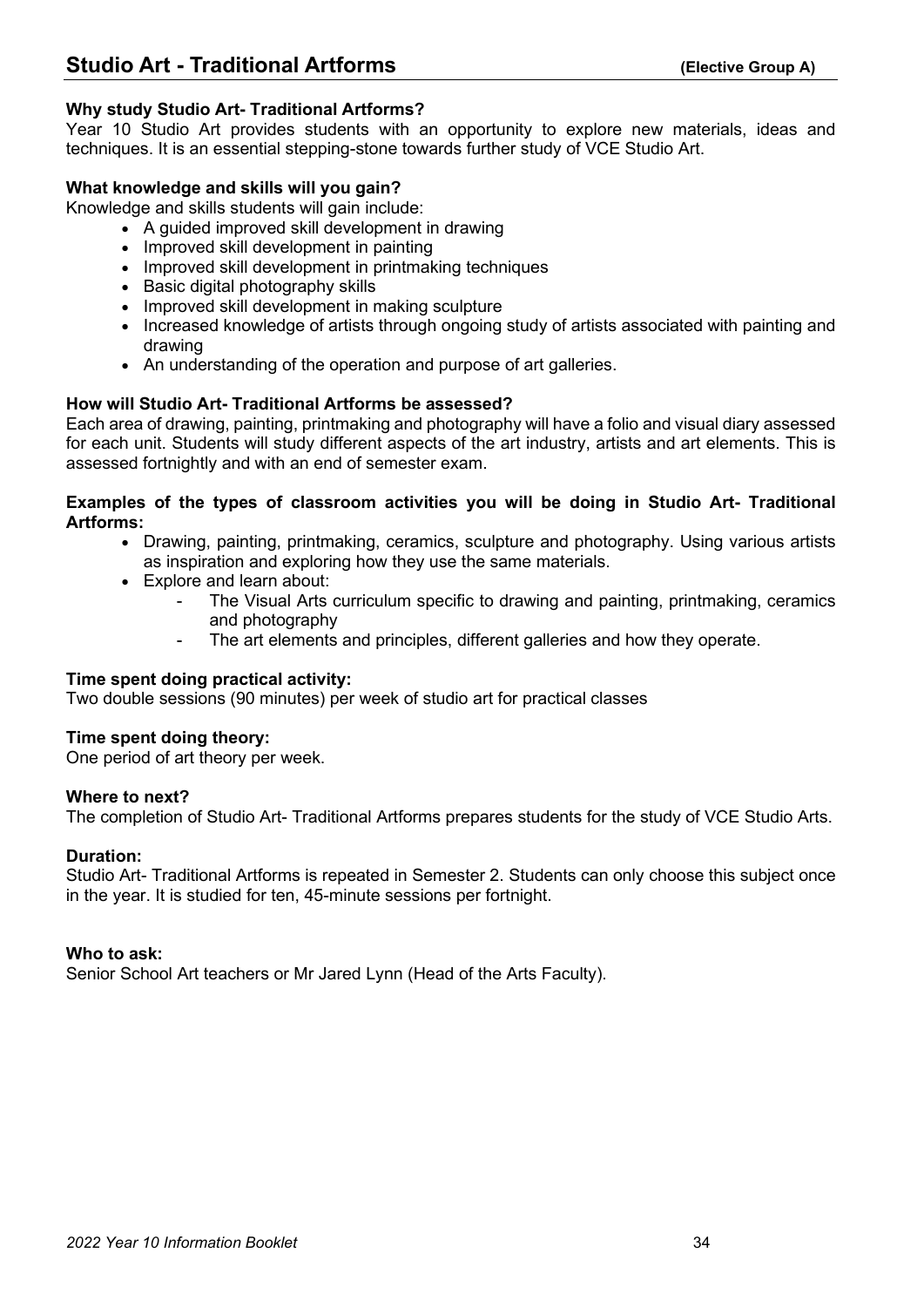#### **Why study Theatre Studies?**

Students engage in workshops based on theatre styles, dramaturgy, improvisational activities, character development, text interpretation and analysis. In their performances, they will communicate ideas and understandings about themselves and others, incorporating influences from their own and other's cultures and times. Students evaluate the effectiveness of their performances and make changes to realise their intended aims. In addition to the intensive practical component of the course, students will develop analytical and reflective skills in preparation for Theatre Studies in VCE.

#### **What knowledge and skills will you gain?**

Knowledge and skills students will gain include:

- Development of the sophisticated application of production roles as they interpret solo and ensemble performances
- An ability to develop a successful actor-audience relationship
- Skills in editing and rehearsing performances
- An understanding of acting skills and production roles
- Skills in improvisation strategies
- An understanding of various Modern and Pre-Modern Theatre Styles
- How to undertake dramaturgical research across the three stages of the production process.

#### **How will Theatre Studies be assessed?**

- Through observations of improvisation and role-play
- Solo performance
- Ensemble performance
- Recording, creating, analyzing and responding in writing
- End of semester exam.

#### **Examples of the types of classroom activities you will be doing in Theatre Studies:**

- Observe, experience and research to represent, generate, develop and communicate real, imaginary and abstract ideas
- Students will learn about design production roles (lighting, sound, costume, props, set, makeup)
- Solo performance from a chosen Theatre Style
- Ensemble performance from a chosen Theatre Style

#### **Time spent doing practical activity:**

Approximately 60% of class time is spent doing performance or theatre related activities or tasks.

#### **Time spent doing theory:**

Approximately 40% of class time is spent studying the theory of Theatre Studies to support the practical work.

#### **Where to next?**

Year 10 Theatre Studies aims to prepare students for studies in VCE Units 1-4 Theatre Studies.

#### **Duration:**

Theatre Studies is offered in both semesters and the content is different in each semester. Students can choose this subject in Semester 1, Semester 2 or in both semesters. It is studied for ten, 45 minute sessions per fortnight.

#### **Who to ask:**

Theatre Studies and Drama teacher Ms Monique Allen or Mr Jared Lynn (Head of the Arts Faculty).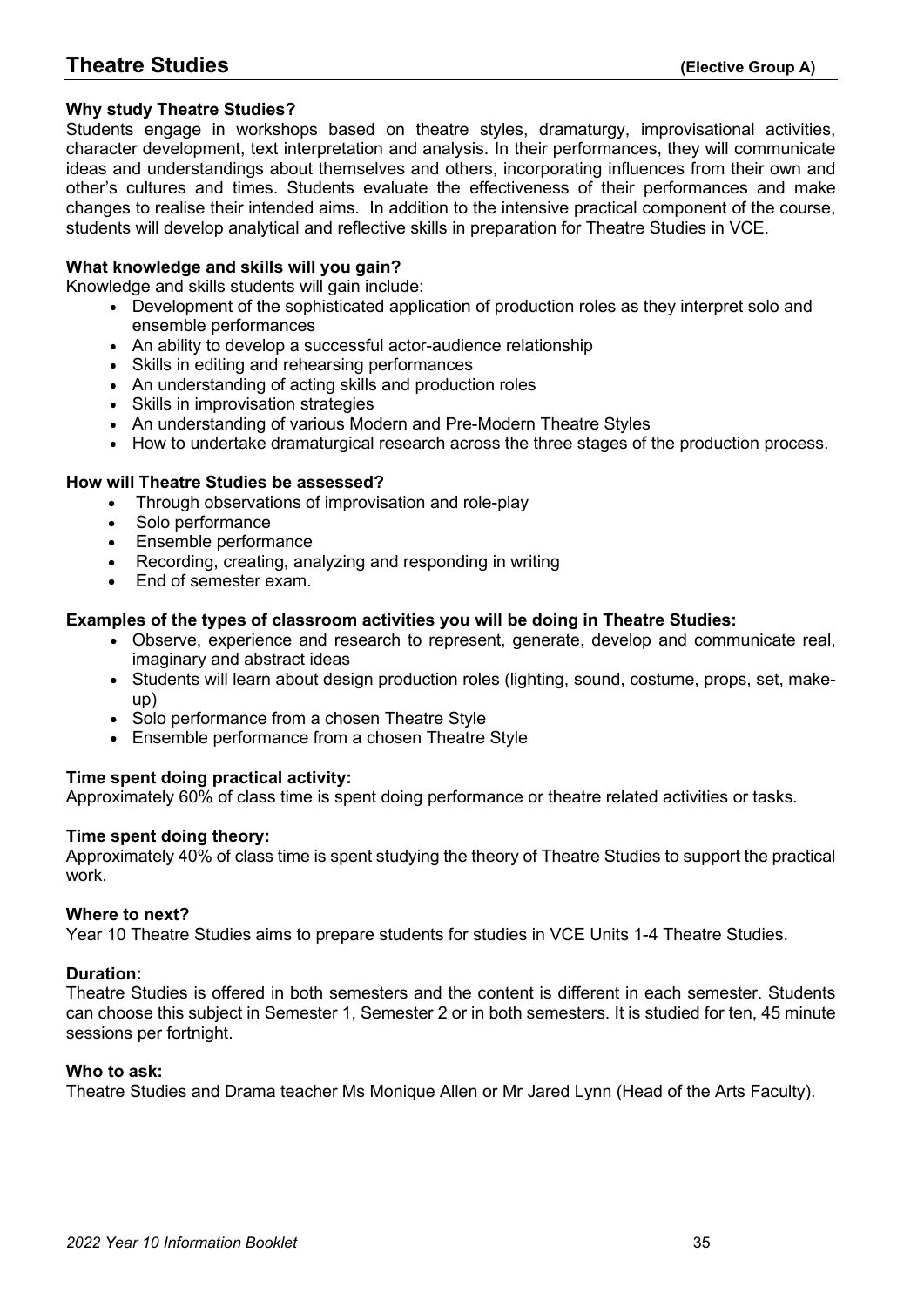## **Visual Communication Design (Elective Group A)**

#### **Why study Visual Communication Design?**

This is the communication of information by visual means. It leads not only into graphic and commercial art and related design areas, but also media, construction and related occupations.

#### **What knowledge and skills will you gain?**

Through involvement in Visual Communication Design, students will develop an understanding of the design process from initial ideas development and concept sketches to the final presentation of quality work. Other skills include the proper use of drawing equipment in presenting quality instrumental drawings, as well as the use of ICT in developing electronic imagery.

#### **How will Visual Communication Design be assessed?**

Students are challenged with a range of scenarios presented through design briefs as assessment tasks. These scenarios require a solution to the problem and each is assessed against established criteria.

#### **Examples of the types of classroom activities you will be doing in Visual Communication Design:**

Students will be involved in areas such as logo design; point-of-sale and advertising; type manipulation; and the design and production of solutions to set design briefs. As well as freehand drawing; rendering; and instrumental work to produce technical drawings, students will use a range of computer software including Adobe Illustrator, Photoshop and Corel Draw. Students will also sit an end of semester exam.

#### **Time spent doing practical activity:**

Approximately 90 percent of class time is spent doing practical hands-on design work.

#### **Time spent doing theory:**

Approximately 10 percent of class time is devoted to the design process and associated theory to support practical work.

#### **Where to next?**

Year 10 Visual Communication Design leads onto VCE Units 1-4 of Visual Communication Design.

#### **Duration:**

Visual Communication Design is repeated in Semester 2. Students can only choose this subject once in the year. It is studied for ten, 45 minute sessions per fortnight.

#### **Who to ask:**

Senior School Visual Communication Design teachers or Mr Jared Lynn (Head of the Arts Faculty).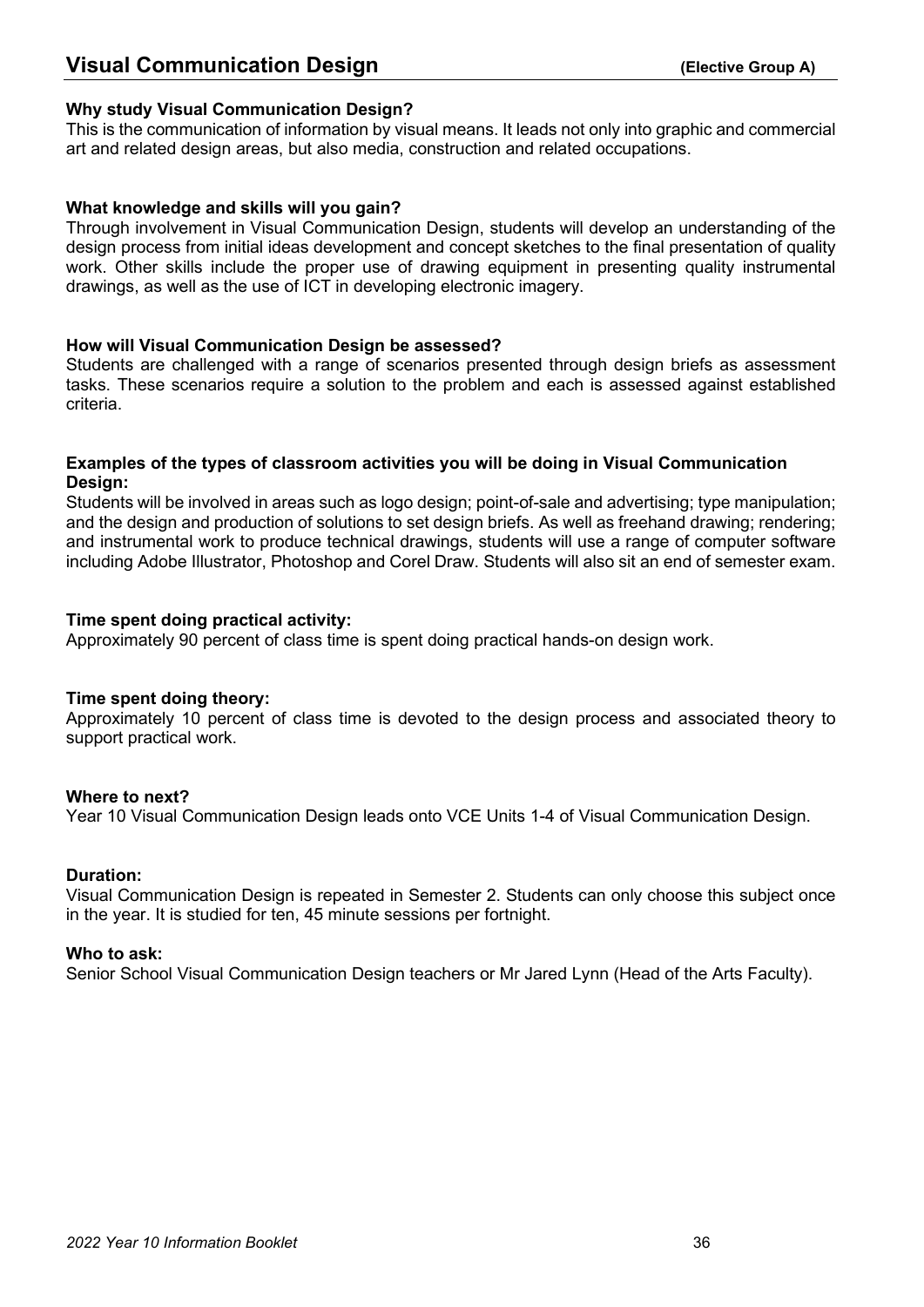#### **Why study Health?**

Students will develop an understanding of individual human development (physical, social, emotional and intellectual) that occurs through the lifespan stages of childhood, youth and adulthood. They will develop an understanding of the physical, mental and social dimensions of health and the interrelationship between health and individual human development.

#### **What knowledge and skills will you gain?**

Knowledge and skills students will gain include:

- An understanding of the health status of Australians by investigating the burden of disease and the health of population groups in Australia
- An understanding of the concepts of health and individual human development
- An introduction to human nutrition

#### **How will Health be assessed?**

- Research assignments
- Class tests
- End of semester exam

#### **Examples of the types of classroom activities you will be doing in Health:**

- Investigating health promotion and the Ottawa Charter and how it can help improve health and wellbeing including the 5 dimensions.
- Researching the National Health Care System to develop an understanding of the role of Medicare and private health insurance.
- Examining nutrition and its relationship to health, specifically looking at dietary guidelines, daily intake and energy expenditure, and some of the factors influencing food choices.

#### **Time spent doing theory and practical activity:**

All class time in Year 10 Health is devoted to completing theory-based activities.

#### **Where to next?**

Year 10 Health aims to prepare students for studies in VCE Health and Human Development.

#### **Duration:**

Health is repeated in Semester Two. Students can only choose this subject once in the year. It is studied for ten 45 minute sessions per fortnight.

#### **Who to ask:**

Mr Giampaolo (Head of Health and Physical Education).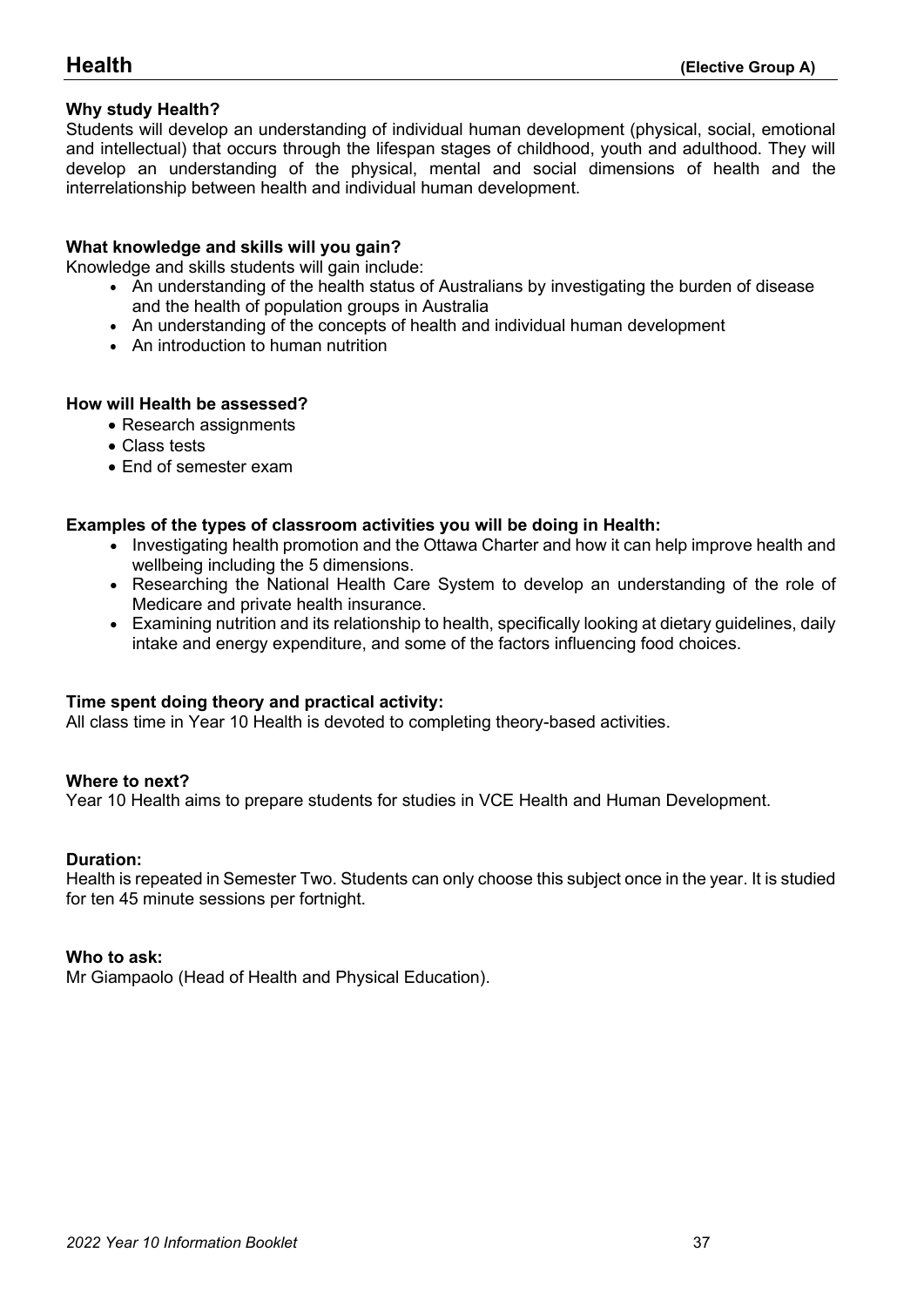## **Physical Education** (Elective Group A)

#### **Why study Physical Education?**

Physical Education examines how the body performs during exercise and sporting activity. The course closely examines the functions of the body and how these functions interplay to deliver peak performance. Students will have the opportunity to. Physical Education in Year 10 builds an understanding of how training and exercise in areas such as strength, flexibility and endurance relate to physical performance.

#### *Please note: Year 10 Physical Education is designed to prepare students for VCE Units 1-4 Physical Education. This is a theory-based class. Students participate in some practical classes.*

#### **What knowledge and skills will you gain?**

Knowledge and skills students will gain include:

- The anatomy and physiology of the human body (with emphasis on the muscular, skeletal and cardiorespiratory systems), during exercise and sporting activity
- The role of energy systems and use of food fuels in physical performance
- Identification and testing of fitness components
- Devising training sessions that incorporate specific fitness components and training methods.

#### **How will Physical Education be assessed?**

- Laboratory Reports Body Movement Analysis and Fitness Analysis (fitness components and energy systems)
- Anatomy and Physiology Tests
- Energy Systems video review
- Components of Fitness, Training Methods and Training Principles Test
- End of semester Exam

#### **Examples of the types of classroom activities you will be doing in Physical Education:**

- Laboratory reports that apply theoretical knowledge gained with practical experiences
- Devising appropriate training methods to improve fitness for specific activities
- Research in the execution of manipulative and movement skills during complex activities

#### **Time spent doing practical activity:**

Students will participate in regular physical activity sessions designed to complement or provide example of the theory being studied. Students can expect to participate in such session at least once per fortnight.

#### **Time spent doing theory:**

Students should note that the majority of class time in Physical Education is devoted to theory (approximately 80% of scheduled time).

#### **Where to next?**

VCE Units 1/2 Physical Education and then onto VCE Units 3/4 Physical Education as well as VCE VET Certificate II in Sport and Recreation.

#### **Duration:**

Physical Education is repeated in Semester 2. Students can only choose this subject once in the year. It is studied for ten, 45 minute sessions per fortnight.

#### **Who to ask:**

Mr Giampaolo (Head of Health and Physical Education) or your classroom PE teacher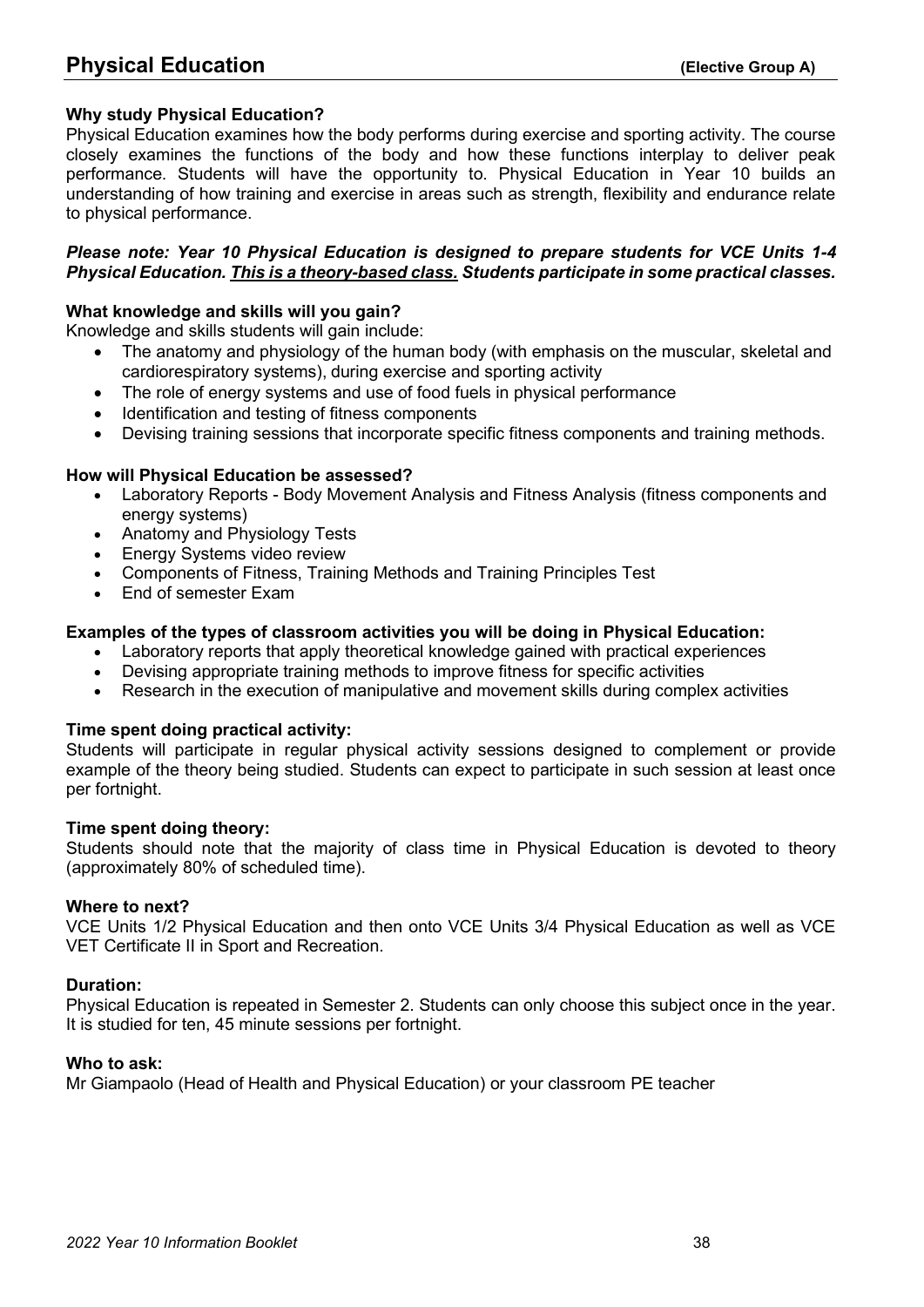#### *Entry requirements:*

*Students wishing to study Certificate II in Applied Languages (Japanese) in Year 10 must have successfully completed all study requirements from the Year 9 Certificate II in Applied Languages (Japanese) program.*

#### **Why study Japanese?**

Year 10 Japanese students will complete the VET Certificate II in Applied Language commenced in Year 9. This is a nationally recognised qualification which develops the capacity of the students to understand and use Japanese to communicate in a culturally appropriate manner.

Learning a foreign language fosters students' ability to think about the workings of language and to develop mental flexibility and problem-solving strategies. The 21st century is the 'Asian Century' and Australia's engagement with the countries of Asia in trade, investment, education, migration, tourism and humanitarian assistance is growing at a much faster rate than our engagement with the rest of the world combined. Japan is a world economic power, a large trading partner with Australia and an important foreign investor. Knowledge of Japanese may open doors to a wide range of employment possibilities in fields such as business, education tourism and hospitality. People with knowledge of Asian Languages and Asia are often employed by non-government organisations working in Asian countries.

#### **What knowledge and skills will you gain?**

Students in Year 10 complete the VET Certificate II in Applied Languages. The Units of Competency studied in Year 10 focus on the use of Japanese that is culturally appropriate in the workplace. Students learn to use the Japanese language required to communicate with supervisors, colleagues and clients about topics related to a variety of workplaces, and they understand the language used in a range of work situations. Students read and write basic workplace texts in Japanese including letters, memoranda and job applications. They learn approximately 40 new Kanji. While completing these activities, students gain knowledge and appreciation of the Japanese culture. Students in Year 10 Japanese are eligible to participate in the study tour to Japan.

#### **How will Japanese be assessed?**

Students demonstrate competency in oral and written communication in the workplace by completing a range of learning outcomes including listening and speaking, reading and writing.

#### **Examples of the types of classroom activities you will be doing in Japanese:**

- Read and listen to modified Japanese texts
- Participate in role plays and make brief oral presentations
- Write letters, emails and other short texts
- Practice reading and writing scripts
- Use ICT to consolidate knowledge of scripts and to produce spoken and written Japanese.
- Practice grammatical structures and learn vocabulary using Education Perfect.

#### **Time spent doing practical and theoretical activity:**

All activities involve practical use of the Japanese language.

#### **Where to next?**

The completion of VET Certificate II in Applied Language at Year 10 prepares students for the study of VCE Japanese Units 1-4. VCE Units 3/4 Japanese attracts a significant scaling advantage and bonus in the calculation of the ranked score for University entry (ATAR).

#### **Duration:**

Japanese is a year-long subject. Students wishing to study Japanese must choose it in both the first and second semesters. It is studied for ten, 45-minute sessions per fortnight.

**Who to ask:** Year 9 Japanese teacher or Mr Tucker (Head of Language Faculty)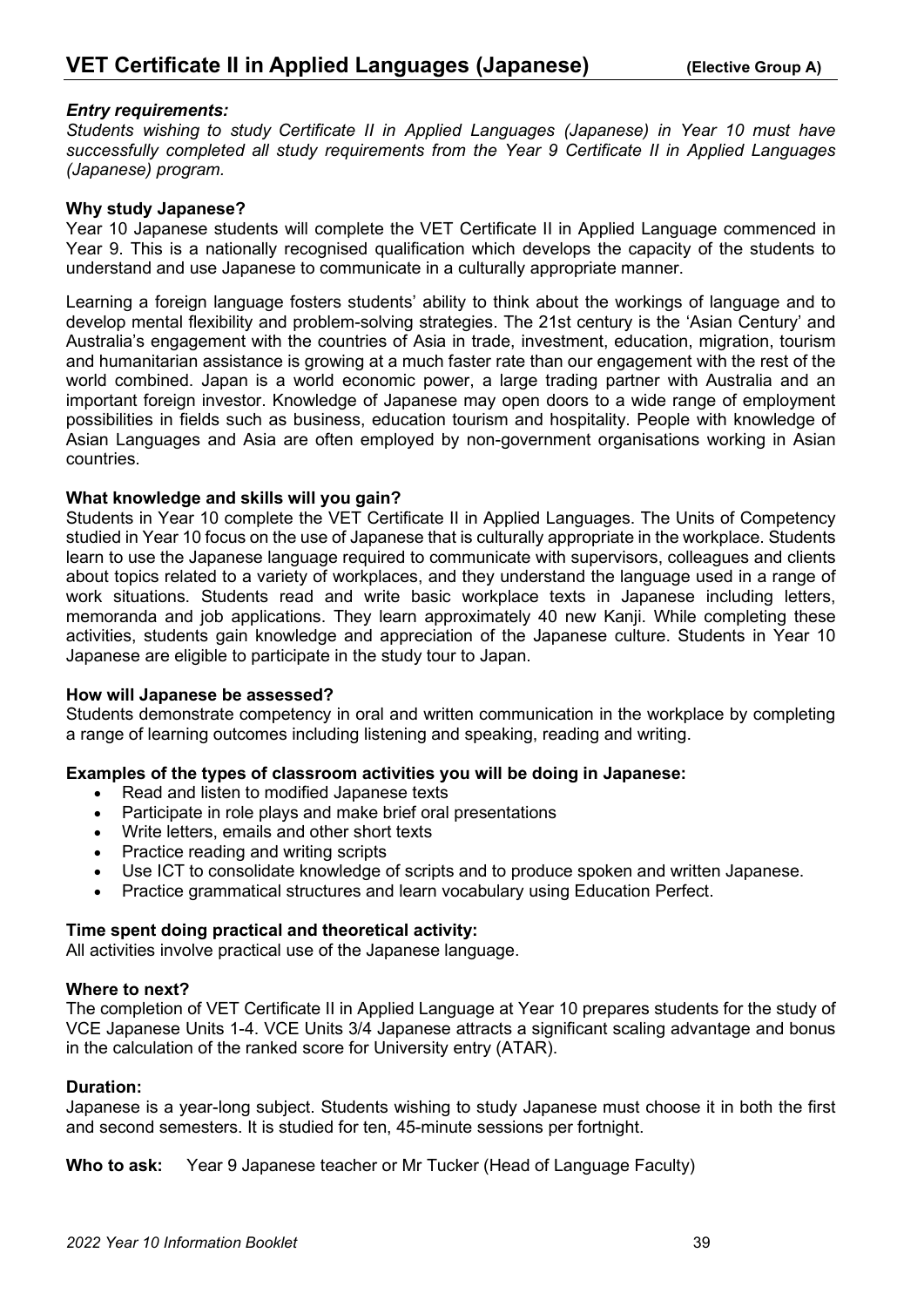## **VET Certificate II in Skills for Work and Vocational Pathways (Elective Group A)**

#### *Entry requirements:*

*Students wishing to study any VET certificate will need to complete the relevant application form, attend an interview, demonstrate interest in the area(s) related to the certificate, have successfully completed all assessment tasks in subjects related to the certificate and a demonstrate a high level of commitment to learning in Year 9 to be considered for this subject in Year 10.*

#### **Why study VET Employment Pathways?**

This VET course is designed to offer students the opportunity to prepare for employment, develop a career plan, learn how to search for jobs and participate in work experience.

#### **What knowledge and skills will you gain?**

Knowledge and skills students will gain include:

- Career identification
- How to conduct career and job search
- Curriculum Vitae development
- Interview skills
- Workplace knowledge
- Personal development

#### **How will VET Employment Pathways be assessed?**

- Worksheets
- Role plays
- Investigations
- Work placement reports
- Through the use of workplace communications

#### **Examples of the types of classroom activities you will be doing in Certificate II in Skills for work and vocational pathways :**

- Web searches
- Role plays
- Online OH & S activities

#### **Time spent doing practical and theory activity:**

Students will spend approximately a third of their classroom time completing practical activities and two thirds doing applied theory tasks.

#### **Where to next?**

Participation in the course will equip students with the confidence and knowledge to pursue a career or find full-time work when they transition from school to work. It leads towards the VCE Industry and Enterprise subject in preparing for work.

#### **Duration:**

This course is a year-long subject. Students wishing to study Certificate II in Skills for work and vocational pathways must choose it in both the first and second semesters. It is studied for ten 45 minute sessions per fortnight.

#### **Who to ask:**

VET Employment Pathways teacher, Mr Sutton or the Director of Pathways and Applied Learning, Mr Kinnersly.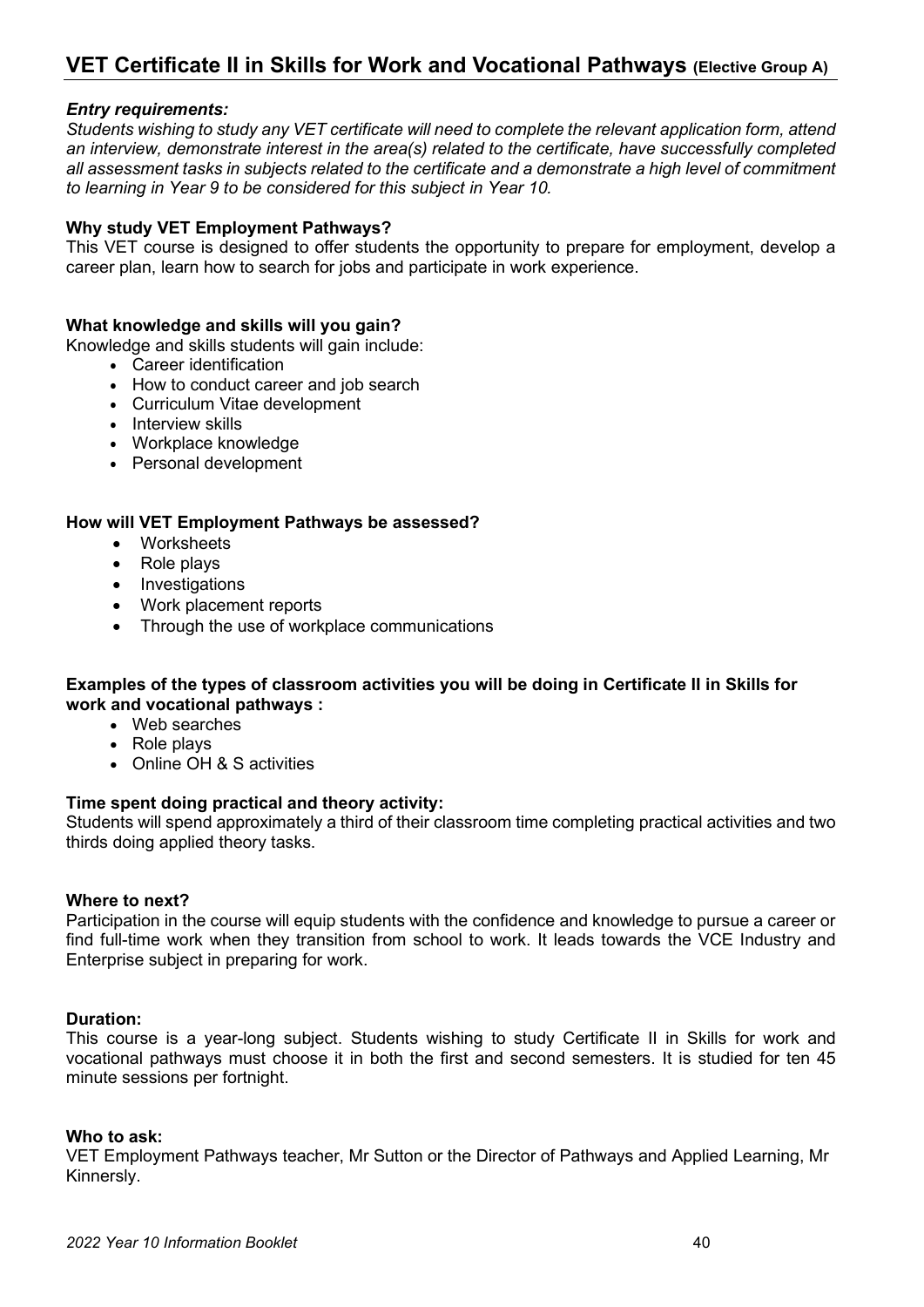#### **Why study Philosophy?**

Philosophy is suited to those students who naturally question the world around them. Philosophy, meaning love of wisdom, is built on questioning the reality of the world. It is for those students who want to develop their creative thinking. During Philosophy, you will have the opportunity to explore the following areas of study, with example questions below:

- 1. The nature of reality.
	- How real is virtual reality?
	- Are material/physical objects the only things that exist?
	- Is the world only a story?
- 2. Free-Will: Are we free to make decisions?
	- Does having choice mean we are free?
	- If the rest of the universe is governed by scientific laws, does that mean we aren't free?
- 3. Experience.
	- What does it mean to experience something?
	- Is pleasure the only thing that matters in life?

#### **What knowledge and skills will you gain?**

The primary way in which philosophy benefits individuals is through its development of questioning. Philosophy in this sense, cultivates open-mindedness through an exploration of multiple viewpoints and critical reflection of your thinking and that of others. Furthermore, philosophy develops precision of language and argument.

Knowledge gained throughout the course will include (but is not limited to):

- Current technological developments (e.g., Virtual Reality & Artificial Intelligence);
- Contemporary issues in society.
- Key philosophical terms.
- How to form a logical argument: and
- A deeper understanding of your own self.

#### **How will Philosophy be assessed?**

- Weekly Tasks
- Essays
- End of Semester exam

#### **Examples of the types of classroom activities you will be doing:**

- Discussion
- Watching film clips
- Debates
- Engaging with new technology
- Generating questions
- Writing arguments

#### **Time spent doing theory and practical activity:**

Philosophy is fundamentally about dialogue, therefore, around 50% of class time will be devoted to theory with the other using it practically. Examples of practical activities include watching film clips, class discussions and debates.

#### **Where to next?**

This unit provides a solid foundation for all VCE subjects, through critical and creative thinking and the writing skills developed. Philosophy also has a specific pathway through VCE Units 1/2 Philosophy in Year 11 and VCE Units 3/4 Philosophy in Year 12.

#### **Duration:**

Philosophy is repeated in Semester 2. Students can only choose this subject once in the year. It is studied for ten, 45-minute sessions per fortnight.

#### **Who to ask:**

Mr Willey, Philosophy Teacher Mr Nathaniel Winfield, Mr Daniel Willey or Mr Mitchell Leviston Head of Religious Education.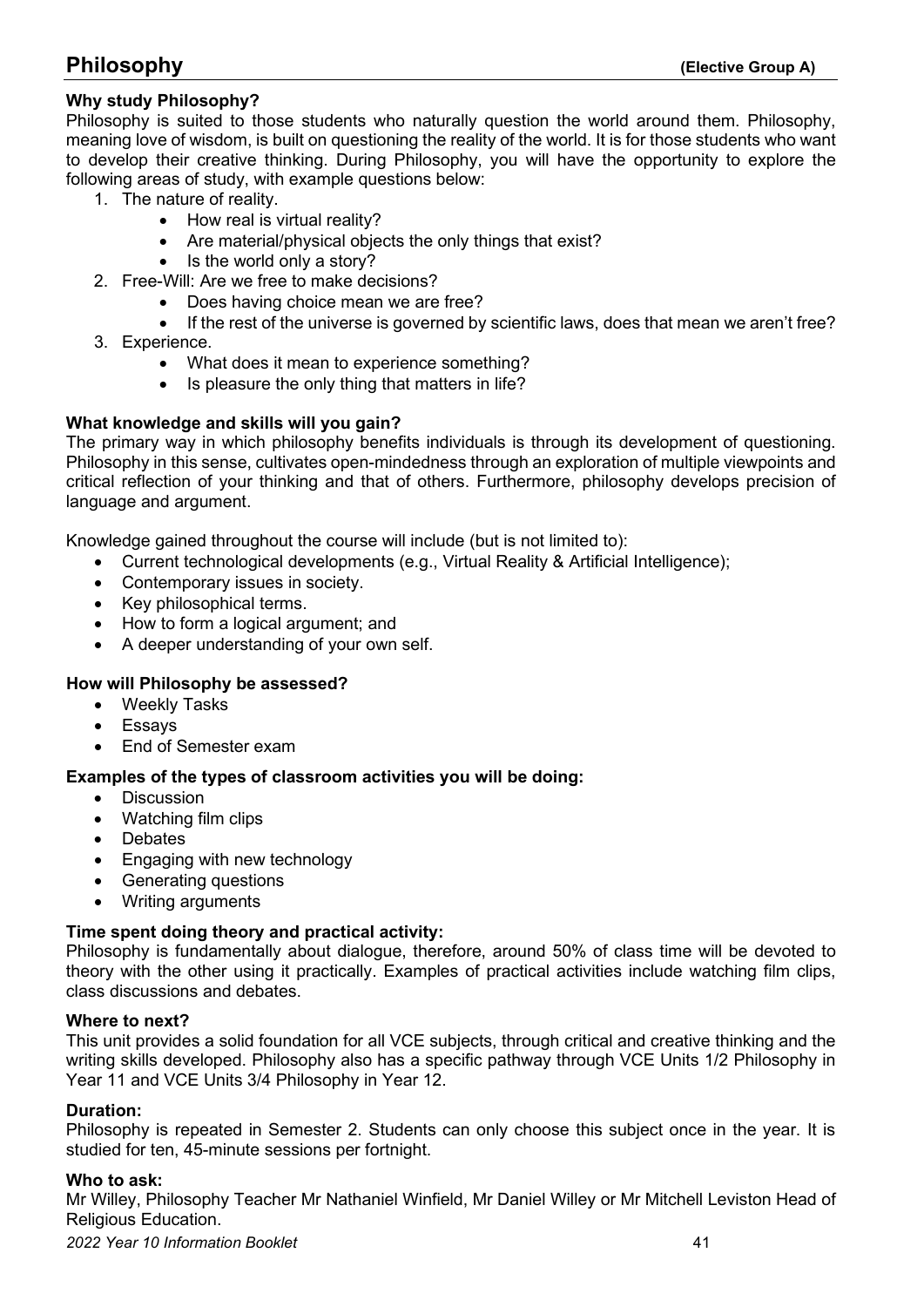#### **Why study Computing?**

Technologies enrich the lives of people and society. Australia needs enterprising individuals who can make discerning decisions about the development and use of technologies. These people can independently and collaboratively develop digital solutions to complex challenges. This course will challenge students to use design thinking to create digital solutions for real world problems. This course is also designed to enhance a student's computer literacy through learning software skills that can be used for both computing and in the 21<sup>st</sup> century digital environment.

#### **What knowledge and skills will students gain?**

- Creating interactive solutions that produce information for users.
- Developing a solution with the end user in mind.
- Working collaboratively with others to investigate, design, plan, manage, create and evaluate solutions.
- Developing new thinking and learning skills and more productive ways of working and solving problems.
- Expanded use of Microsoft Office suite in particular Excel.
- An introduction to MS Access and Programming.
- Advanced use of Windows, the Internet, file storage and collaboration software.
- Being able to make informed and ethical decisions about the role, impact and use of technologies in society.
- Developing new thinking and learning skills and more productive ways of working and solving problems individually and collaboratively.

#### **How will Information and Communication Technology be assessed?**

- The completion of software tutorials.
- Project tasks where students create a digital solution using various software tools.
- Group collaborative tasks to develop a solution.
- End of Semester Exam.

#### **Examples of the types of classroom activities you will be doing:**

- Building Excel documents and working with data.
- Developing a flat file database in Access to store and report on trends.
- Using design tools to enhance the creation of a digital solution.
- Learning software skills through interactive tutorials and classroom exercises.
- Learning about new, innovative and emerging software.
- Managing files and documents in a networked environment.

#### **Time spent doing practical activity:**

Most classes involve some sort of practical activity.

#### **Time spent doing theory:**

A small amount of time is needed for students to be taught how to use the software required for completing the tasks.

#### **Where to next?**

Students typically study VCE Units 1/2 Applied computing as a Year 11 student and then VCE Units 3/4 Data analytics and/or VCE Units 3/4 Software development in Year 12.

#### **Duration:**

Computing is repeated in Semester 2. Students can only choose this subject once in the year. It is studied for ten, 45 minute sessions per fortnight.

#### **Who to ask:**

Mr Fernée (Head of Computing Faculty).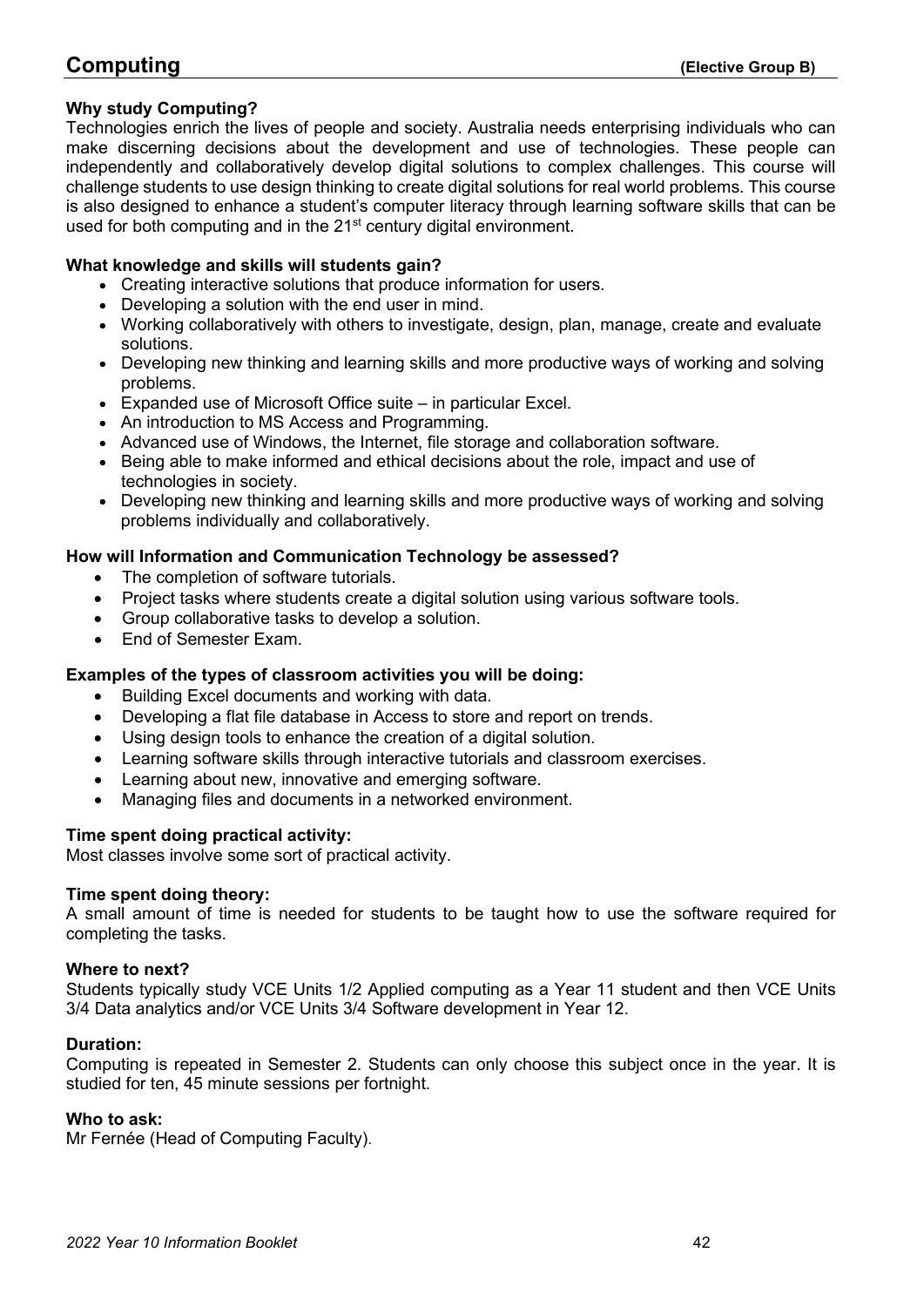#### **Why study Hardware?**

Students will learn how the components of computer systems work along with the process of selecting compatible parts. Students will design, build and configure their own system and explore core computing software.

#### **Specific Requirements:**

- Students who intend to undertake this subject are to discuss it with their parents first as there is an understanding that students will purchase computer parts to build their computer. A significant portion of the course is hands on and involves students working on their own machines.
- The predicted financial outlay for a desktop computer is ultimately up for negotiation between parents and their sons. All the parts to build a working computer will however be at least \$700.
- The teacher will guide individual students on the selection of parts based off initial budget discussions that students will have with parents. Recommendations based on current technology will be provided to students.
- The computer parts will need to be purchased outside of school by parents and the cost of a computer cannot be put onto school fees.

#### **What knowledge and skills will you gain?**

- How pieces of computer hardware operate and the process of selecting compatible parts.
- The steps involved in building a computer and how-to troubleshoot problems.
- The process of installing, configuring and using software.
- How computers operate in a networked environment and how to manage files.
- Skills in using various software applications such as OneNote and Excel.

#### **How will Hardware be assessed?**

- Students will complete various individual and collaborative project tasks.
- Students will be assessed on the process by which they build a computer, analyse the selection of parts and the use of ICT skills in this process.
- Students will have an end of semester exam and topics tests for this subject.

#### **Examples of the types of classroom activities you will be doing in Hardware:**

- Understanding how computer parts work and how to compare performance.
- Learning about computer math, algorithms and logic.
- Determining compatibility between different computer hardware components.
- Selecting and comparing your computer parts.
- Building and configuring your computer system.

#### **Time spent doing practical activity:**

Students will spend approximately sixty percent of class time completing practical activities.

#### **Time spent doing theory:**

Forty percent of class time will be used to explore digital technologies and hardware theory.

#### **Where to next?**

Students typically study VCE Units 1/2 Applied computing as a Year 11 student and then VCE Units 3/4 Data analytics and/or VCE Units 3/4 Software development in Year 12.

#### **Duration:**

Hardware is repeated in Semester 2. Students can only choose this subject once in the year. It is studied for ten, 45-minute sessions per fortnight.

#### **Who to ask:**

Mr Fernée (Head of Computing Faculty)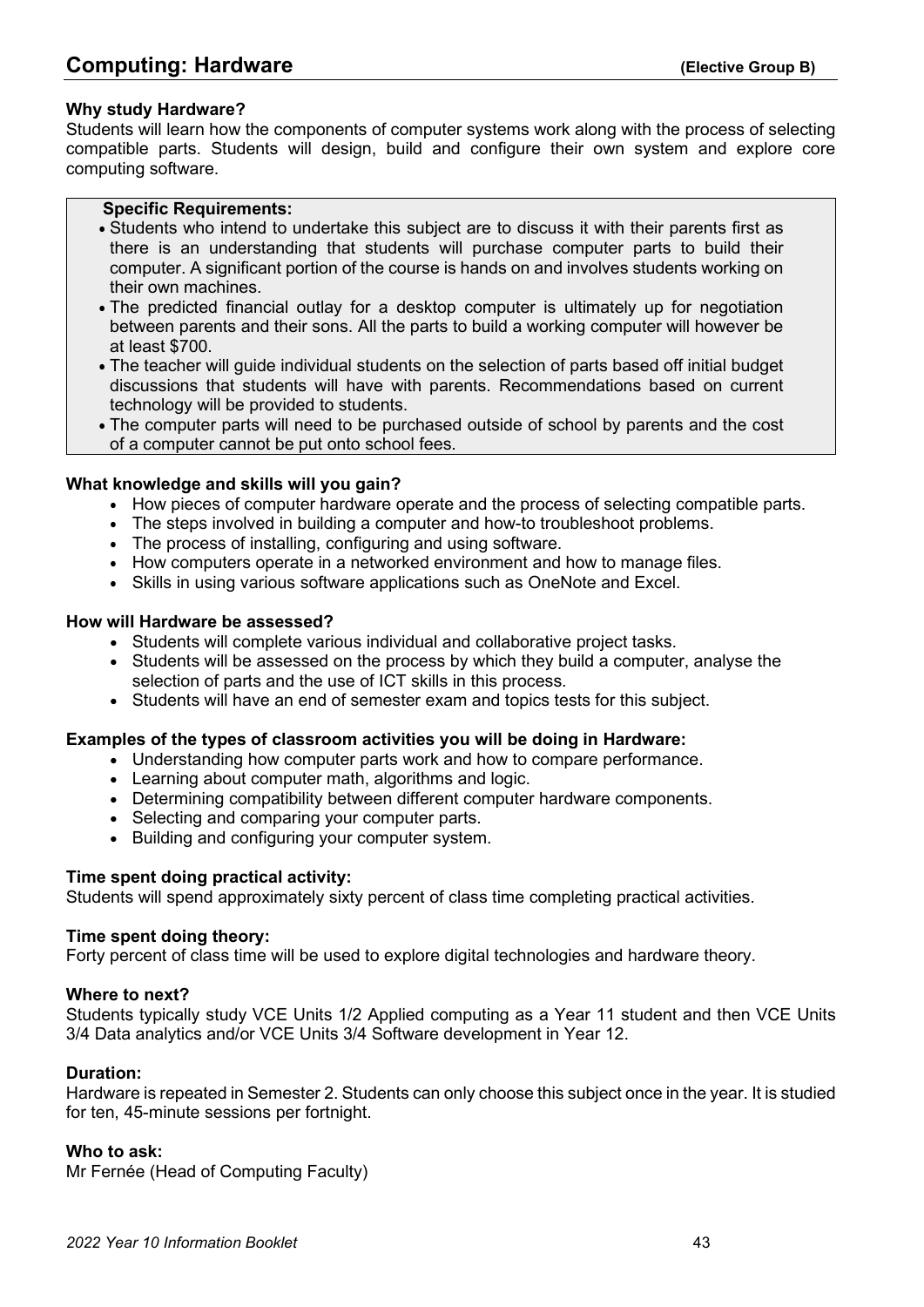## **Computing: Programming Computing: Programming**

#### **Why study Programming?**

Programming teaches you the language of code and how to create a digital solution. Along with being fun and personally rewarding, learning to program gives you valuable ICT skills for the future. Why not ask your parents, teachers and coaches how frequently they use ICT in their profession? In this subject you will learn the fundamentals of software development and making innovative applications.

#### **What knowledge and skills will you gain?**

- How to go about building software applications
- Developing skills in a programming language to create a solution
- Obtain professional ICT practices
- Acquire 21<sup>st</sup> Century skills (communication, collaboration, problem-solving & ICT skills)
- Use tools to design and manage projects
- Develop safe and secure applications that consider security and privacy
- Explore how programming is used to enhance the world

#### **How will Programming be assessed?**

- Develop and build individual software projects
- Report on the development of programming solutions
- An end of semester examination

#### **Examples of the types of classroom activities you will be doing in Programming:**

- Practical classroom tutorials to learn programming skills
- Learning the process of designing a solution
- Collaborating in the development process
- Research and exploration into creating solutions
- Case studies and theory that support the understanding of programming
- Use of innovative technology in developing solutions

#### **Time spent doing practical activity:**

Students will spend approximately 80% of class time completing practical activity.

#### **Time spent doing theory:**

20% of class time will be used to complete theory based learning activities.

#### **Where to next?**

Students typically study VCE Units 1/2 Applied computing as a Year 11 student and then VCE Units 3/4 Data analytics and/or VCE Units 3/4 Software development in Year 12. Students who excel in Year 10 Programming can apply to do VCE Units 3/4 Software Development as a Year 11 student.

#### **Duration:**

Programming is repeated in Semester 2. Students can only choose this subject once in the year. It is studied for ten, 45-minute sessions per fortnight.

#### **Who to ask:**

Mr Fernée (Head of Computing Faculty)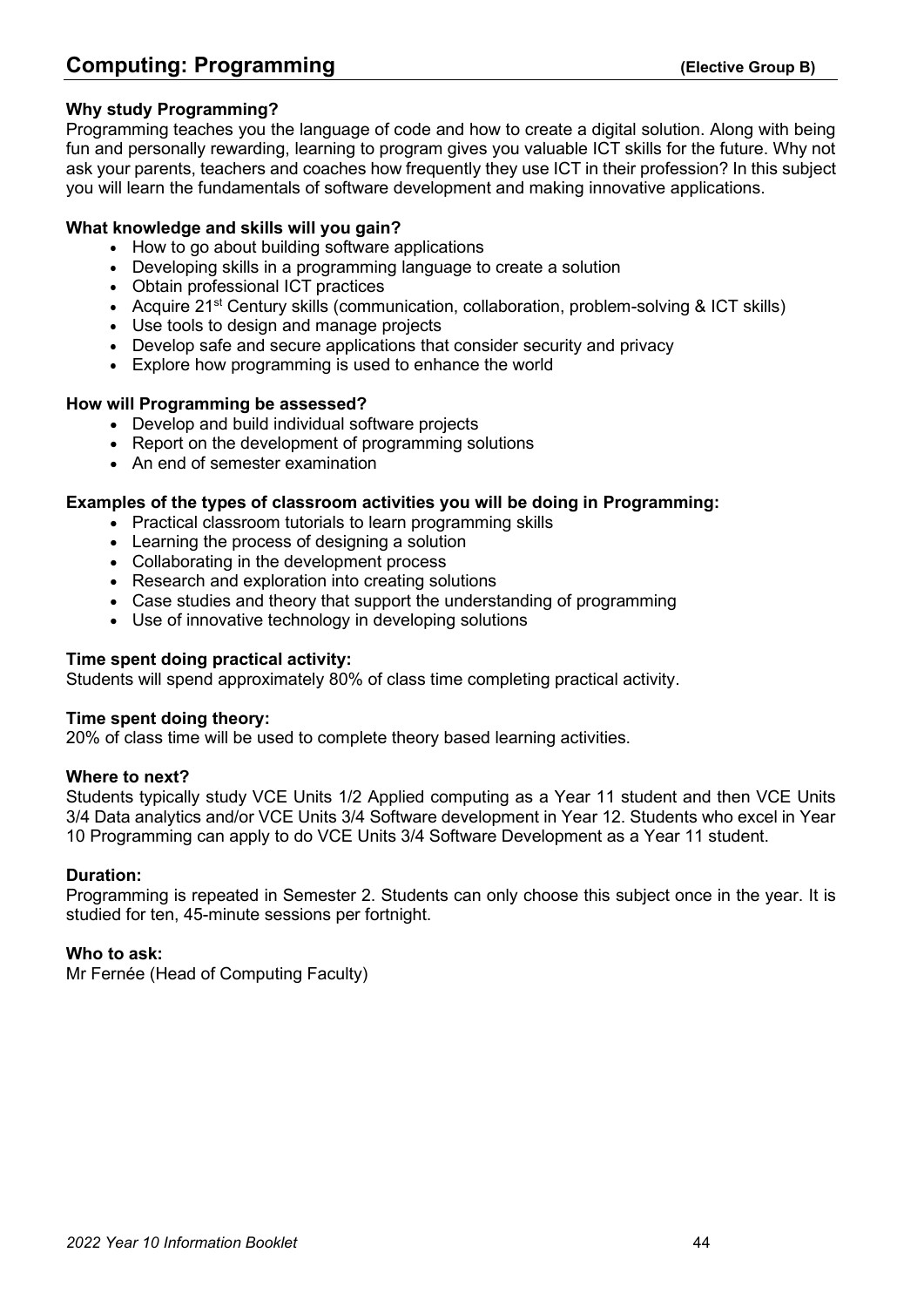#### **Why study Innovative Digital Solutions?**

New and innovative digital solutions are being created every day using amazing technology. This course calls all young thinkers, designers and creators to prototype the solutions of tomorrow.

#### **What knowledge and skills will you gain?**

- Manage, develop, create and market a solution
- Applied digital technology skills (working with hardware, data and code)
- Explore the theory and purpose behind innovative solutions
- Engage in STEM based 21<sup>st</sup> Century skills
- Understand how technology can be used in society to benefit people
- Exploration into topics such as:
	- o Artificial Intelligence (AI), Internet of Things (IoT), games development, multimedia programming, web authoring, virtual reality, computer coding and application development.

#### **How will Innovative Digital Solutions be assessed?**

- Students will develop various small projects to solve a problem
- In the creation of innovative ideas students will document their solution. This may take the form of technology presentation, proof of concept, solution prototype or solution development
- Oral and visual presentations of a solution to discuss the idea and function of a solution
- The creation of a detailed solution folio undertaking the computing Problem Solving Methodology (PSM)
- Topic tests
- End of semester exam.

#### **Examples of the types of classroom activities you will be doing in Innovative Digital Solutions:**

- Students will undertake theory and activities that teaches them about innovative technology.
- To develop understanding of technology, students will undertake topic tutorials.
- Students will learn about project management and functioning in collaborative teams.
- Innovative solution project development that utilise emerging technologies.
- Research and written tasks on emerging technology.

#### **Time spent doing practical activity:**

Students will spend approximately 80% of class time completing practical activities.

#### **Time spent doing theory:**

Twenty per cent of class time will be used to complete theory-based learning activities.

#### **Where to next?**

Students typically study VCE Units 1/2 Applied Computing as a Year 11 student and then VCE Units 3/4 Data analytics and/or VCE Units 3/4 Software development in Year 12.

#### **Duration:**

Innovative Digital Solutions is offered in both semesters and the content is different in each semester. Students can choose this subject in Semester 1, Semester 2 or in both semesters. It is studied for ten, 45 minute sessions per fortnight.

#### **Who to ask:**

Mr Fernée (Head of Computing Faculty)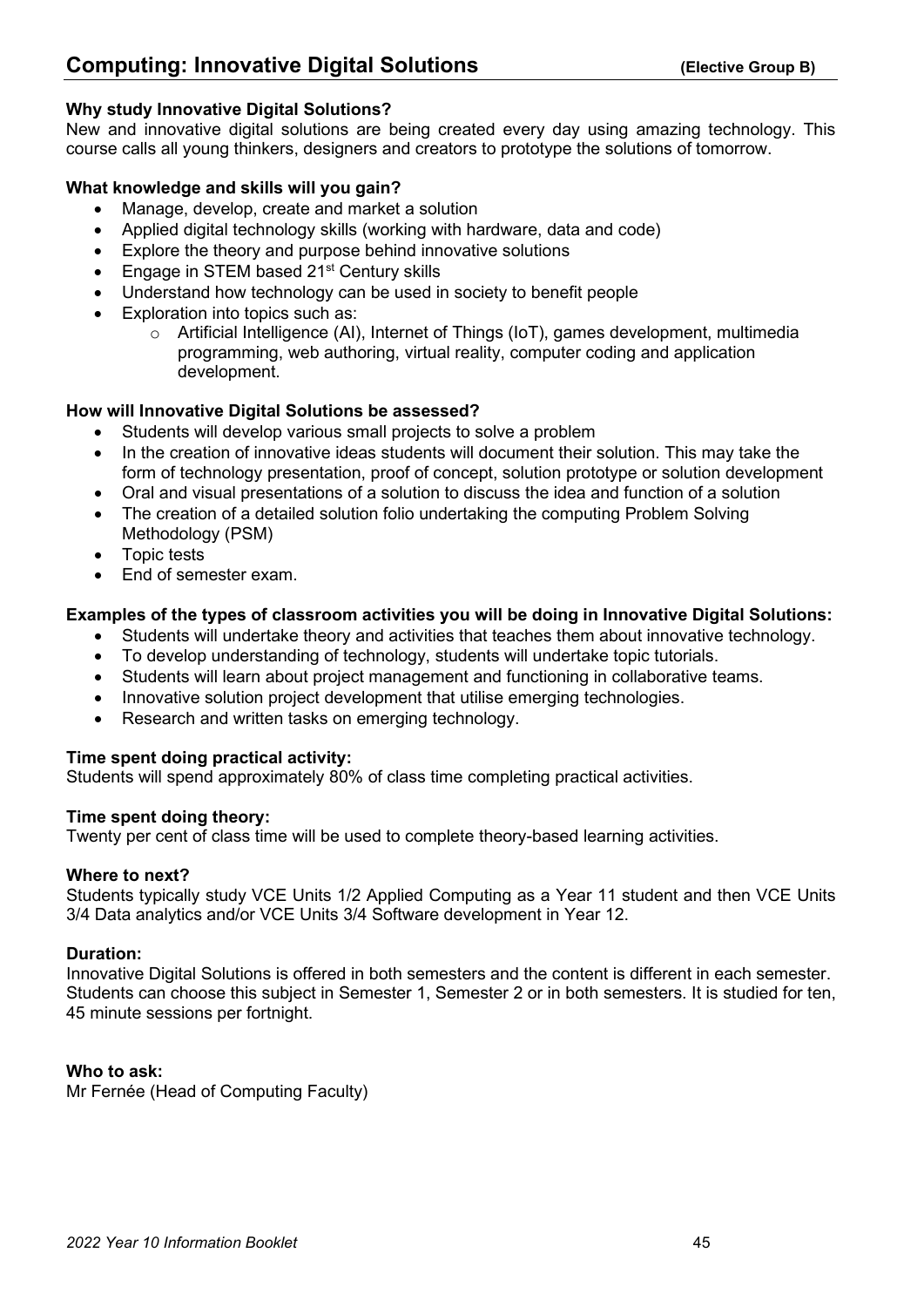## **VCE Units 1/2 Specialist Mathematics (Elective Group B)**

#### *Entry requirements:*

*Entry to VCE Units 1/2 Specialist Mathematics is by invitation only. Invitations will be made by letter early in Term Three to considered Year 9 students. Students not invited into VCE Units 1/2 Specialist Mathematics as a Year 10 student, may select this subject in Year 11 if they are also studying VCE Units 1/2 Mathematical Methods.*

#### **Why study VCE Units 1 and 2 Specialist Mathematics?**

VCE Unit 1/2 Specialist Mathematics is a pre-requisite for VCE Unit 3/4 Specialist Mathematics. Students may do this subject in Year 10 or Year 11. VCE Units 1 and 2 Specialist Mathematics enhances and supports students studying VCE Units 1-4 Mathematical Methods.

Specialist Maths is recommended for students planning to undertake further study in mathematics – or those who have a strong interest or aptitude in maths. Students looking to undertake university courses specialising in engineering and/or sciences would benefit from this course.

#### **What knowledge and skills will you gain?**

The course is designed with the future study of VCE Units 3/4 Specialist Mathematics and VCE Units 3/4 Mathematical Methods in mind. The course provides the background to several areas of mathematics that are studied in VCE Specialist Mathematics that would otherwise not have been encountered in the other available Mathematics courses.

#### **How will VCE Units 1 and 2 Specialist Mathematics be assessed?**

A student's achievements in each Year 10 Mathematics studies will be assessed through tests, application tasks and an exam at the end of each semester.

#### **Examples of the types of classroom activities you will be doing in VCE Units 1 and 2 Specialist Mathematics:**

The majority of Mathematics classes will entail students listening to instructions from the teacher and practicing new work, the use of a CAS calculator will be embedded into most topics.

#### **Time spent doing theory and practical activity:**

The majority of class time is devoted to theory, with students making significant use of the CAS calculator throughout the course.

#### **Where to next?**

VCE Units 1/2 Mathematical Methods as a Year 11 student followed by VCE Units 3/4 Mathematical Methods and VCE Units 3/4 Specialist Mathematics in Year 12.

#### **Duration:**

VCE Units 1/2 Specialist Mathematics is a year-long subject. Students wishing to study VCE Unit 1/2 Specialist Mathematics must choose it in both the first and second semesters. It is studied for ten 45 minute sessions per fortnight.

#### **Who to ask:**

Your Year 9 Mathematics teacher or Mr Corden (Head of Mathematics).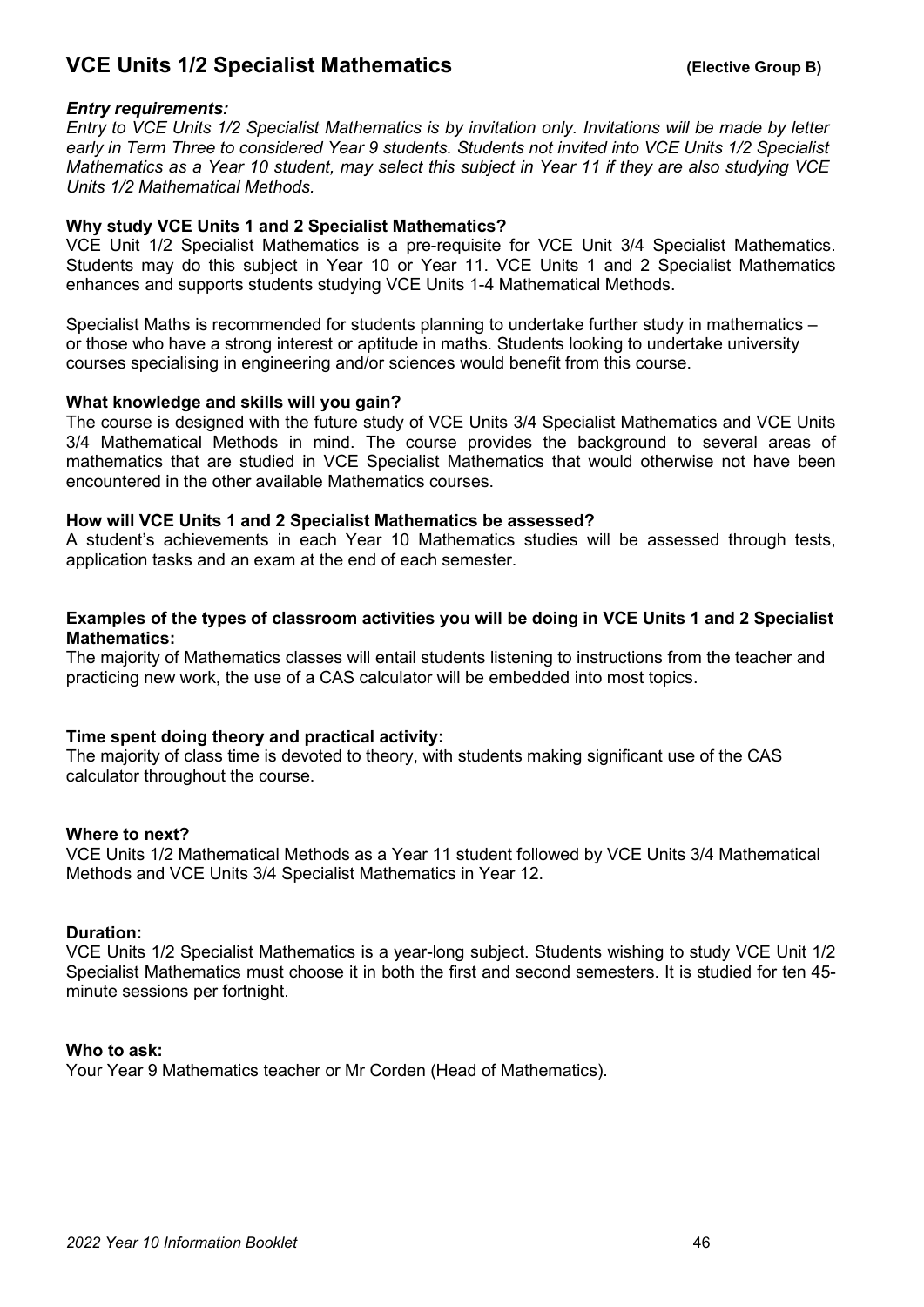#### **Why study Design and Technology - Wood?**

This study is suitable for students interested in developing a range of woodworking skills, as well as those interested in careers in the manufacturing and construction industries. The course has an extensive design element which requires you to develop a design solution to a given situation. The semester's work will also focus on Occupation Health & Safety (OH&S) and woodworking skill development.

#### **What knowledge and skills will you gain?**

Knowledge and skills students will gain include:

- Understanding the 'design process' and developing the associated skills and techniques required to research, design and make a product
- Knowledge of how timber is processed
- Skills in using a wide range of hand tools, portable power tools and stationary machines
- The application of safe and proper work practices in a wood workshop environment

#### **How will Design and Technology - Wood be assessed?**

- Development of a design folio which follows the design process and develops a solution to a given problem
- Manufacture of one major product
- Evaluation of the finished product
- End of semester exam

#### **Examples of the types of classroom activities you will be doing in Design and Technology - Wood:**

- Investigate and develop a range of options to a given design problem which consists of a personal design brief following client's specifications, specific evaluation criteria and relevant research.
- Develop annotated sketches of possible solutions, select and justify one. You will also produce a working drawing prior to preparing a materials list and producing a production plan.
- Developing a range of skills and techniques relevant to more advanced manufacturing methods
- Manufacture your chosen design, following safe working practices
- Critically evaluate the product

#### **Time spent doing practical activity:**

Approximately 12 weeks of scheduled class time will be used to complete practical activity.

#### **Time spent doing theory:**

Approximately 6 weeks of scheduled class time is used to develop and present your design folio.

#### **Where to next?**

Design and Technology - Wood offers excellent preparation for VCE Units 1-4 Design and Technology and/or VET Certificate II Building and Construction (Carpentry).

#### **Duration:**

Design and Technology - Wood is repeated in Semester 2. Students can only choose this subject once in the year. It is studied for ten 45 minute sessions per fortnight.

#### **Who to ask:**

Year 10 Design & Technology – Wood teacher or Mr Ryan (Head of Technologies faculty)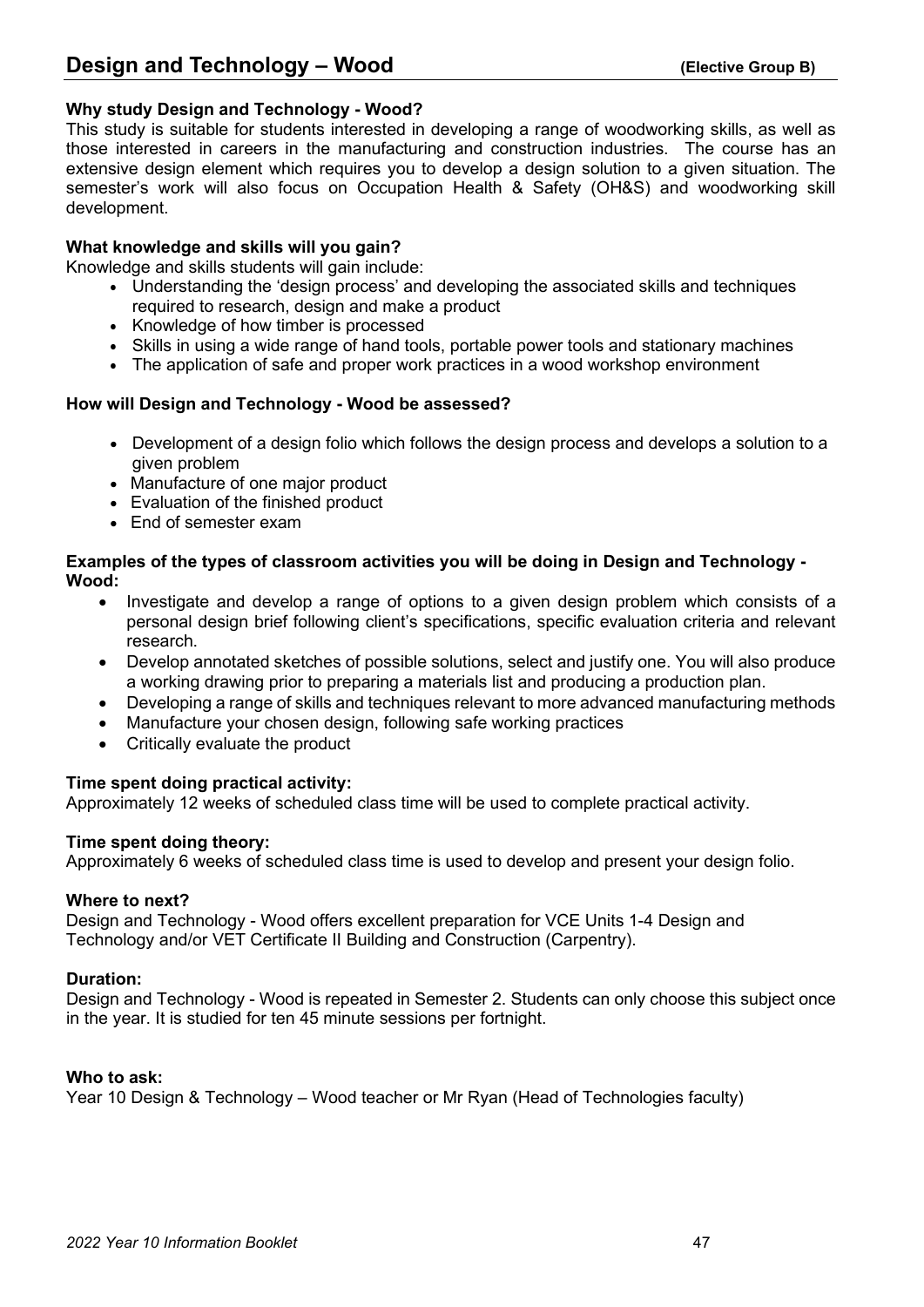## **Food and Technology (Elective Group B)**

#### **Why study Food and Technology?**

This study is suitable for students interested in developing a range of skills in the key chemical and functional properties of food and food groups. This knowledge is then applied to food preparation skills. Throughout this course, students are encouraged to engage in various forms of critical thinking such as problem solving, decision making and investigation to present information.

#### **What knowledge and skills will you gain?**

Knowledge and skills students will gain include:

- Understanding the 'design process' and developing the associated skills and techniques required to research, design and produce
- The principles of baking and key ingredients
- The influence that various cultures have had on food consumption today
- The use of food models in food selection
- The role of key foods and nutrients in the diet throughout stages of the life span
- The application of safe and proper work practices in a kitchen environment.

#### **How will Food and Technology be assessed?**

Food Technology is assessed through various forms. These range from written tasks, end of semester examination, practical work, written assignments and investigations.

#### **Examples of the types of classroom activities you will be doing in Food and Technology:**

- Investigate and develop a range of options to a given design problem which consists of a personal design brief, specific evaluation criteria and relevant research.
- Develop a range of skills and techniques relevant to more advanced production methods
- Research and investigate tasks involving critical thinking and analysis.
- Fnd of semester exam

#### **Time spent doing practical activity:**

One double period per week

#### **Time spent doing theory:**

One double and one single per week

#### **Where to next?**

From Year 10 Food and Technology you can progress onto VCE Units 1-4 Food and Technology.

#### **Duration:**

Food and Technology is repeated in Semester 2. Students can only choose this subject once in the year. It is studied for ten, 45 minute sessions per fortnight.

#### **Who to ask:**

Year 10 Food and Technology teachers or Mr Ryan (Head of Technologies faculty).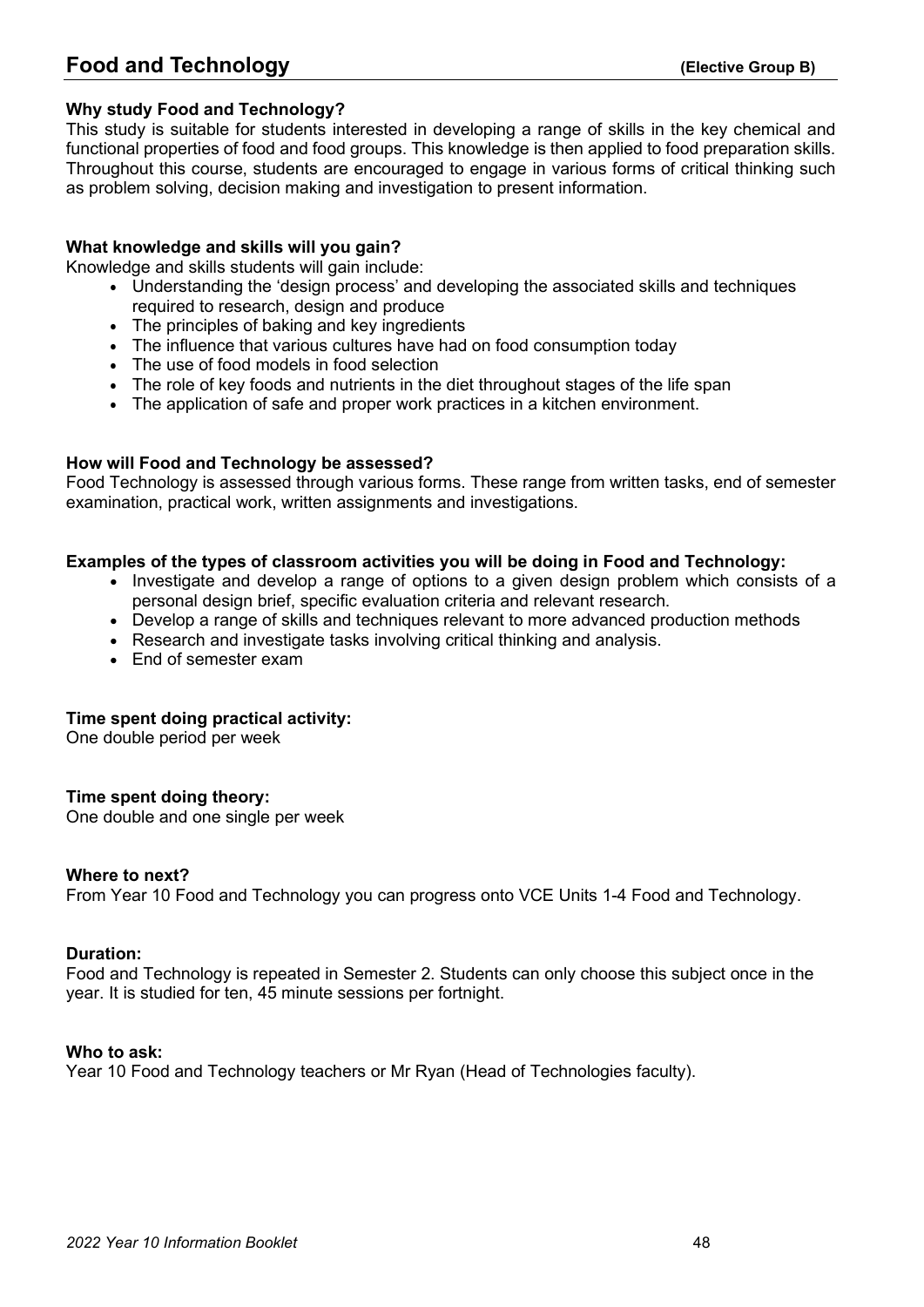#### *Please Note: While Pathways in Trade is not a pre requisite for any of the College's construction related VET certificates, it will provide students with a valuable insight into competency-based learning and inform teachers as to a student's readiness to undertake VET studies in the future.*

#### **Why study Pathways in Trade?**

Pathways in Trade introduce students to some of the basic skills and knowledge associated with a variety of construction trades. Any students interested in maintaining trade based employment options in the future, should consider this subject. The aim of this course is to:

- Develop a broad base of key skills and knowledge in a range of construction trades.
- Enable students to develop and identify a career pathway through exposure to a variety of tasks.
- Develop work related skills and employability attitudes.

#### **What knowledge and skills will you gain?**

Knowledge and skills students will gain include:

- Occupational Health and Safety
- Carpentry hand tools
- Basic joinery techniques
- Basic building techniques
- Welding (Gas / MIG)
- Metal Fabrication
- Finishing processes
- Applied Mathematics
- Materials ordering
- Project Management
- Building documentation
- Taking and using levels
- Manual Handling techniques
- Ergonomic considerations

#### **Examples of the types of classroom activities you may do in the Pathways in Trade course:**

- Building a range of projects using carpentry tools.
- Building a range of projects using metalworking and welding tools.

Working with concrete and associated tools, equipment and materials

#### **How will Pathways in Trade be assessed?**

The Pathways in Trade course will have a range of different tasks and activities which will be assessed in a range of different ways. Students will be working in a supervised classroom and simulated workplace environment and will need to meet basic requirements as set out in the relevant curriculum documentation. Assessment will be both competency-based and assessable tasks.

#### **Time spent doing practical activity:**

Approximately 70% of the time will be dedicated to practical tasks.

#### **Time spent doing theory:**

Approximately 30% of the time will be spent doing theory.

#### **Where to next?**

The Pathways in Trade course will prepare you for whichever direction may go. You may choose to continue into the VET Building and Construction or VET Engineering course(s), look to gain employment in a trade or move into a School Based Apprenticeship.

#### **Duration:**

Pathways in Trade is repeated in Semester 2. Students can only choose this subject once in the year. It is studied for ten, 45 minute sessions per fortnight.

*Please note: A student can only do one Pathways in Trade and VET Building and Construction in any one semester. If a large number of students select these subjects, a student may only be able to study one of these subjects in the year.*

#### **Who to ask:**

Mr Tom Ferguson, Mr Mike Kent or Mr Peter Ryan (Head of Technologies faculty).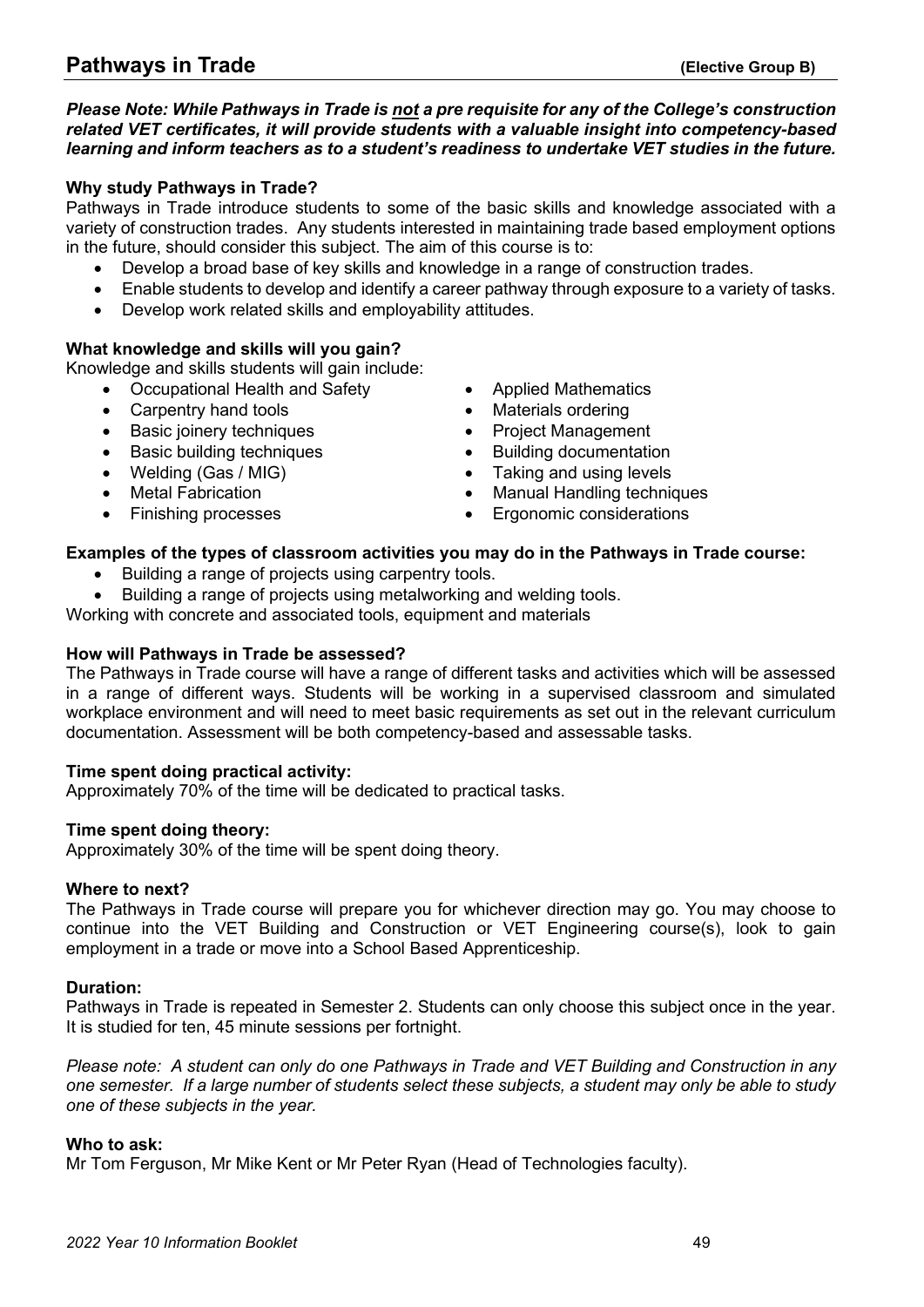## **Pathways in Hospitality Construction (Elective Group B)**

#### **Why study Pathways in Hospitality?**

This study is suitable for students interested in developing specific skills for the Hospitality industry. Ballarat's hospitality industry currently has a seemingly ever-increasing gap between "job-ready" school leavers and positions vacant. This has created increased opportunities for willing and job-ready employees to find and retain meaningful work in an exciting career. This course will offer the opportunity for you to be "job-ready'.

#### **What knowledge and skills will you gain?**

Knowledge and skills students will gain include:

- Food knowledge (at the introductory level)
- Food safety (a practical working knowledge of hygiene and safe work practices).
- Basic knife skills and safety
- Use of basic kitchen and cookery equipment.
- Knowledge and ability to clean kitchen premises.
- Dishwashing
- Knowledge and practical demonstration of basic methods of cookery to produce simple dishes
- Ability to follow a recipe.
- Understanding of hospitality industry
- Front of house operations

#### **How will Pathways in Hospitality be assessed?**

The Pathways in Hospitality course will have a range of different tasks and activities, which will be assessed in a range of different ways. Students will be working in a supervised commercial kitchen and will need to meet basic requirements as set out in the relevant curriculum documentation. Assessment will be both competency-based and assessable tasks.

#### **Examples of the types of classroom activities you will be doing in Pathways in Hospitality.**

- Julienne, brunoise, paysanne, jardinière, macedoine.
- Knife skills, preparation, workflow, cooking techniques, seasoning, presentation.
- Basic Mise en place
- Pick a recipe & prepare with all sides.
- Dessert (in groups) set up like Master Chef (no demonstration, recipe only)
- Dessert High Tea
- Front of house skill and operations.
- Excursions to local venues

#### **Time spent doing practical activity:**

Approximately 70% of the time will be dedicated to practical tasks.

#### **Time spent doing theory:**

Approximately 30% of the time will be spent doing theory.

#### **Where to next?**

From Year 10 Pathways in Hospitality you can progress onto VCE Units 1-4 Food and Technology or look to gain employment in a trade or move into a School Based Apprenticeship and Traineeship.

#### **Duration:**

Pathways in Hospitality is repeated in Semester 2. Students can only choose this subject once in the year. It is studied for ten, 45 minute sessions per fortnight.

#### **Who to ask:**

Year 10 Food and Technology teachers or Mr Ryan (Head of Technologies faculty).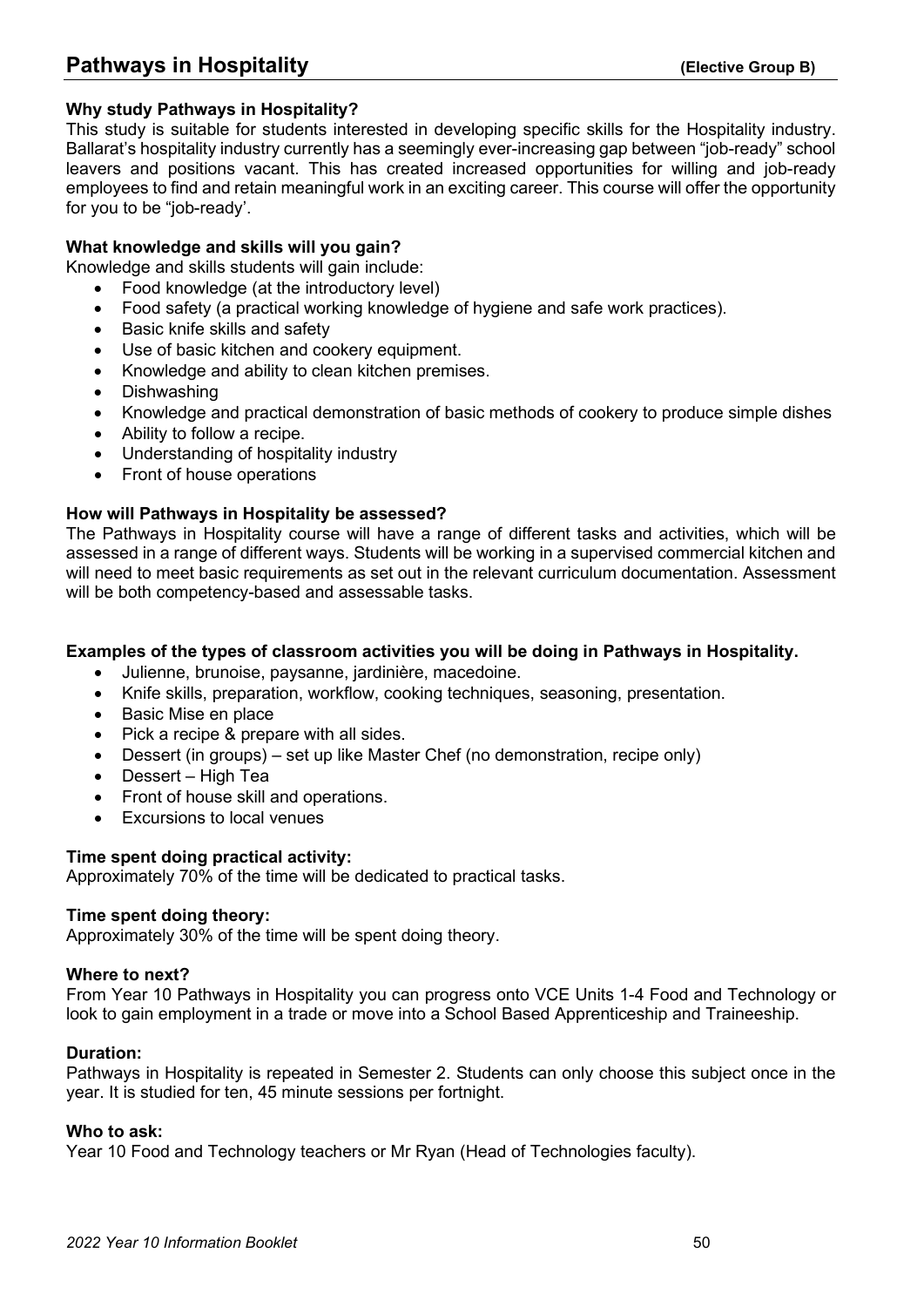#### **Why study Systems Engineering?**

This study will be of particular interest to students who are interested in designing and making things that move.

#### **What knowledge and skills will you gain?**

Knowledge and skills students will gain include:

- Mechanical engineering
- Electrical circuits
- Safe work practice
- CAD-CAM skills
- Use of Machines and Hand Tools
- Coding

#### **How will Systems Engineering be assessed?**

There are five main areas of assessment:

- Investigating: Finding out about what you are making through research
- Designing: Making plans and preparations for manufacture
- Production: Using a range of tools and production processes to make the project
- Evaluating: Testing to find out how successful your project has been
- An end of semester exam.

#### **Examples of the types of classroom activities you will be doing in Systems Engineering:**

- Making electronic and electro-mechanical systems and testing them.
- Using PICAXE electronics to control electrical systems through learning how to program in Basic and Logicator.
- Using ICT to investigate project folio content.
- Yenka CAD used to prototype and test electrical project circuits.
- Greater emphasis on CAD (Computer Aided Design) and CAM (Computer Aided Manufacture) than in Year 9.

#### **Time spent doing practical activity:**

Students will spend approximately 70 percent of class time completing practical activities.

#### **Time spent doing theory:**

Thirty percent of class time will be used to complete theory based learning activities.

#### **Where to next?**

Year 10 Systems Engineering offers excellent preparation for VCE Units 1-4 Systems Engineering.

#### **Duration:**

Systems Engineering is repeated in Semester 2. Students can only choose this subject once in the year. It is studied for ten 45 minute sessions per fortnight.

#### **Who to ask:**

Your Year 9 Systems teacher or Mr Ryan (Head of Technologies faculty).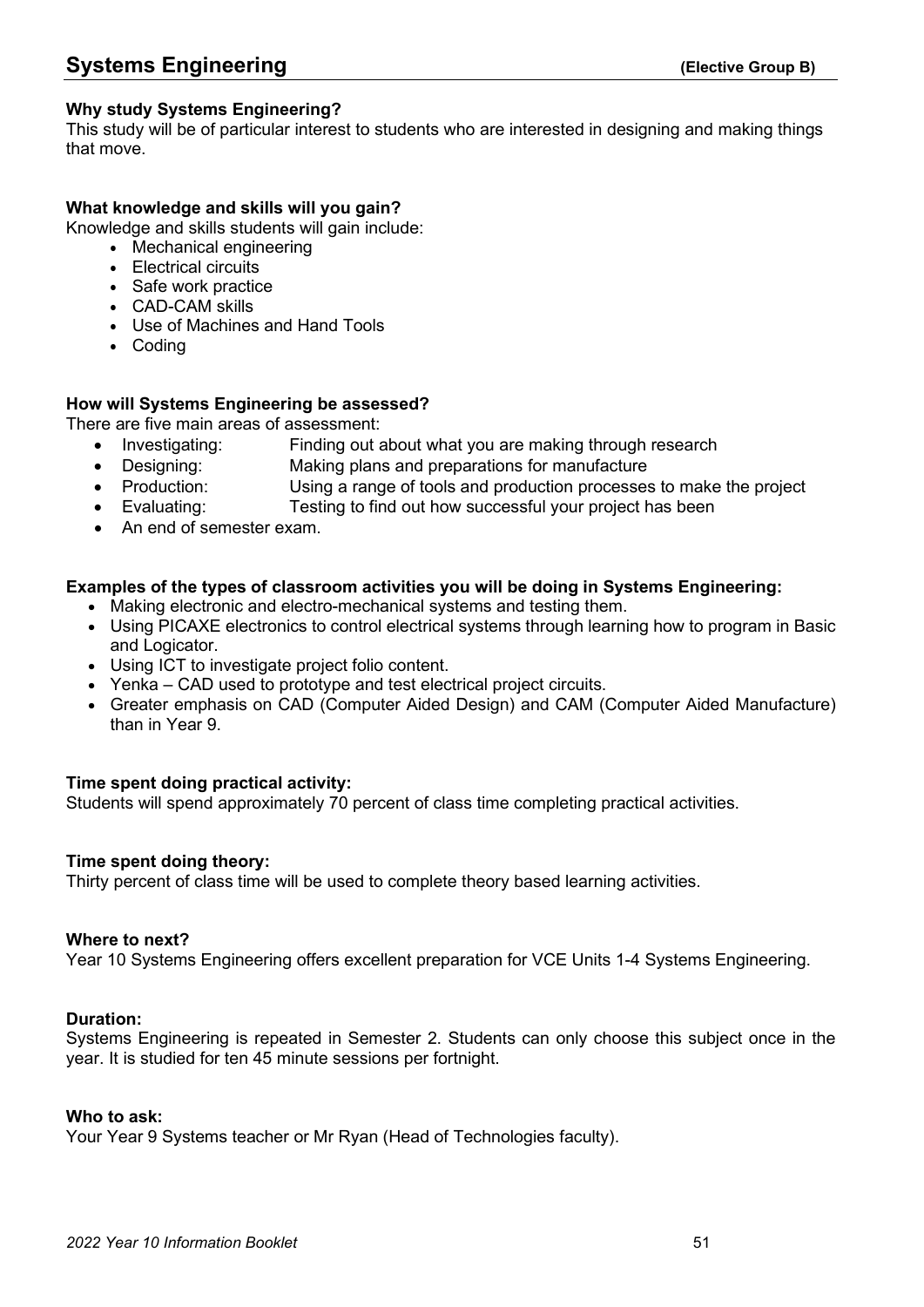## **VCE VET Certificate II in Building and Construction – Carpentry**

## **(Partial completion) (Elective Group B)**

#### **Why study VET Building and Construction?**

This two-year program is for students who are seriously considering a career in the building industry. VET Building and Construction aims to:

- Provide students with knowledge and skill to achieve modules that will enhance their employment prospects within the building and construction industry.
- Enable students to gain credit towards a nationally recognised credential, and to make a more informed choice of vocational and career paths.

**NOTE:** students will participate in approximately two-thirds of the 631 nominal hours thus not receive the full Certificate II in Building and Construction

#### **What knowledge and skills will you gain?**

Knowledge and skills students will gain include:

- Workplace safety and industry induction
- Workplace procedures for environmental sustainability
- Levelling
- Safe handling and use of plant and power tools
- Workplace documents and plans
- Building structures
- Calculations for the building industry
- Introduction to scaffolding
- Carpentry hand tools
- Introduction to demolition
- Basic setting out
- Sub floor framing
- Wall framing
- Roof framing
- External cladding

#### **Examples of the types of classroom activities you will be doing in VET Building and Construction:**

- Building a range of projects using common carpentry hand tools
- Conducting an OH&S audit
- Working as a team member
- Completing theory from a VET text book

#### **How will VET Building and Construction be assessed?**

Under full supervision in a classroom and simulated workplace, students must complete all practical and written tasks to an acceptable standard. Assessment methods will involve application of skills and knowledge related to the construction industry. Students will demonstrate competence through oral or written questioning, written tests, and practical tasks.

#### **Time spent doing practical activity:**

About 60% of the time allocated will be spent on practical activities.

#### **Time spent doing theory:**

About 40% of the time allocated will be spent on theory activities to accumulate knowledge related to building and construction.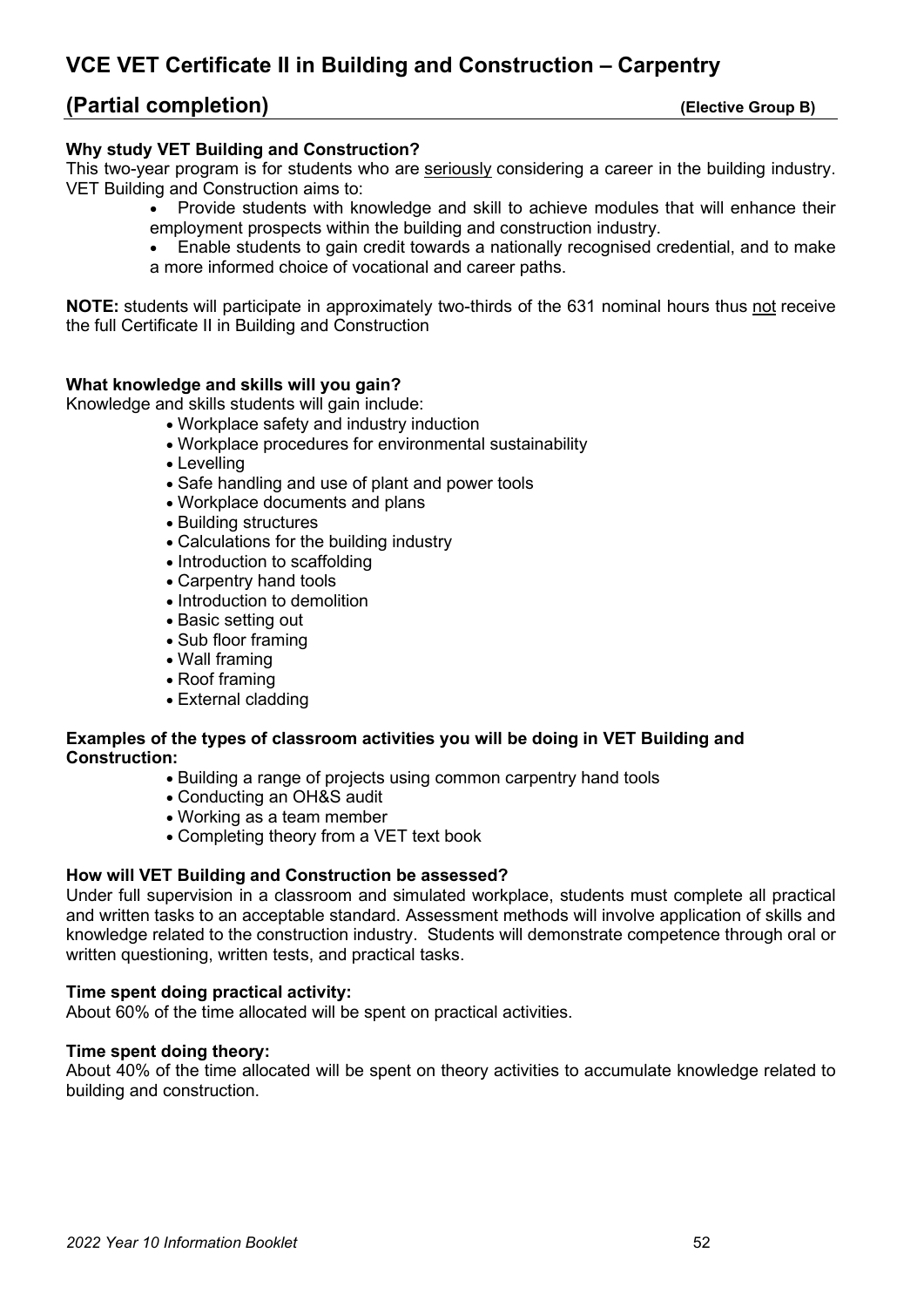#### **Work placement:**

The VCAA has determined that Structured Workplace Learning (SWL) is an appropriate and valuable component of all VCE VET programs. SWL complements the structured training undertaken at school. It provides the context for:

- Enhancement of skills development
- Practical application of industry knowledge
- Assessment of modules, as determined by the RTO
- Increase of marketability
- Increase of opportunity for project-based experience.

The VCAA strongly recommends a minimum of 80 hours SWL for this program. Work placement can be spread over the duration of the training program.

#### **Recognition within the Senior Certificates:**

The VCE VET Building and Construction program is designated a Group B study for satisfactory completion purposes. Students undertaking this program are eligible for up to four VCE VET units on their VCE Statement of Results: two units at Unit 1–2 level and a Unit 3–4 sequence

Students who receive a VCE Unit 3-4 sequence for the VCE VET Building and Construction program will be eligible for a 10% increment towards their ATAR (10% of the lowest study score of the primary four scaled studies).

#### **Where to next?**

The VCE VET Building and Construction program provides partial completion of the Certificate II in Building and Construction (Bricklaying, Carpentry, Painting and Decoration – Pre-Apprenticeship). Additional training is required to complete the pre-apprenticeship. The training undertaken may lead to a career path within the Building and Construction industry. Trade qualifications are available in General Construction: Carpentry – Framework/Formwork/Finishing.

#### **Duration:**

VET Building and Construction is a yearlong subject. It is studied for ten 45 minute sessions per fortnight.

#### **Who to ask:**

VET Building and Construction teacher, Mr Ferguson, Mr Kent or Mr Ryan (Head of Technologies faculty).

#### **VCAA information:**

<http://www.vcaa.vic.edu.au/vet/programs/building/buildconst.html>

*Please note: A student can only do one VET Certificate at the same level per year (e.g. a student cannot enrol in 1st Year VCE VET Engineering and 1st Year VCE VET Building and Construction. But a student can do 1st Year VCE VET Engineering and 2nd Year VCE VET Building and Construction.)*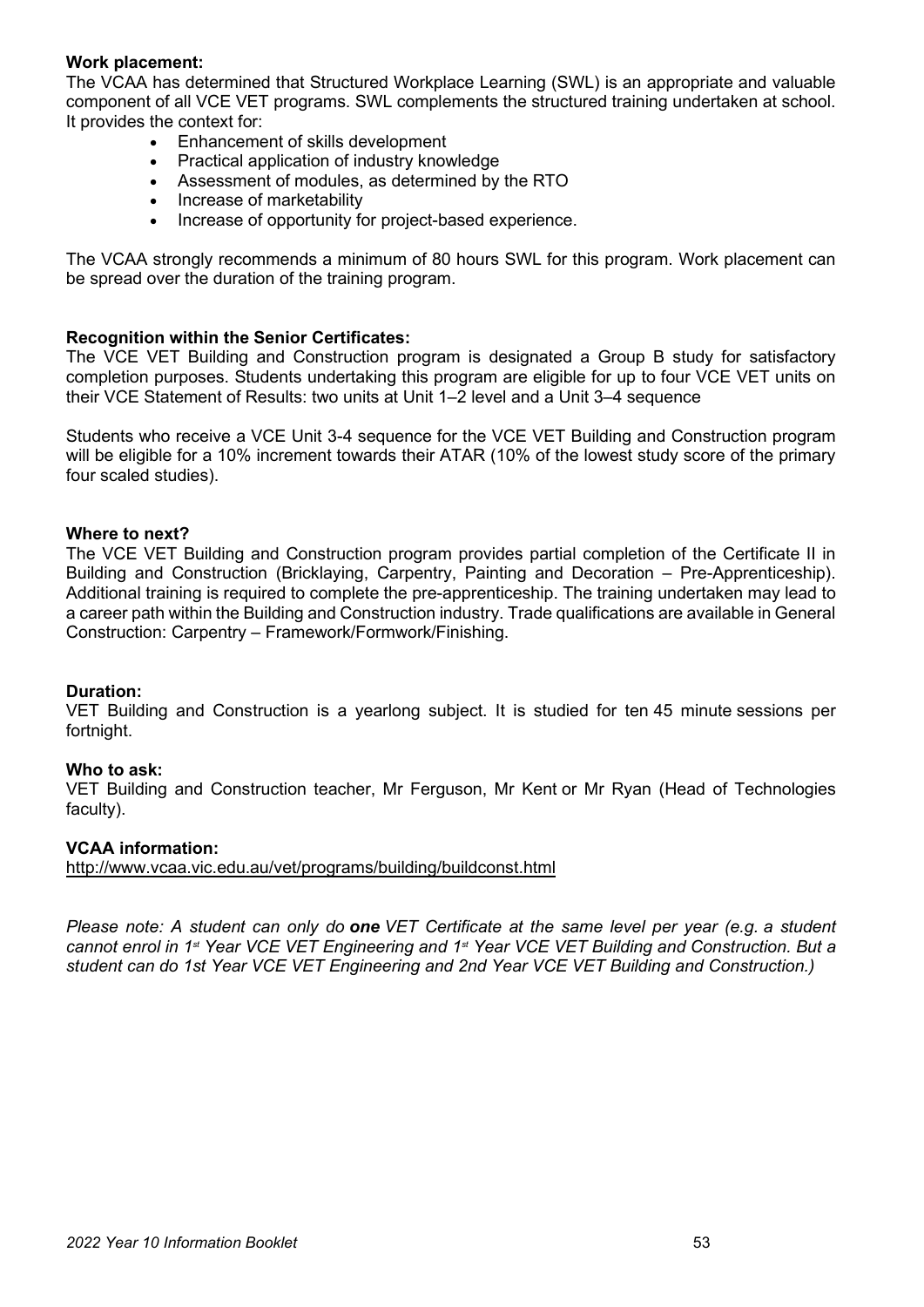#### *Entry requirements:*

*Students wishing to study any VET certificate will need to complete the relevant application form, attend an interview, demonstrate interest in the area(s) related to the certificate, have successfully completed all assessment tasks in subjects related to the certificate and a demonstrate a high level of commitment to learning in Year 9 to be considered for this subject in Year 10.*

#### **Why study VET Engineering Studies?**

This two-year course is for students who are seriously considering a career in the engineering or metal fabrication industries. VCE VET Engineering Studies is a nationally recognised pre-apprenticeship program that provides students with foundation knowledge and skills to enhance their employment prospects in the Engineering or wider manufacturing industries. The Certificate II in Engineering Studies provides a pathway into an engineering apprenticeship.

#### **What knowledge and skills will you gain?**

Knowledge and skills students will gain include:

- Occupational health and safety
- Use of engineering hand and power tools
- Careers in the engineering industry
- Applying basic fabrication techniques
- The use of IT for engineering work activities
- Performing basic machining processes
- Producing basic engineering sketches and drawings
- Applying electro technology principles in an engineering work environment
- Creating engineering drawings using computer aided systems

#### . **Examples of the types of classroom activities you will be doing in VET Engineering Studies:**

- Soldering
- Fitting and turning
- CAD drawing
- Making technical drawings
- Manufacturing engineering products using a range of hand and powered tools.
- Machining operations (Centre Lathe and Vertical Milling Machine).
- Using technical drawings

#### **How will VET Engineering Studies be assessed?**

Students will be deemed "Competent" or "Not Competent". Assessment will range from completing a series of tasks to a satisfactory standard and thus being deemed "Competent", to passing end-ofmodule tests.

#### **Time spent doing practical activity:**

About 50% of the time allocated will be spent on practical activities.

#### **Time spent doing theory:**

About 50% of the time allocated will be spent on theory activities to accumulate knowledge related to engineering.

#### **Work placement:**

The VCAA has determined that work placement is an appropriate and valuable component of all VCE VET programs. Work placement complements the structured training undertaken at school. It provides the context for:

- Enhancement of skills development
- Practical application of industry knowledge
- Assessment of modules, as determined by the RTO
- Increased marketability
- Increased opportunity for project based experience.

*2022 Year 10 Information Booklet* 54 There is a minimum of ten days work placement for this program. Work placement can be spread over the duration of the training program.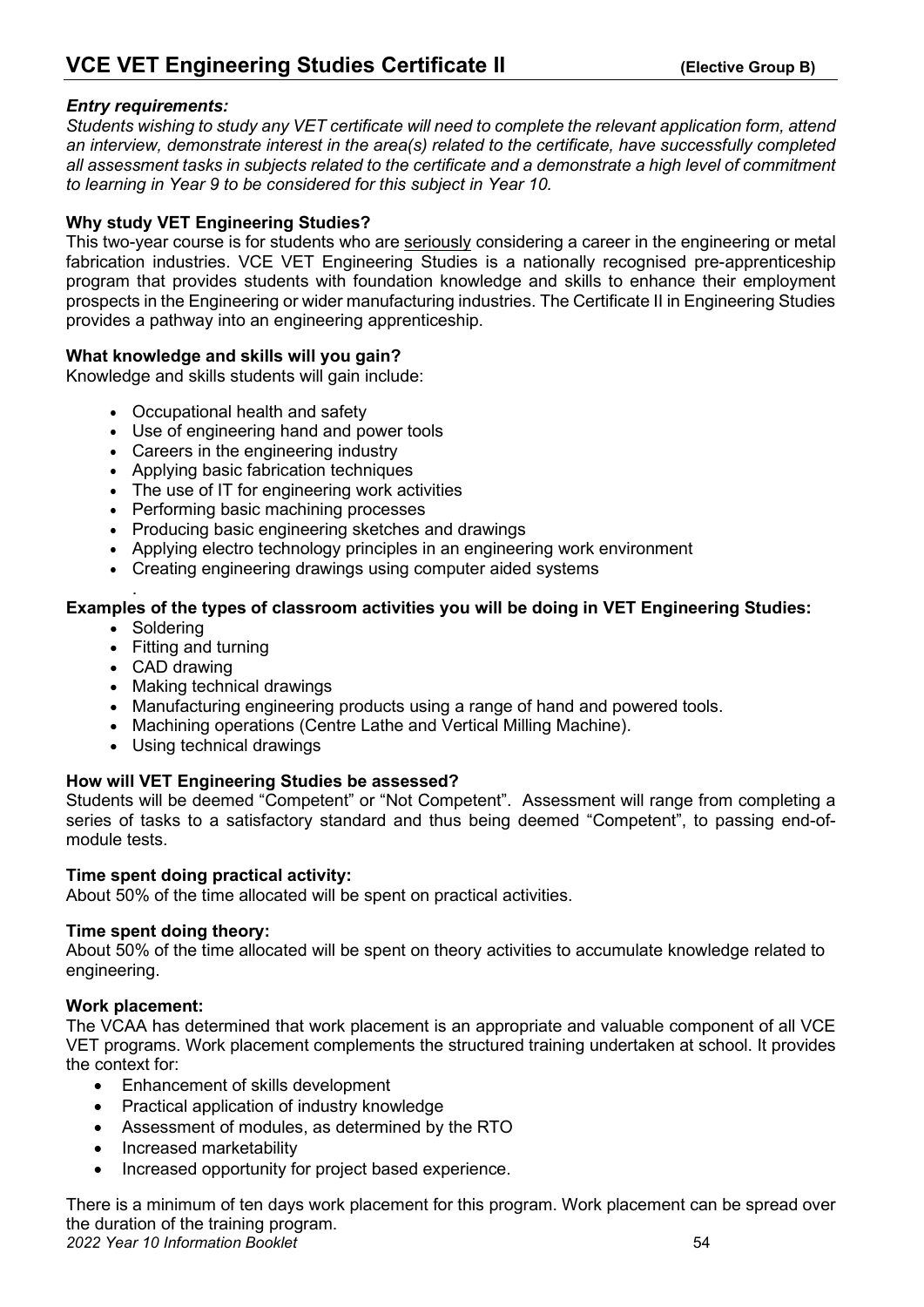#### **Recognition within the VCE:**

Students who complete Certificate II in Engineering Studies are eligible for four units of credit towards their VCE: two units at Units 1/ 2 level and one Units 3/4 sequence.

Students wishing to receive a study score for the Certificate II in Engineering Studies must undertake a scored assessment. This consists of three coursework tasks worth 66% of the overall study score and an end of year examination worth 34% of the overall study score. This study score can contribute directly to the primary four or as a fifth or sixth study.

#### **Where to next?**

Completion of VCE Units 3/4 VET Engineering (Certificate II in Engineering).

The Certificate II in Engineering Studies provides you with the skills to undertake a work-based engineering apprenticeship leading into a range of careers as an engineering tradesperson within the engineering and manufacturing industry. Occupations include roles for the conception, design, manufacture, assembly, installation, repair, replacement, packaging and sales of a wide range of products.

#### **Duration:**

Year 10 VET Engineering Studies is a year-long subject. Students wishing to study Engineering Studies must choose it in both the first and second semester. It is studied for ten 45 minute sessions per fortnight. Some practical lessons will continue for up to one hour after school once per week. Year 10 is the first year of a two-year program of study. It is expected that students would complete the second year as a Year 11 student.

#### *Please note:*

*Parents of students who elect to participate in VET Engineering Studies will be required to pay an additional materials levy which will appear as 'VET materials levy' on your tuition statement.*

#### **Who to ask:**

VCE VET Engineering Studies teachers or Mr Ryan (Head of Technologies faculty).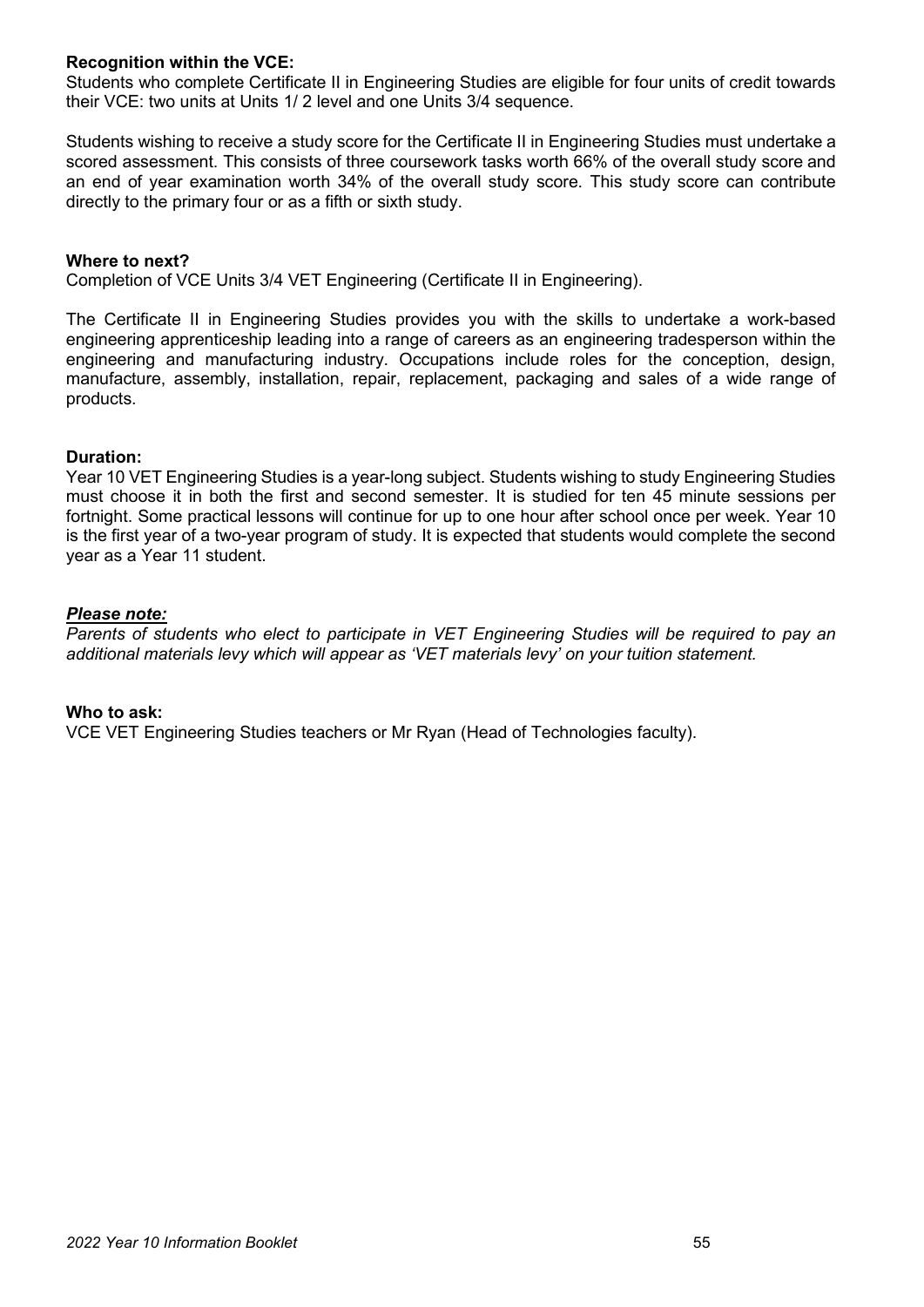#### *Entry requirements:*

*Students wishing to study any VET certificate will need to complete the relevant application form, attend an interview, demonstrate interest in the area(s) related to the certificate, have successfully completed all assessment tasks in subjects related to the certificate and a demonstrate a high level of commitment to learning in Years 9 and/or 10 to be eligible for this subject in Year 11.*

#### **Why study VCE VET Sport and Recreation?**

VCE VET programs are vocational certificates approved for senior secondary school students and endorsed for recognition in the VCE by the Victorian Curriculum and Assessment Authority (VCAA). This two-year program leads to nationally recognised qualifications as well as contributing towards the attainment of VCE Units 1-4 which may also contribute towards an ATAR score at the completion of Year 12.

#### **What knowledge and skills will you gain?**

Knowledge and skills students will gain include:

- Occupational Health and Safety in sport and recreation
- Conducting risk analysis
- Conducting a sport and recreation session for participants

#### **How will VCE VET Sport and Recreation be assessed?**

A study score is available for VCE VET Sport and Recreation. To be eligible for a study score, students must achieve all the units of competence designated as the VCE VET Unit 3-4 sequence. The study score is derived from

- Completion of three assessable tasks designed to determine competence of the cluster units of competency within each task
- Completion of an examination in the end-of-year examination session, based on the underpinning knowledge and skills in the evidence guide of the units of competence.

#### **Examples of the types of activities you will be doing in VET Sport and Recreation:**

- First Aid
- Instructing activity sessions
- Structured workplace learning with sport and recreation industry
- Umpiring

#### **Time spent doing practical activity:**

The amount of time undertaking practical activities is approximately 40%. Please note that there are some requirements for practical activities regarding assessment and structured workplace learning that need to be completed outside of class time.

#### **Time spent doing theory:**

The amount of time undertaking theory is approximately 60%. This time is focused upon developing the required underpinning knowledge and skills required by someone employed in the Sport and Recreation industry.

#### **Work placement:**

The VCAA has determined that Structured Workplace Learning (SWL) is an appropriate and valuable component of all VCE VET programs. SWL complements the structured training undertaken at school and provides the context for:

- Enhancement of skills development
- Practical application of industry knowledge
- Assessment of modules, as determined by the RTO
- Increased marketability
- Increased opportunity for project based experience.

The VCAA strongly recommends a minimum of 80 hours SWL for this program. Work placement can be spread over the duration of the training program.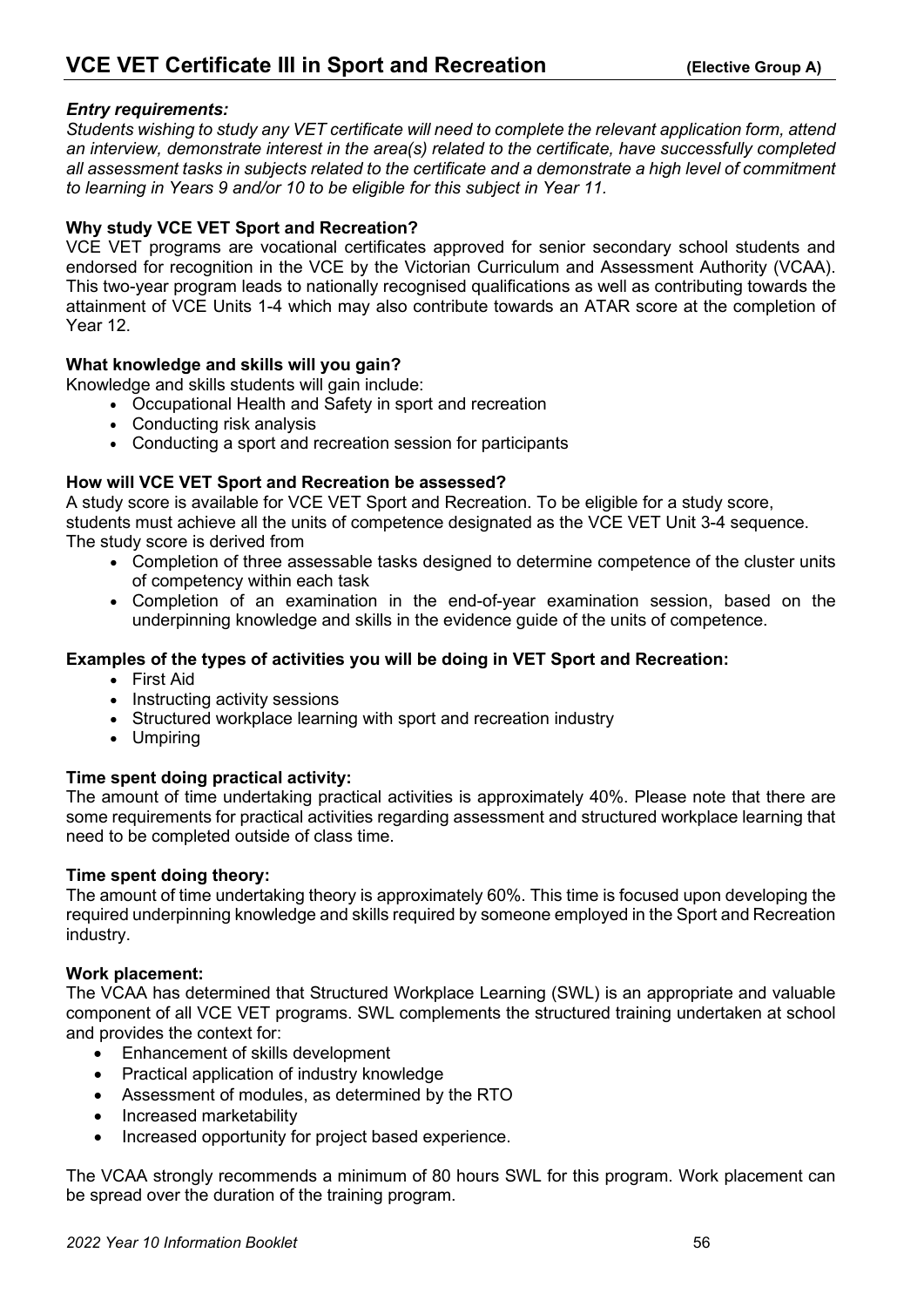#### **Recognition within the VCE:**

Students who complete the VCE VET Certificate III in Sport and Recreation are eligible for four units of credit towards their VCE: two units at Units 1/ 2 level and one Units 3/4 sequence.

Students wishing to receive a study score for the VCE VET Certificate III in Sport and Recreation must undertake a scored assessment. This consists of three coursework tasks worth 66% of the overall study score and an end of year examination worth 34% of the overall study score. This study score can contribute directly to the primary four or as a fifth or sixth study.

#### **Where to next?**

This course is an industry-based course designed to develop certain skills and competencies within the Sport and Recreation industries. There are many opportunities such as:

- Sports administration/officiating
- Athlete career education
- Outdoor recreation
- Sports training and conditioning
- Commercial tour companies running adventure and recreation activities
- School-based fitness and outdoor recreation programs
- Corporate programs
- Community health and fitness centres

#### **Entry requirements;**

VCE VET Sport and Recreation has no specific academic pre-requisites for entry into the first year of the course. However, students should carefully note the following:

• This is a VET subject and as such requires a degree of maturity to cope with the academic and workplace demands both in the classroom and during structured workplace learning opportunities.

To be eligible to enrol in the VCE Unit 3 and 4 sequence at SPC students are required to complete all units of competency of the first year of the course (therefore being awarded VCE Units 1 and 2).

#### **Notes:**

*Students should avoid selecting VET Sport and Recreation together with Outdoor and Environmental Studies due to the time required for external activities.*

*A student can only do one VET Certificate at the same level per year (e.g. a student cannot enrol in 1st Year VCE VET Certificate III in Sport and Recreation and 1st Year VCE VET Building and Construction).*

#### **Who to ask:**

VET Sport and Recreation teacher Mr Kinnersly

#### **VCAA information:**

<http://www.vcaa.vic.edu.au/vet/programs/sportrecreation/sportrec.html>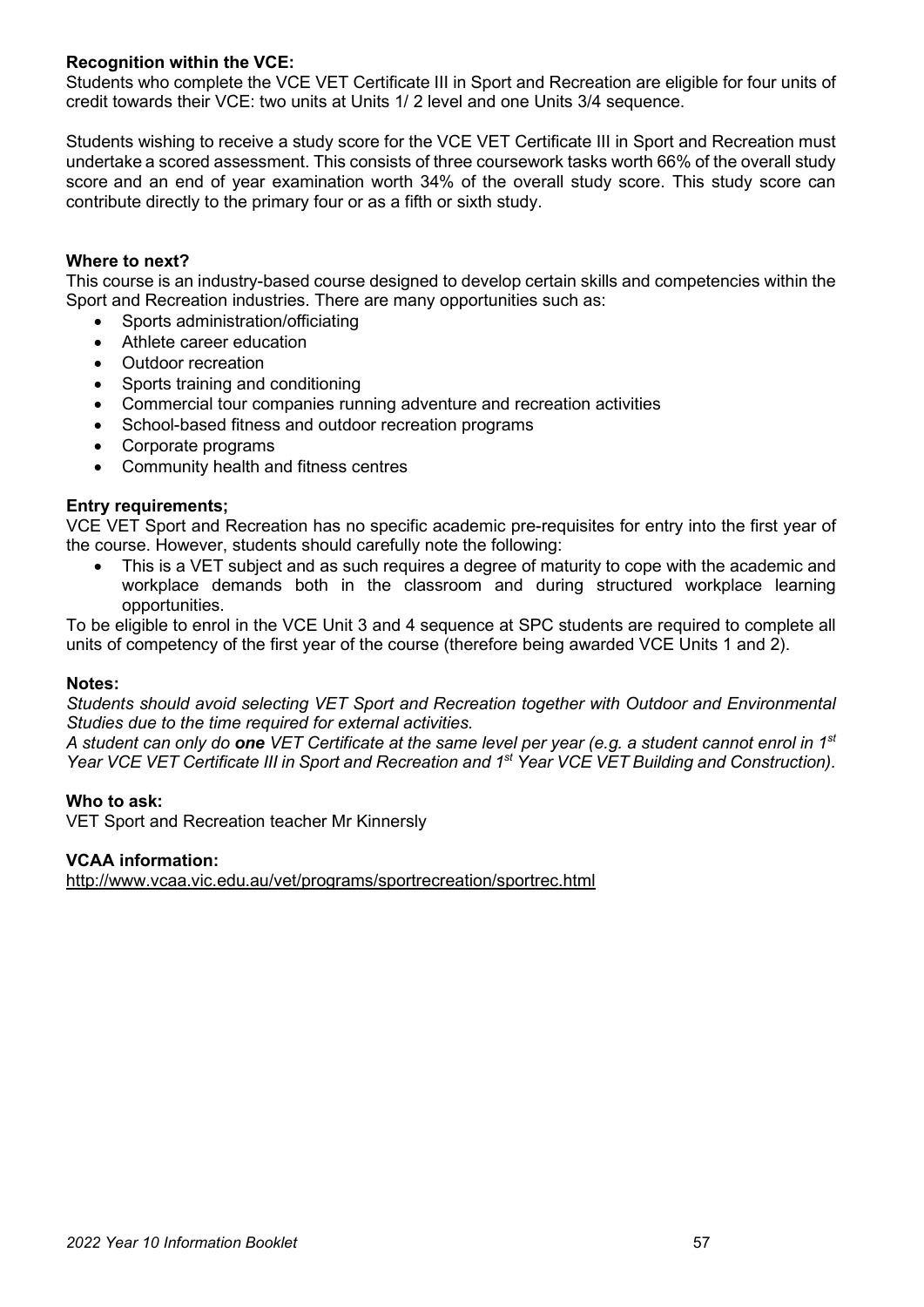# <span id="page-57-0"></span>**VET - Vocational Education and Training**

#### **General information:**

VET combines nationally recognised training with the Victorian Certificate of Education (VCE). This allows senior secondary students access to vocational education and training programs as part of their secondary school studies to improve their access to a wider range of post-secondary school pathways.

#### **VET programs are now an integral part of the senior VCAA certificates:**

- Completed VET units can contribute towards satisfactory completion of either VCE.
- Each recognised VCE VET program has full status within the VCE Unit 1-4 structure.
- Most VCE VET programs will include a designated VCE Units 3/4 sequence or nominal hours to achieve this recognition.
- VCE VET Units 3/4 programs may contribute to a student's ATAR either through the attainment of a study score or through an increment bonus.

#### **VET Programs:**

There are three types of VET programs available to St Patrick's students:

- 1. VCE VET courses offered at St Patrick's College
	- Applied languages (Japanese)
	- Building and construction (Carpentry)
	- Engineering studies
	- Sport and recreation
	- Skills for work and vocational pathways
- 2. VCE VET Courses offered through the Ballarat Schools Cluster (subject to availability) Examples include:
	- Agriculture
	- Animal Studies
	- Automotive
	- Community Services
	- Electrotechnology
	- Music Industry
	- Plumbing
	- Screen and Media

3. Australian School based Apprenticeships and Traineeships (SBAT)

#### **VET in the VCE entry requirements:**

VET programs are job or industry specific and cater for students with an identified vocational interest in a particular field. It is therefore desirable that students intending to apply for a VET program should have gained some relevant work experience. Some VET programs require work placements as part of the course for assessment purposes.

With the exception of Certificate II Skills for work and vocational pathways, all other VET certificates are two-year courses. Students commencing any of these programs in 2022 would be expected to complete the second year in 2023. Students may not enter the second year of a program without having completed the first year requirements.

#### **All students applying for a VCE VET program will undergo a selection process which includes an interview and feedback from subject teachers.**

Students approved for a VET program offered by the Ballarat Schools Cluster will undergo a second selection process and interview co-ordinated by Ballarat VET in Schools Cluster Coordinator.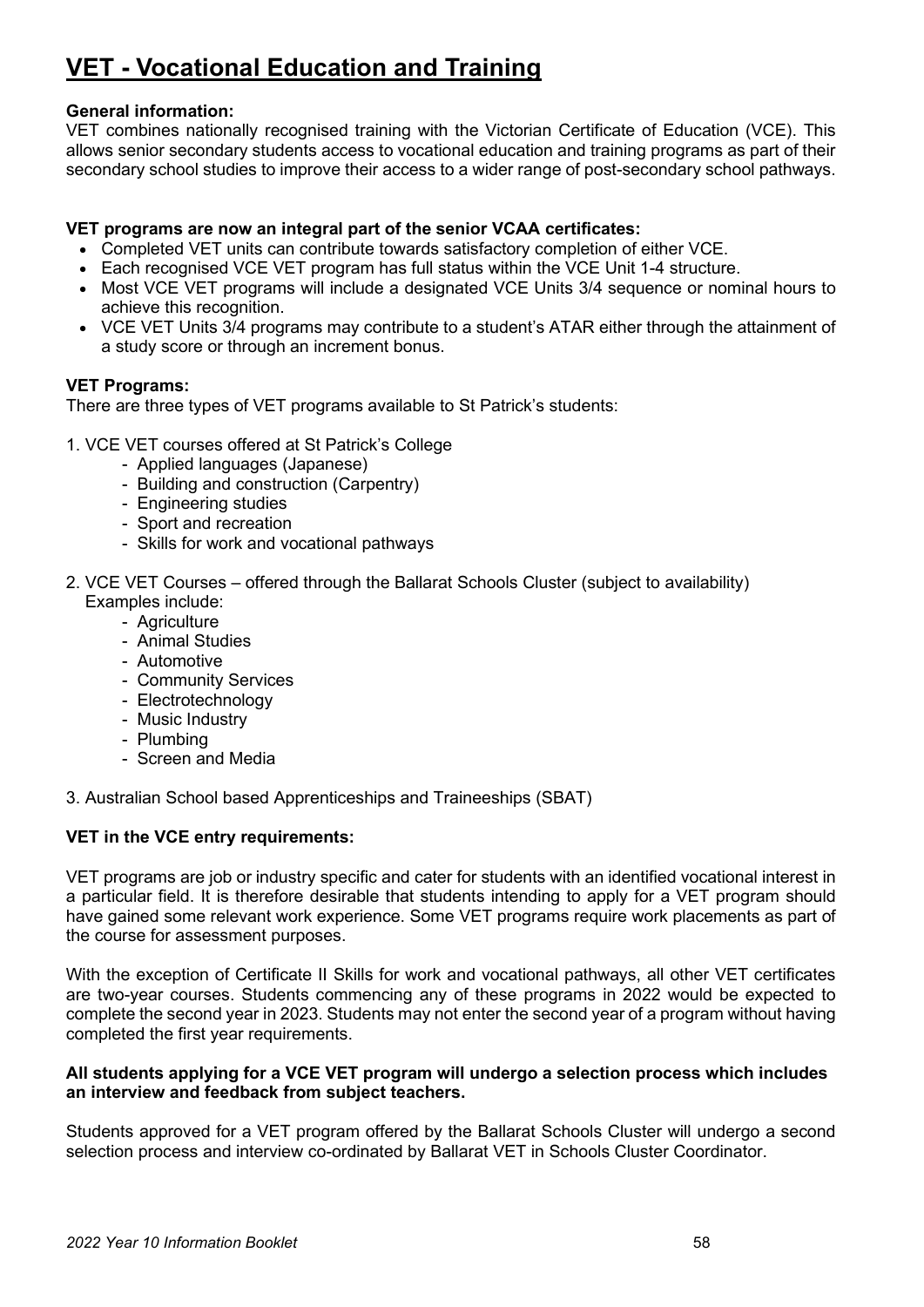#### **VET program arrangements:**

St Patrick's College arrangements:

VET certificates offered by the College:

- Will run within the school timetable (typically two doubles and one single session per week).
- May require students to participate in classes outside of normal school hours.
- May require students to purchase specific Personal Protective Equipment (PPE) or ensure that they have a full SPC sports uniform for classes.

#### Ballarat Schools Cluster arrangements:

VET certificates offered through the Ballarat Cluster:

- Are delivered off-campus (outside of St Patrick's College). Students attend a Registered Training Organisation (RTO) such as Federation University or another secondary College such as Ballarat High School.
- Generally, First Year programs take place on Thursday afternoons and Second Year programs take place on Tuesday afternoons.
- VET programs are usually scheduled for one half-day per week. There may be some full days scheduled in some courses.
- VET programs are not confined to school hours, typically running from 1:30 pm to 5:30 pm. Typically, students will be permitted to leave the College at approximately 1:00 pm to attend these classes. Some programs have classes that do not meet this schedule and this information will be provided by the VET cluster.
- Some VET cluster programs will include excursions and/or full day programs at various times through a school year.
- Year 10 students participating in an external VET program do so in addition to their full Year 10 timetable. They do not have study sessions to compensate for Year 10 class time missed while attending the external VET programs.
- Students may be required to complete compulsory structured work-placements in some VCE VET programs. For St Patrick's College students, these should be arranged to take place during the school holiday term breaks over the two years of the program so there is no further impact on classes.

#### **Costs:**

- Typically, delivery costs for internal VET programs are covered in the St Patrick's College fee structure and are not levied to the student fees as an additional subject charge.
- **Parents of students who elect to participate in any external Ballarat Schools Cluster VET course will be required to pay the difference between the course cost and the Catholic Education Funding for that particular course. This funding difference will appear as an external VET levy on your tuition statement. Based on current figures, this cost difference could range between \$1000 to \$4,000 per year of VET enrolment.**
- Students participating in a Ballarat Schools Cluster VET certificate are required to make an advance payment of \$75 (TBC for 2022) towards the cost of materials at the time of acceptance of an offer in a VET program, so that the materials are available for use at the commencement of the program.
- Students who withdraw from their external VET program after week two of Term One will still be required to pay the full fees of the course.
- Transport to the external VET programs will be the responsibility of the families. This may include additional public transport costs.

#### **External VET program details:**

Parents and students interested in any of the approved VET programs offered by the Ballarat Cluster must contact the Director of Pathways and Applied Learning, Mr Damian Kinnersly, to discuss individual needs or concerns.

#### **Internal (St Patrick's College) VET applications:**

- 1. Indicate the preferred VET program on the St Patrick's College *2022 Subject Selection Guide*.
- 2. Students must meet for an interview with the relevant VET teachers before submitting the Selection Guide.
- 3. Submit the Selection Guide to the College by the required date.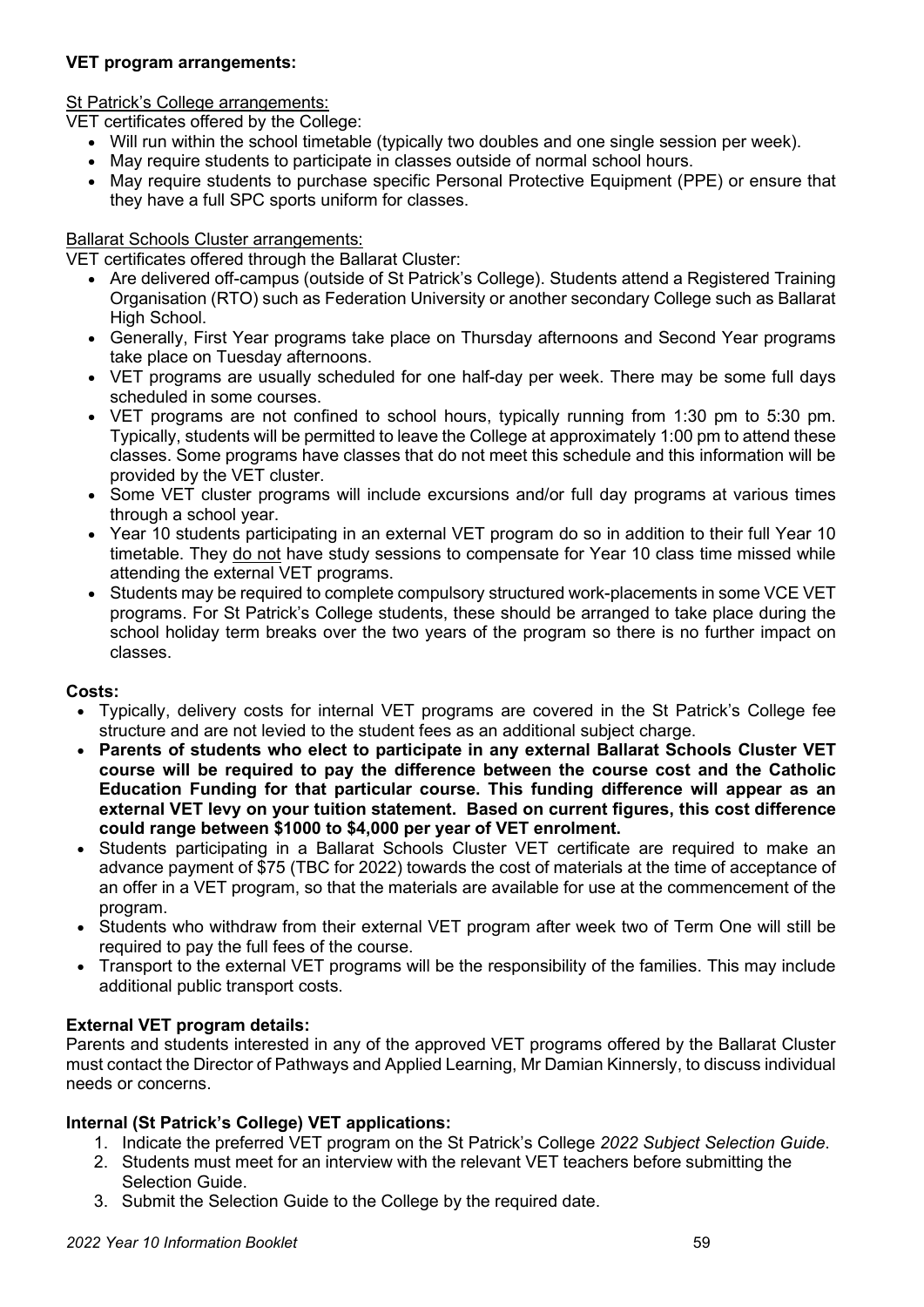#### **External (Cluster) VET applications:**

• At the time of printing, the application process has not been finalized. All students wishing to apply for the external programs must see the Director of Pathways and Applied Learning for further information.

#### **More information:**

Please see Director of Pathways and Applied Learning, Mr Damian Kinnersly, for further details.

**Useful websites:**  <https://www.vcaa.vic.edu.au/studentguides/getvet/Pages/Index.aspx> <https://www.vcaa.vic.edu.au/curriculum/vet/vce-vet-programs/Pages/Index.aspx> <http://www.highlandsllen.org/programs>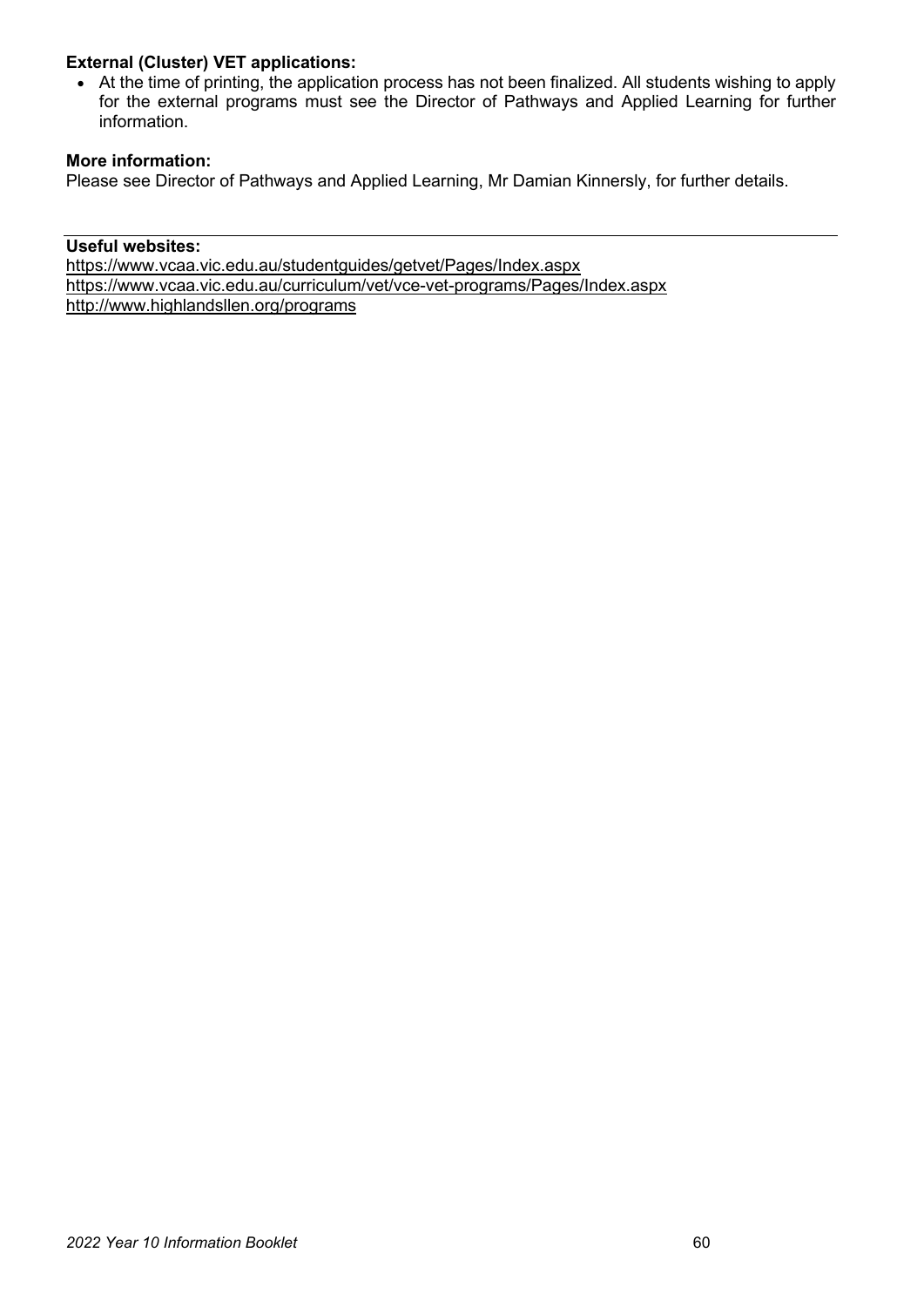# <span id="page-60-0"></span>**VET Ready-Reckoner**

The following information details the VCE recognition and ATAR contribution for each internal VET certificate completed at St Patrick's College.

### **For St Patrick's internal offerings:**

| <b>Faculty</b>     | <b>Certificate Title</b>                                                      | <b>VCE Recognition</b>                                           | <b>Study Score and</b><br>contribution to ATAR                                                                                                                                                                 |
|--------------------|-------------------------------------------------------------------------------|------------------------------------------------------------------|----------------------------------------------------------------------------------------------------------------------------------------------------------------------------------------------------------------|
| Languages          | Certificate II in<br><b>Applied Languages</b><br>(Japanese)                   | VCE Units 1 & 2 (only by<br>completing both years)               | Nil                                                                                                                                                                                                            |
| Technology         | Certificate II in<br>Building &<br><b>Construction Pre-</b><br>Apprenticeship | VCE Units 1 & 2<br>VCE Units 3 & 4 (continuing<br>students only) | Students who receive a Units<br>3 & 4 sequence will be<br>eligible for an increment<br>towards their ATAR (10% of<br>the lowest study score of the<br>primary four).                                           |
| Technology         | Certificate II in<br><b>Engineering Studies</b>                               | VCE Units 1 & 2<br>VCE Units 3 & 4 (continuing<br>students only) | Students wishing to receive<br>an ATAR contribution for the<br>Units 3 & 4 sequence must<br>undertake scored<br>assessment and an end of<br>year examination for the<br>purpose of achieving a study<br>score. |
| <b>HaPE</b>        | Certificate III in Sport<br>and Recreation                                    | VCE Units 1 & 2<br>VCE Units 3 & 4 (continuing<br>students only) | Students wishing to receive<br>an ATAR contribution for the<br>Units 3 & 4 sequence must<br>undertake scored<br>assessment and an end of<br>year examination for the<br>purpose of achieving a study<br>score. |
| Career<br>Pathways | <b>Certificate II in Skills</b><br>for work and<br>vocational pathways        | Nil                                                              | Nil                                                                                                                                                                                                            |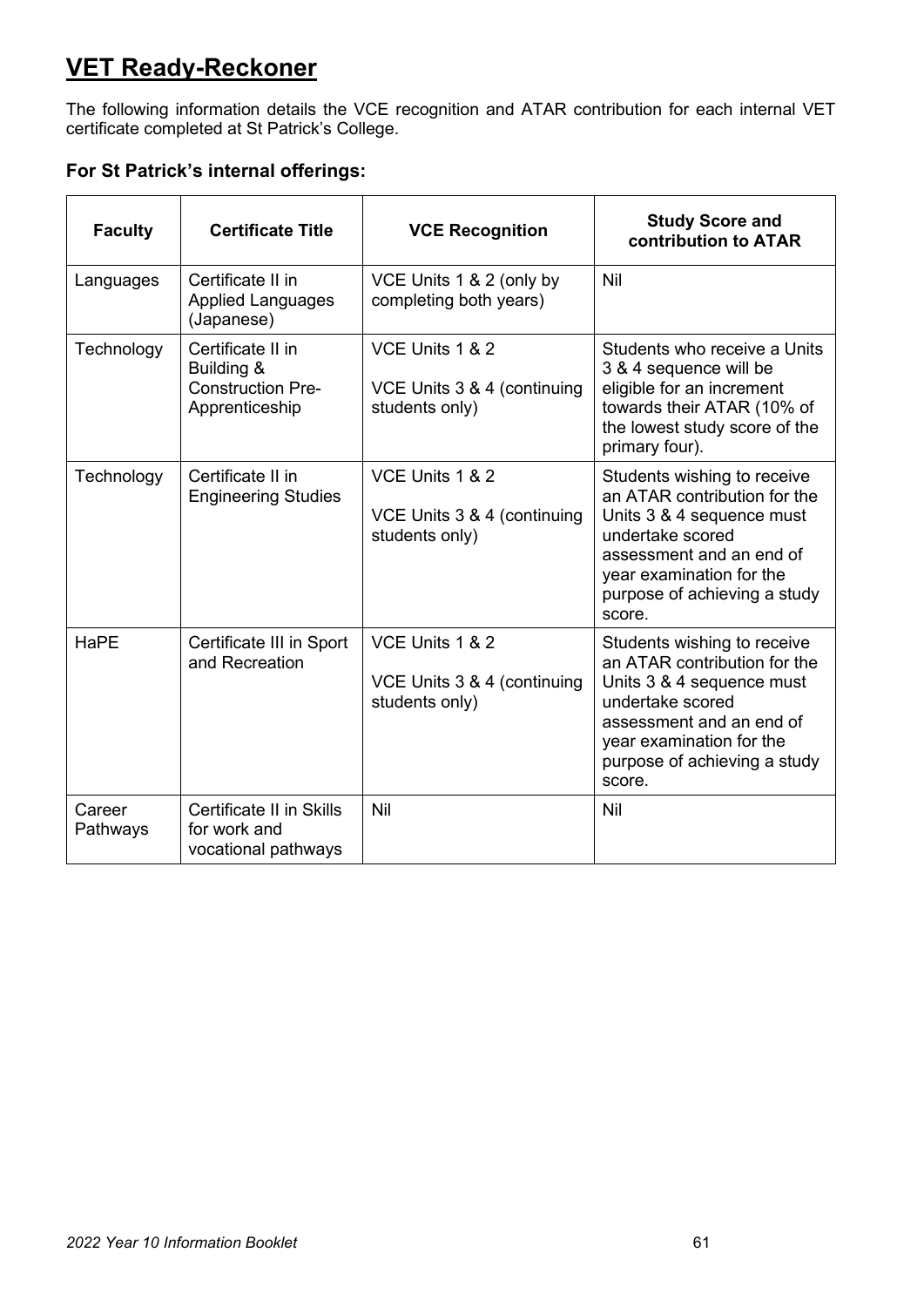## <span id="page-61-0"></span>**Australian School Based Apprenticeships and Traineeships (SBAT)**

A school-based apprenticeship or traineeship (SBAT) is an arrangement that combines part-time work, structured training with a Registered Training Organisation (RTO) and school studies. A school-based apprenticeship may give students credit towards their Victorian Certificate of Education (VCE).

#### **What is the impact of a SBAT on my Year 10 program?**

A SBAT typically requires students to complete one or two days of work or training per week. At a minimum, this results in students missing a number of scheduled class sessions. Students are required to negotiate any missed class work and assessment with their Year 10 teachers and work independently to meet all timelines.

Missing regular classes has a marked detrimental effect on a student's capacity to engage fully in the typical Year 10 program. It may also impact on a student's likelihood of being able to successfully study any VCE subject they want or need. Students undertaking an SBAT in Year 10 need to be organised and take a proactive approach in liaising with their classroom teachers and catching up with missed classwork. To undertake a SBAT, students need to:

- Have made an appointment with the Director of Pathways and Applied Learning to discuss their pathways program.
- Have their intended SBAT approved by the Director of Pathways and Applied Learning. *Please note that not all SBATs will be approved as some may significantly conflict with a student's proposed or current Senior School program.*
- Be aware that their timetable may be compromised and subjects requested may not be available;
- Be aware that all work associated with a SBAT will impact on class attendance. This may include time spent at the workplace and any required time spent undertaking training at a VET provider (TAFE or private RTO) associated with the SBAT;
- Have paid employment under an industrial agreement that recognises School-based Apprenticeships and Traineeships. In effect the employer will be either:
	- Covered by an Award with suitable provisions;
	- Party to a workplace agreement, including Individual Transitional Employment Agreements, Australian Workplace Agreements, collective agreements, or pre-reform certified agreements; or
	- Covered by the minimum terms and conditions of Part 21 of the Workplace Relations Act. For more information visit Further Education and Training on the Department of Education and Early Childhood Development (DEECD) website at [www.education.vic.gov.au/training.](http://www.education.vic.gov.au/training)
	- Have a training contract that includes a nationally recognised qualification and duration of training to be undertaken. This contract must be registered with Skills Victoria
- Have a training plan and be signed with an RTO within two months of commencement of the School-based Apprenticeship and Traineeship
- Undertake training over two years at an average of 13 hours per week for employment and training per week. These 13 hours should be divided into at least seven hours of employment and six hours of training per week which may be averaged over three sessions of four months in each year of the program

Students undertaking an apprenticeship or traineeship that is **not** integrated into their school learning program and study timetable, are undertaking a Part-time Apprenticeship or Traineeship. This type of arrangement is no longer considered to be '*school-based'* however students will still be able to receive credit toward their VCE when they are enrolled on VASS.

**Students undertaking an SBAT must be aware that all training and assessment are the responsibility of the RTO. St Patrick's College has no direct involvement in this aspect. SBAT students may also be required to pay additional costs associated with their employment and training – this is not facilitated by the College.**

For further information, visit the VCAA School-based Apprenticeships and Traineeships website at: <http://www.vcaa.vic.edu.au/Pages/vet/programs/sbat.aspx>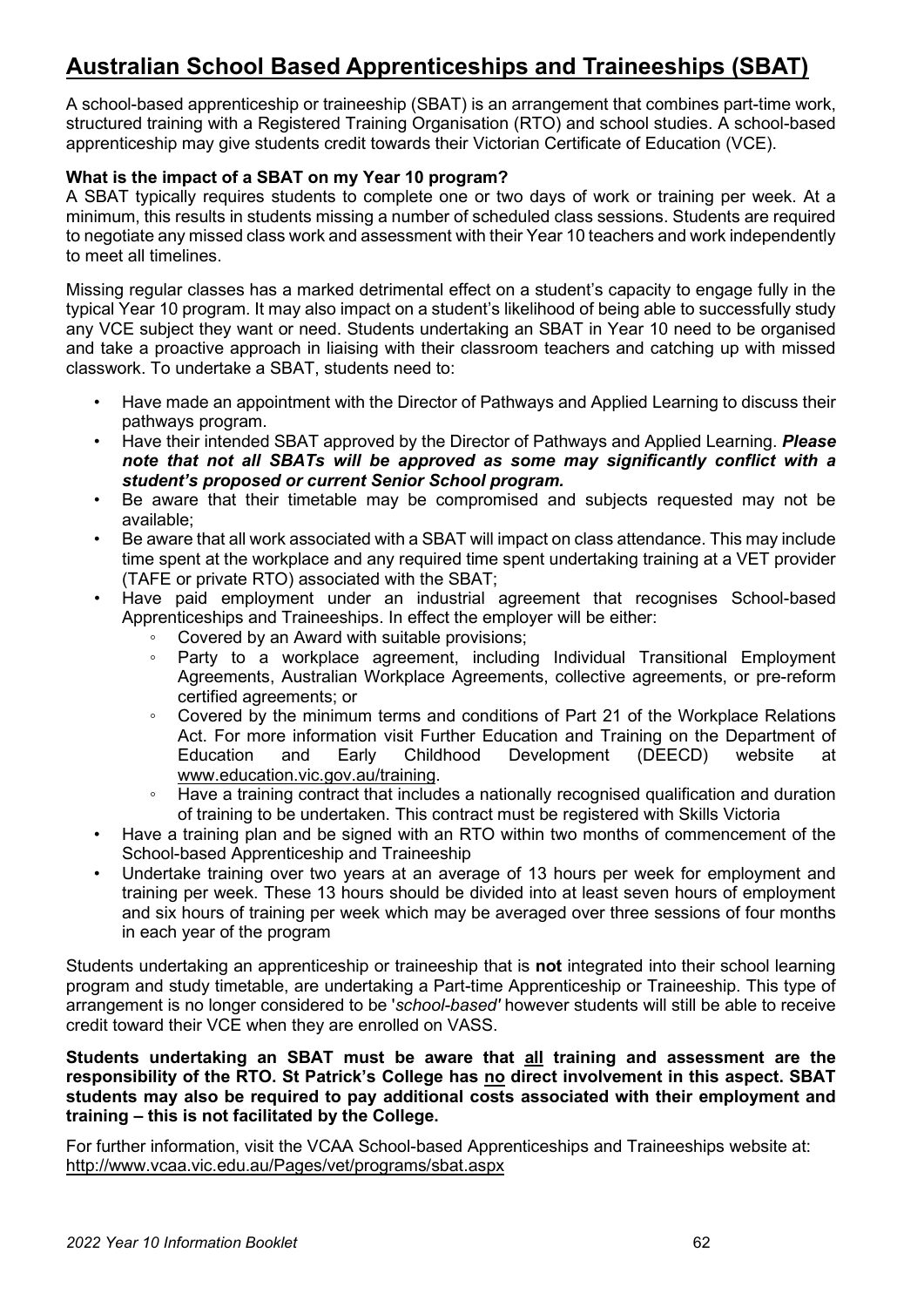## **ST PATRICK'S COLLEGE**

Year 10 Subject Selection Planner (for students entering Year 10 in 2022)

#### **2022 Year 10:**

| <b>Semester</b> | <b>RE/Sport</b><br>(compulsory                            | <b>English</b><br>(one of)                                                                | <b>Mathematics</b><br>(one of)                       | <b>Science</b>                                                    | <b>Humanities</b>                                                                                              | <b>Elective</b> | <b>Elective</b> | <b>External VET or</b><br><b>SBAT</b> |
|-----------------|-----------------------------------------------------------|-------------------------------------------------------------------------------------------|------------------------------------------------------|-------------------------------------------------------------------|----------------------------------------------------------------------------------------------------------------|-----------------|-----------------|---------------------------------------|
| Semester 1      | Religious<br>Education<br>Text and<br>Traditions<br>Sport | English<br>English and<br>English Support<br>English<br>Language and<br>Literature        | Foundation<br>Maths<br>General Maths<br>Math Methods | At least one of:<br>Extended<br>Science<br><b>Applied Science</b> | At least one of:<br>History $-20th$<br>Century Australian<br>Legal and<br><b>Political Studies</b><br>Commerce |                 |                 |                                       |
| Semester 2      | Religious<br>Education<br>Text and<br>Traditions<br>Sport | English<br>English and<br><b>English Support</b><br>English<br>Language and<br>Literature | Foundation<br>Maths<br>General Maths<br>Math Methods | Extended<br>Science<br>or Elective                                | <b>Elective</b>                                                                                                |                 |                 |                                       |

#### <span id="page-62-0"></span>**2023 Year 11:**

| <b>Semester</b> | <b>Religious</b><br><b>Education</b><br>(one of)  | English<br>(one of)                                                | <b>First</b><br><b>Preference</b><br>or External VET | <b>Second preference</b> | <b>Third</b><br>preference | <b>Fourth preference</b> | <b>Fifth</b><br>preference |
|-----------------|---------------------------------------------------|--------------------------------------------------------------------|------------------------------------------------------|--------------------------|----------------------------|--------------------------|----------------------------|
| Semester 1      | Religion and<br>Society<br>Text and<br>Traditions | English<br>Foundation<br>English<br>English Language<br>Literature |                                                      |                          |                            |                          |                            |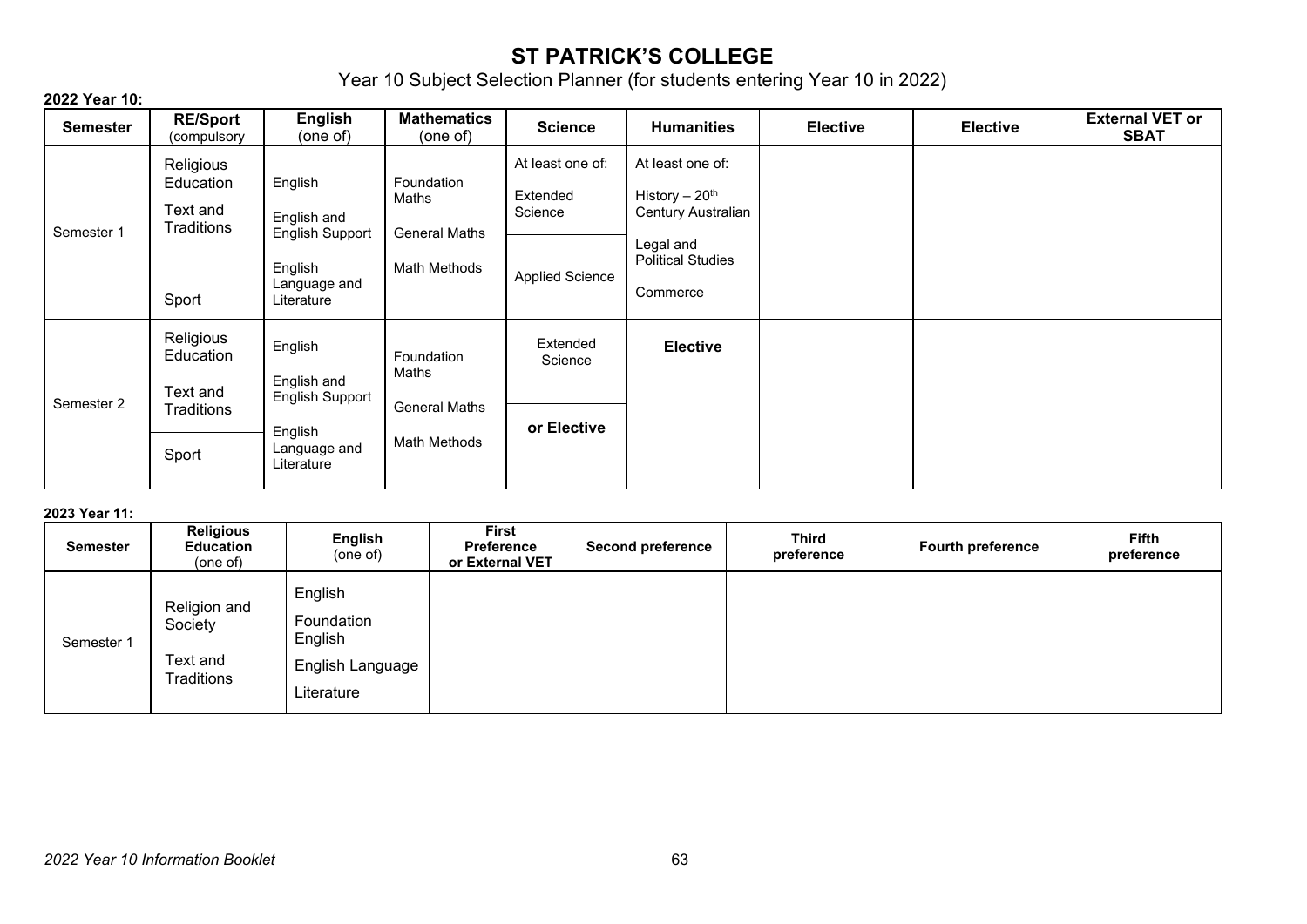#### **2024 Year 12:**

| <b>Semester</b>               | <b>Religious</b><br><b>Education</b><br>(one of)                | English<br>(one of)                                                                | <b>First</b><br><b>Preference or</b><br><b>External VET</b> | <b>Second</b><br>preference | <b>Third</b><br>preference | <b>Fourth</b><br>preference | <b>Fifth</b><br>preference |
|-------------------------------|-----------------------------------------------------------------|------------------------------------------------------------------------------------|-------------------------------------------------------------|-----------------------------|----------------------------|-----------------------------|----------------------------|
| All whole<br>year<br>subjects | Non-VCE Religion<br>Text and Traditions<br>Religion and Society | English<br><b>English and English</b><br>Support<br>English Language<br>Literature |                                                             |                             |                            |                             | Usually private study      |